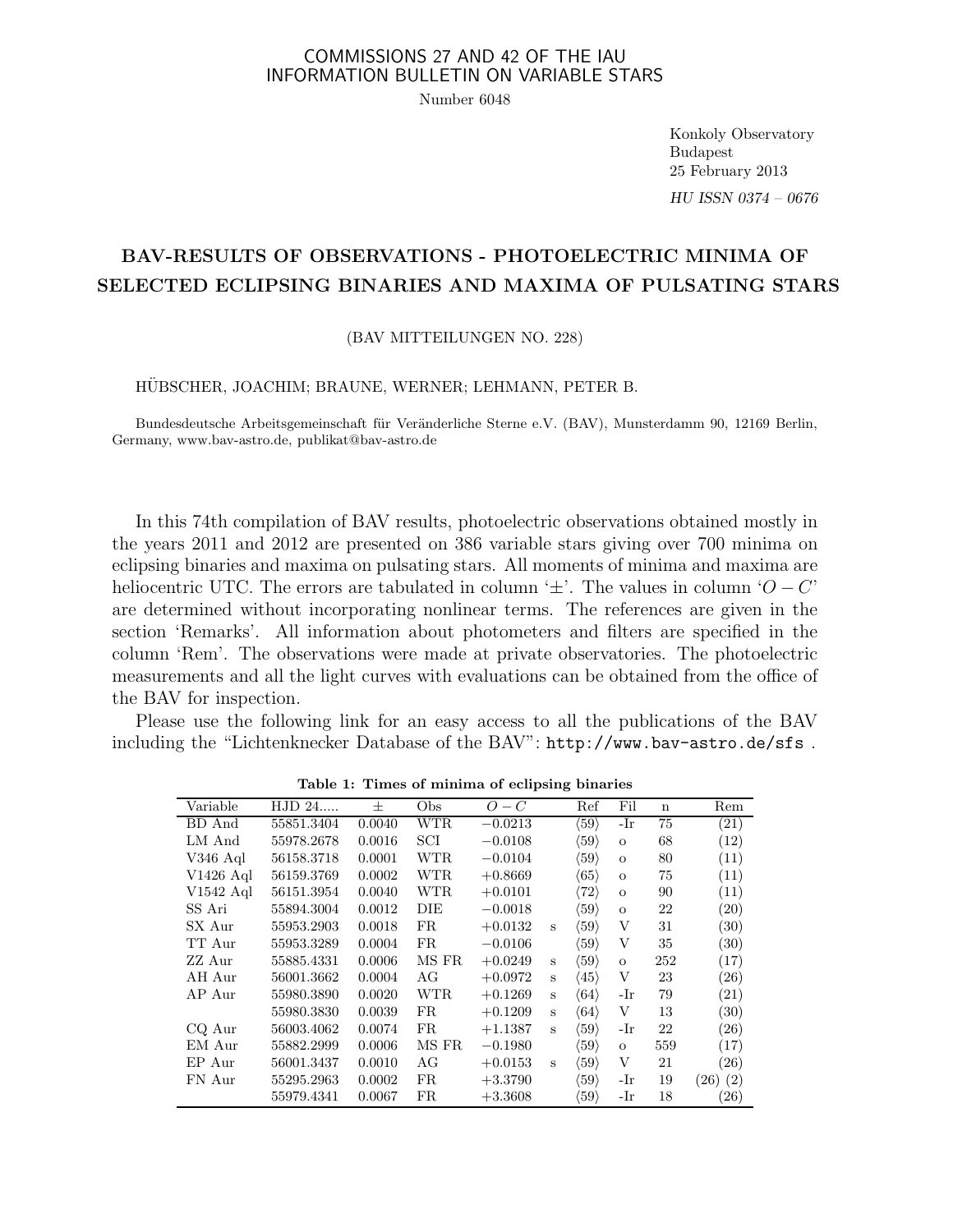Table 1: (cont.)

| Variable          | HJD 24                   | $\pm$            | Obs                  | $\overline{O}-\overline{C}$ |                            | Ref                                          | Fil                       | $\mathbf n$      | Rem       |
|-------------------|--------------------------|------------------|----------------------|-----------------------------|----------------------------|----------------------------------------------|---------------------------|------------------|-----------|
| FZ Aur            | 56001.3342               | 0.0110           | AG                   | $+0.2772$                   | $\mathbf S$                | $\langle 59 \rangle$                         | $-Ir$                     | $20\,$           | (26)      |
| HL Aur            | 55961.4025               | $\,0.0033\,$     | $\rm{AG}$            | $-0.0162$                   | $\rm S$                    | $\langle 59 \rangle$                         | $-Ir$                     | 95               | (26)      |
| HW Aur            | 55953.3208               | 0.0027           | ${\rm FR}$           | $+0.0242$                   |                            | $\langle 71 \rangle$                         | $\mathbf V$               | 40               | (30)      |
| KL Aur            | 55961.5337               | 0.0078           | AG                   | $-0.7313$                   |                            | $\langle 59 \rangle$                         | -Ir                       | 94               | (26)      |
| KO Aur            | 55961.3282               | $0.0014\,$       | AG                   | $+0.0500$                   |                            | $\langle 59 \rangle$                         | -Ir                       | $87\,$           | (26)      |
| MN Aur            | 55979.4024               | 0.0065           | $\rm{AG}$            | $-0.0338$                   |                            | $\langle 59 \rangle$                         | I                         | 96               | (26)      |
|                   | 55979.4017               | 0.0110           | $\rm{AG}$            | $-0.0345$                   |                            | $\langle 59 \rangle$                         | $\ensuremath{\mathbf{V}}$ | 96               | (26)      |
|                   | 55979.4016               | $0.0087\,$       | $\rm{AG}$            | $-0.0347$                   |                            | $\langle 59 \rangle$                         | ${\bf R}$                 | $\rm 97$         | (26)      |
|                   | 55979.4005               | 0.0047           | $\rm{AG}$            | $-0.0358$                   |                            | $\langle 59 \rangle$                         | B                         | 95               | (26)      |
| MT Aur            | 55881.4808               | 0.0009           | $\rm{MS}$ $\rm{FR}$  | $+0.0092$                   |                            | $\langle 59 \rangle$                         | $\rm{O}$                  | 405              | (17)      |
| NN Aur            | 55961.3047               | 0.0004           | FR                   | $+0.0012$                   |                            | $\langle 42 \rangle$                         | -Ir                       | $75\,$           | (26)      |
| V426 Aur          | 56009.2949               | $0.0005\,$       | ${\rm FR}$           |                             |                            |                                              | -Ir                       | 124              | (26)      |
| V596 Aur          | 55953.3366               | $\,0.0023\,$     | ${\rm FR}$           | $+0.0078$                   |                            | $\langle 59 \rangle$                         | $\mathbf V$               | 35               | (30)      |
| V640 Aur          | 56013.3885               | $0.0003\,$       | ${\rm FR}$           | $-0.0179$                   | $\rm S$                    | $\langle 59 \rangle$                         | -Ir                       | $98\,$           | (26)      |
|                   | 56013.5521               | 0.0002           | ${\rm FR}$           | $-0.0183$                   |                            | $\langle 59 \rangle$                         | -Ir                       | $98\,$           | (26)      |
| V644 Aur          | 56001.3635               | 0.0027           | AG                   | $+0.0016$                   |                            | $\langle 59 \rangle$                         | V                         | $23\,$           | (26)      |
| SS Boo            | 56007.4719               | 0.0239           | AG                   | $+0.0396$                   |                            | $\langle 59 \rangle$                         | $\ensuremath{\mathbf{V}}$ | 42               | (26)      |
| TZ Boo            | 56061.5029               | 0.0003           | $\operatorname{GB}$  | $-0.0312$                   |                            | $\langle 43 \rangle$                         | B;V                       | $50\,$           | (16)      |
|                   | 56062.3981               | 0.0003           | $\operatorname{GB}$  | $-0.0275$                   |                            | $\langle 43 \rangle$                         | B;V                       | $52\,$           | (16)      |
|                   | 56061.3585               | 0.0003           | $\operatorname{GB}$  | $-0.0270$                   | $\rm S$                    | $\langle 43 \rangle$                         | B;V                       | $40\,$           | (16)      |
|                   | 56060.4672               | 0.0004           | $\operatorname{GB}$  | $-0.0269$                   | $\rm S$                    | $\langle 43 \rangle$                         | B;V                       | $\sqrt{28}$      | (16)      |
|                   | 56003.5624               | 0.0002           | $\operatorname{GB}$  | $-0.0262$                   |                            | $\langle 43 \rangle$                         | B;V                       | 62               | (16)      |
|                   | 56019.4611               | $0.0002\,$       | $\operatorname{GB}$  | $-0.0254$                   | $\mathbf S$                | $\langle 43 \rangle$                         | B;V                       | 67               | (16)      |
|                   | 55993.6068               | 0.0002           | $\operatorname{GB}$  | $-0.0270$                   | $\, {\bf S}$               | $\langle 43 \rangle$                         | B                         | 69               | (16)      |
|                   | 55978.5997               | 0.0001           | $\operatorname{GB}$  | $-0.0277$                   |                            | $\langle 43 \rangle$                         | $\ensuremath{\mathbf{V}}$ | 190              | (16)      |
|                   | 56002.5219               | $0.0002\,$       | $\operatorname{GB}$  | $-0.0266$                   | $\mathbf S$                | $\langle 43 \rangle$                         | B;V                       | $63\,$           | (16)      |
|                   | 56055.4168               | $0.0003\,$       | $\operatorname{GB}$  | $-0.0256$                   |                            | $\langle 43 \rangle$                         |                           | 45               | (16)      |
|                   | 55993.6071               | 0.0002           | $\operatorname{GB}$  |                             | $\mathbf S$<br>$\mathbf S$ | $\langle 43 \rangle$                         | B;V<br>V                  | 69               | (16)      |
|                   | 56008.6141               | $0.0002\,$       | $\operatorname{GB}$  | $-0.0267$                   |                            | $\langle 43 \rangle$                         | B;V                       | 67               | (16)      |
|                   | 56048.4324               | $0.0002\,$       | $\operatorname{GB}$  | $-0.0261$                   |                            | $\langle 43 \rangle$                         | B;V                       | $\sqrt{46}$      |           |
|                   |                          | $0.0002\,$       | $\operatorname{GB}$  | $-0.0268$                   |                            | $\langle 43 \rangle$                         | B;V                       | 61               | (16)      |
|                   | 56006.5340               |                  | $\operatorname{GB}$  | $-0.0261$                   |                            |                                              |                           |                  | (16)      |
| UW Boo            | 56007.5740<br>56013.5148 | 0.0002<br>0.0014 | $\rm{AG}$            | $-0.0262$<br>$-0.0060$      | $\mathbf S$                | $\langle 43 \rangle$<br>$\langle 59 \rangle$ | B;V                       | 61<br>38         | (16)      |
| AD Boo            | 56015.4018               | 0.0013           | $\rm{AG}$            | $+0.0317$                   |                            | $\langle 59 \rangle$                         | -Ir                       |                  | (26)      |
| AQ Boo            | 56009.4855               | $0.0001\,$       | $\rm MS~FR$          |                             |                            |                                              | $\ensuremath{\mathbf{V}}$ | 34<br>$360\,$    | (26)      |
| BG Boo            | 56002.5908               | $0.0027\,$       | $\operatorname{SCI}$ | $-0.0044$                   |                            | $\langle 42 \rangle$<br>$\langle 59 \rangle$ | O                         | $25\,$           | (17)      |
| $\mathrm{EF}$ Boo |                          |                  |                      | $-0.0274$                   |                            |                                              | $\rm{O}$                  |                  | (12)      |
|                   | 56013.6385               | 0.0003           | $\rm{AG}$            | $+0.0034$                   |                            | $\langle 42 \rangle$                         | $\ensuremath{\mathbf{V}}$ | $38\,$           | (26)      |
|                   | 56013.4273<br>56061.6081 | 0.0027           | $\rm{AG}$            | $+0.0024$                   | $\mathbf S$                | $\langle 42 \rangle$                         | V                         | $38\,$           | (26)      |
| ET Boo            |                          | 0.0010           | SCI                  | $+0.0064$                   |                            | $\langle 42 \rangle$                         | O                         | 130              | (12)      |
|                   | 56062.5716               | 0.0015           | SCI                  | $+0.0023$                   | S                          | $\langle 42 \rangle$                         | $\overline{O}$            | 113              | (12)      |
| $\rm GH$ Boo      | 56015.5905               | 0.0021           | AG                   |                             |                            |                                              | -Ir                       | 34               | (26)      |
| $\rm GM$ Boo      | 56015.4167               | 0.0021           | AG                   | $+0.0028$                   | $\mathbf S$                | $\langle 42 \rangle$                         | -Ir                       | 34               | (26)      |
|                   | 56009.4585               | 0.0027           | AG                   | $+0.0030$                   |                            | $\langle 42 \rangle$                         | -Ir                       | $\rm 49$         | (26)      |
|                   | 56015.5986               | $\,0.0015\,$     | AG                   | $+0.0041$                   |                            | $\langle 42 \rangle$                         | -Ir                       | 34               | (26)      |
|                   | 56009.6398               | 0.0019           | AG                   | $+0.0038$                   | S                          | $\langle 42 \rangle$                         | -Ir                       | 49               | (26)      |
| GN Boo            | 56009.3847               | 0.0027           | AG                   | $+0.0112$                   | $\mathbf S$                | $\langle 42 \rangle$                         | -Ir                       | 48               | (26)      |
|                   | 56009.5366               | 0.0010           | AG                   | $+0.0123$                   |                            | $\langle 42 \rangle$                         | -Ir                       | 48               | (26)      |
| GQ Boo            | 56009.5149               | 0.0028           | AG                   | $-0.0006$                   | $\mathbf S$                | $\langle 42 \rangle$                         | -Ir                       | 49               | (26)      |
| GR Boo            | 56009.4346               | 0.0012           | AG                   | $-0.0040$                   | $\mathbf S$                | $\langle 42 \rangle$                         | -Ir                       | 49               | (26)      |
|                   | 56009.6239               | 0.0009           | AG                   | $-0.0031$                   |                            | $\langle 42 \rangle$                         | -Ir                       | 49               | (26)      |
| GT Boo            | 56012.4765               | $0.0002\,$       | $\rm MS~FR$          | $-0.0016$                   |                            | $\langle 42 \rangle$                         | O                         | 396              | (17)      |
| ${\rm GX}$ Boo    | 56006.5113               | 0.0010           | $\rm MS~FR$          | $+0.0434$                   |                            | $\langle 59 \rangle$                         | O                         | $\boldsymbol{0}$ | (17)      |
| HH Boo            | 56013.4735               | $0.0005\,$       | AG                   | $+0.0161$                   |                            | $\langle 59 \rangle$                         | -Ir                       | 38               | (26)      |
|                   | 55384.4248               | 0.0042           | AG                   | $+0.0786$                   | $\mathbf S$                | $\langle 59 \rangle$                         | -Ir                       | 39               | (26)      |
|                   | 56012.3570               | 0.0001           | $\rm MS~FR$          | $+0.0148$                   | $\mathbf S$                | $\langle 59 \rangle$                         | $\rm{O}$                  | 378              | (17)      |
|                   | 56013.6323               | 0.0011           | AG                   | $+0.0156$                   | $\mathbf S$                | $\langle 59 \rangle$                         | -Ir                       | 38               | (26)      |
| HR Boo            | 56015.6119               | 0.0010           | AG                   | $-0.0455$                   |                            | $\langle 59 \rangle$                         | -Ir                       | 34               | (26)      |
|                   | 56009.4493               | 0.0030           | AG                   | $-0.0467$                   | $\mathbf S$                | $\langle 59 \rangle$                         | -Ir                       | $\rm 49$         | (26)      |
|                   | 56015.4520               | 0.0023           | $\rm{AG}$            | $-0.0474$                   | $\mathbf S$                | $\langle 59 \rangle$                         | -Ir                       | 34               | $^{(26)}$ |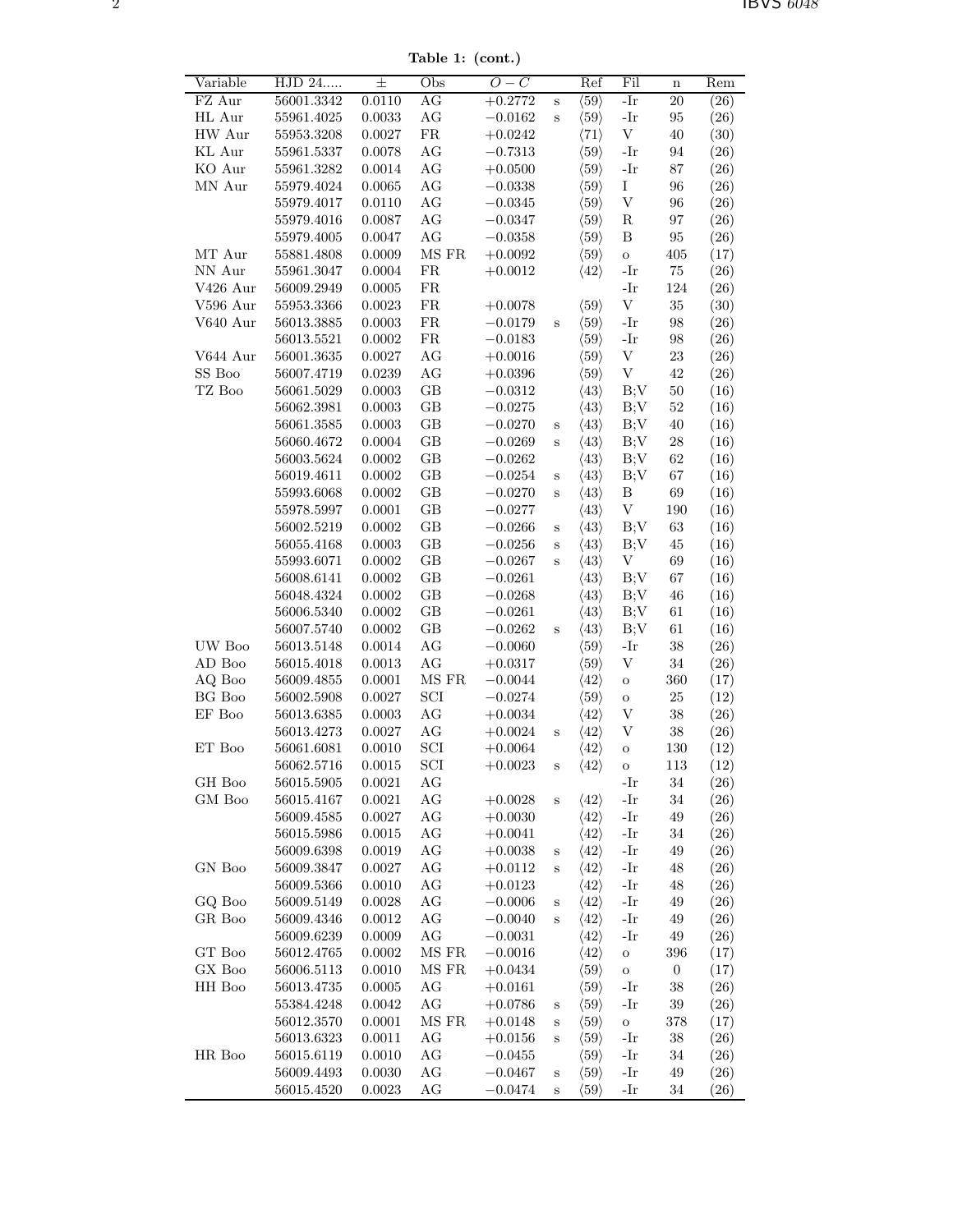Table 1: (cont.)

| Variable       | HJD 24     | $\pm$  | Obs        | $O-C$     |              | Ref                  | Fil                       | $\mathbf n$ | Rem                |
|----------------|------------|--------|------------|-----------|--------------|----------------------|---------------------------|-------------|--------------------|
| HR Boo         | 56008.5003 | 0.0002 | MS FR      | $-0.0478$ | $\rm S$      | $\langle 59 \rangle$ | $\circ$                   | 357         | (17)               |
|                | 56009.6077 | 0.0008 | AG         | $-0.0463$ |              | $\langle 59 \rangle$ | $-Ir$                     | 49          | (26)               |
| IL Boo         | 56013.3922 | 0.0009 | AG         | $-0.0377$ |              | $\langle 59 \rangle$ | -Ir                       | 38          | (26)               |
|                | 56013.5672 | 0.0013 | AG         | $-0.0364$ | $\mathbf S$  | $\langle 59 \rangle$ | $-Ir$                     | 38          | (26)               |
| IW Boo         | 56013.6215 | 0.0009 | AG         | $-0.0531$ | $\mathbf S$  | $\langle 59 \rangle$ | $-Ir$                     | $38\,$      | (26)               |
|                | 56013.3573 | 0.0031 | AG         | $+0.0404$ | $\rm S$      | $\langle 59 \rangle$ | -Ir                       | 38          | (26)               |
|                | 56013.4962 | 0.0023 | AG         | $+0.0004$ |              | $\langle 59 \rangle$ | -Ir                       | 38          | (26)               |
| IX Boo         | 56015.5488 | 0.0031 | AG         | $+0.0764$ | $\mathbf S$  | $\langle 59 \rangle$ | -Ir                       | 34          | (26)               |
| KO Boo         | 56015.5774 | 0.0057 | AG         | $-0.0533$ | $\, {\bf S}$ | $\langle 59 \rangle$ | -Ir                       | 34          | (26)               |
| KP Boo         | 56013.4191 | 0.0029 | AG         | $-0.0890$ |              | $\langle 59 \rangle$ | $-Ir$                     | $38\,$      | (26)               |
| KW Boo         | 56015.4619 | 0.0030 | AG         | $+0.0066$ |              | $\langle 59 \rangle$ | $-Ir$                     | 34          | (26)               |
|                | 56009.5321 | 0.0019 | AG         | $+0.0075$ |              | $\langle 59 \rangle$ | -Ir                       | 50          | (26)               |
|                | 56009.3617 | 0.0048 | AG         | $+0.0116$ | $\mathbf S$  | $\langle 59 \rangle$ | -Ir                       | 50          | (26)               |
| LM Boo         | 56015.3956 | 0.0003 | AG         | $-0.0082$ | $\mathbf S$  | $\langle 59 \rangle$ | -Ir                       | 34          | (26)               |
|                | 56015.5604 | 0.0010 | AG         | $-0.0074$ |              | $\langle 59 \rangle$ | -Ir                       | 34          | (26)               |
| LY Boo         | 56007.4594 | 0.0050 | AG         | $+0.0281$ |              | $\langle 59 \rangle$ | $-Ir$                     | 42          | (26)               |
| MN Boo         | 56013.4828 | 0.0041 | AG         | $+0.0884$ |              | $\langle 59 \rangle$ | V                         | $38\,$      | (26)               |
| MQ Boo         | 56013.5003 | 0.0023 | AG         | $+0.0789$ |              | $\langle 59 \rangle$ | -Ir                       | $38\,$      | (26)               |
|                | 56007.5791 | 0.0007 | AG         | $+0.0785$ |              | $\langle 59 \rangle$ | $-Ir$                     | 42          | (26)               |
| MT Boo         | 56007.5482 | 0.0007 | AG         | $+0.0893$ |              | $\langle 59 \rangle$ | -Ir                       | 42          | (26)               |
|                | 56007.3636 | 0.0014 | AG         | $+0.0874$ | $\mathbf S$  | $\langle 59 \rangle$ | -Ir                       | 42          | (26)               |
| OQ Boo         | 56009.5128 | 0.0085 | AG         | $+0.0697$ |              | $\langle 59 \rangle$ | $-Ir$                     | 48          | (26)               |
|                | 56012.4909 | 0.0032 | ${\rm FR}$ | $+0.0629$ | $\mathbf S$  | $\langle 59 \rangle$ | $\mathbf O$               | $39\,$      | (30)               |
| PT Boo         | 56007.5317 | 0.0082 | AG         | $-0.0750$ | $\rm S$      | $\langle 59 \rangle$ | $\ensuremath{\mathbf{V}}$ | 42          | (26)               |
| PU Boo         | 56007.4728 | 0.0040 | AG         | $-0.0143$ |              | $\langle 59 \rangle$ | V                         | 42          | (26)               |
| AV Cam         | 55970.3922 | 0.0015 | AG         | $-0.0707$ |              | $\langle 59 \rangle$ | -Ir                       | 50          | (26)               |
| HW Cam         | 56043.5527 | 0.0018 | AG         | $+0.0012$ |              | $\langle 42 \rangle$ | -Ir                       | 28          | (26)               |
| NR Cam         | 55970.5149 | 0.0026 | AG         | $+0.0067$ |              | $\langle 59 \rangle$ | $-Ir$                     | 48          | (26)               |
|                | 55970.3866 | 0.0024 | AG         | $+0.0063$ | S            | $\langle 59 \rangle$ | -Ir                       | 48          | (26)               |
| $V375$ Cam     | 56015.5437 | 0.0020 | AG         | $-0.0036$ |              | $\langle 59 \rangle$ | -Ir                       | 35          | (26)               |
| $V428$ Cam     | 55970.5196 | 0.0028 | AG         | $-0.0607$ | $\mathbf S$  | $\langle 59 \rangle$ | -Ir                       | 49          | (26)               |
|                | 55970.3772 | 0.0021 | AG         | $-0.0578$ |              | $\langle 59 \rangle$ | -Ir                       | 49          | (26)               |
| V429 Cam       | 55970.4826 | 0.0017 | AG         | $+0.0316$ |              | $\langle 59 \rangle$ | $-Ir$                     | $50\,$      | (26)               |
| V438 Cam       | 55970.4451 | 0.0060 | AG         | $-0.0337$ | $\mathbf S$  | $\langle 59 \rangle$ | $-Ir$                     | 49          | (26)               |
| V473 Cam       | 55970.3299 | 0.0014 | AG         | $+0.0116$ |              | $\langle 59 \rangle$ | -Ir                       | 50          | (26)               |
|                | 55970.4778 | 0.0005 | AG         | $+0.0103$ | $\mathbf S$  | $\langle 59 \rangle$ | -Ir                       | 50          | (26)               |
| $V476$ Cam     | 56002.4958 | 0.0032 | AG         | $-0.1729$ |              | $\langle 59 \rangle$ | -Ir                       | 38          | (26)               |
| V478 Cam       | 55996.4404 | 0.0166 | AG         | $-0.0065$ | $\mathbf S$  | $\langle 59 \rangle$ | -Ir                       | $30\,$      | (26)               |
| $V479$ Cam     | 55993.3046 | 0.0002 | AG         | $+0.0176$ |              | $\langle 59 \rangle$ | $-Ir$                     | 11          | (26)               |
| $\rm V483$ Cam | 56043.4996 | 0.0020 | $\rm{AG}$  | $-0.0369$ |              | $\langle 59 \rangle$ | -Ir                       | ${\bf 28}$  | (26)               |
| V488 Cam       | 55970.4531 | 0.0025 | AG         | $+0.0625$ |              | $\langle 59 \rangle$ | -Ir                       | 47          | (26)               |
|                | 55970.3172 | 0.0029 | AG         | $+0.0603$ | $\mathbf S$  | $\langle 59 \rangle$ | -Ir                       | 47          | (26)               |
|                | 55970.5848 | 0.0026 | AG         | $+0.0605$ | $\mathbf S$  | $\langle 59 \rangle$ | -Ir                       | 47          | (26)               |
| V489 Cam       | 56002.6001 | 0.0021 | AG         | $+0.0213$ | $\rm S$      | $\langle 59 \rangle$ | -Ir                       | 38          | (26)               |
|                | 55970.3703 | 0.0028 | AG         | $+0.0187$ | S            | $\langle 59 \rangle$ | -Ir                       | 48          | (26)               |
| V496 Cam       | 56043.4597 | 0.0017 | AG         | $-0.0792$ |              | $\langle 59 \rangle$ | -Ir                       | $\,29$      | (26)               |
| V497 Cam       | 56043.5868 | 0.0008 | AG         | $-0.0053$ |              | $\langle 59 \rangle$ | -Ir                       | 28          | (26)               |
| $V500$ Cam     | 55996.3679 | 0.0007 | AG         | $+0.0092$ | $\mathbf S$  | $\langle 59 \rangle$ | -Ir                       | 42          | (26)               |
|                | 55996.4941 | 0.0007 | AG         | $+0.0113$ |              | $\langle 59 \rangle$ | -Ir                       | 42          | (26)               |
| $V501$ Cam     | 55996.4177 | 0.0035 | AG         | $+0.0788$ | $\mathbf S$  | $\langle 59 \rangle$ | -Ir                       | 47          | (26)               |
| $V505$ Cam     | 56043.4303 | 0.0021 | AG         | $+0.0223$ |              | $\langle 59 \rangle$ | -Ir                       | $30\,$      | (26)               |
| $V506$ Cam     | 56043.5089 | 0.0017 | AG         | $+0.0079$ |              | $\langle 59 \rangle$ | -Ir                       | 28          | (26)               |
| $V509$ Cam     | 55996.3387 | 0.0005 | AG         | $-0.0845$ | $\mathbf S$  | $\langle 59 \rangle$ | -Ir                       | 42          | (26)               |
|                | 55996.5138 | 0.0013 | AG         | $-0.0846$ |              | $\langle 59 \rangle$ | -Ir                       | 42          | (26)               |
| $V511$ Cam     | 56043.5097 | 0.0030 | AG         | $+0.0833$ | S            | $\langle 59 \rangle$ | -Ir                       | 28          | (26)               |
| $V512$ Cam     | 56043.5387 | 0.0058 | AG         | $+0.0439$ |              | $\langle 59 \rangle$ | -Ir                       | 28          | (26)               |
| S Cnc          | 55963.5030 | 0.0004 | FR         | $-0.1138$ |              | $\langle 59 \rangle$ | $\mathbf O$               | $50\,$      | (30)               |
| SW Cnc         | 55880.6365 | 0.0003 | MS FR      | $-0.0825$ |              | $\langle 59 \rangle$ | $\mathbf O$               | 468         | (17)               |
| TX Cnc         | 55963.5982 | 0.0017 | FR         | $+0.0407$ |              | $\langle 59 \rangle$ | $\mathbf O$               | 95          | $\left( 30\right)$ |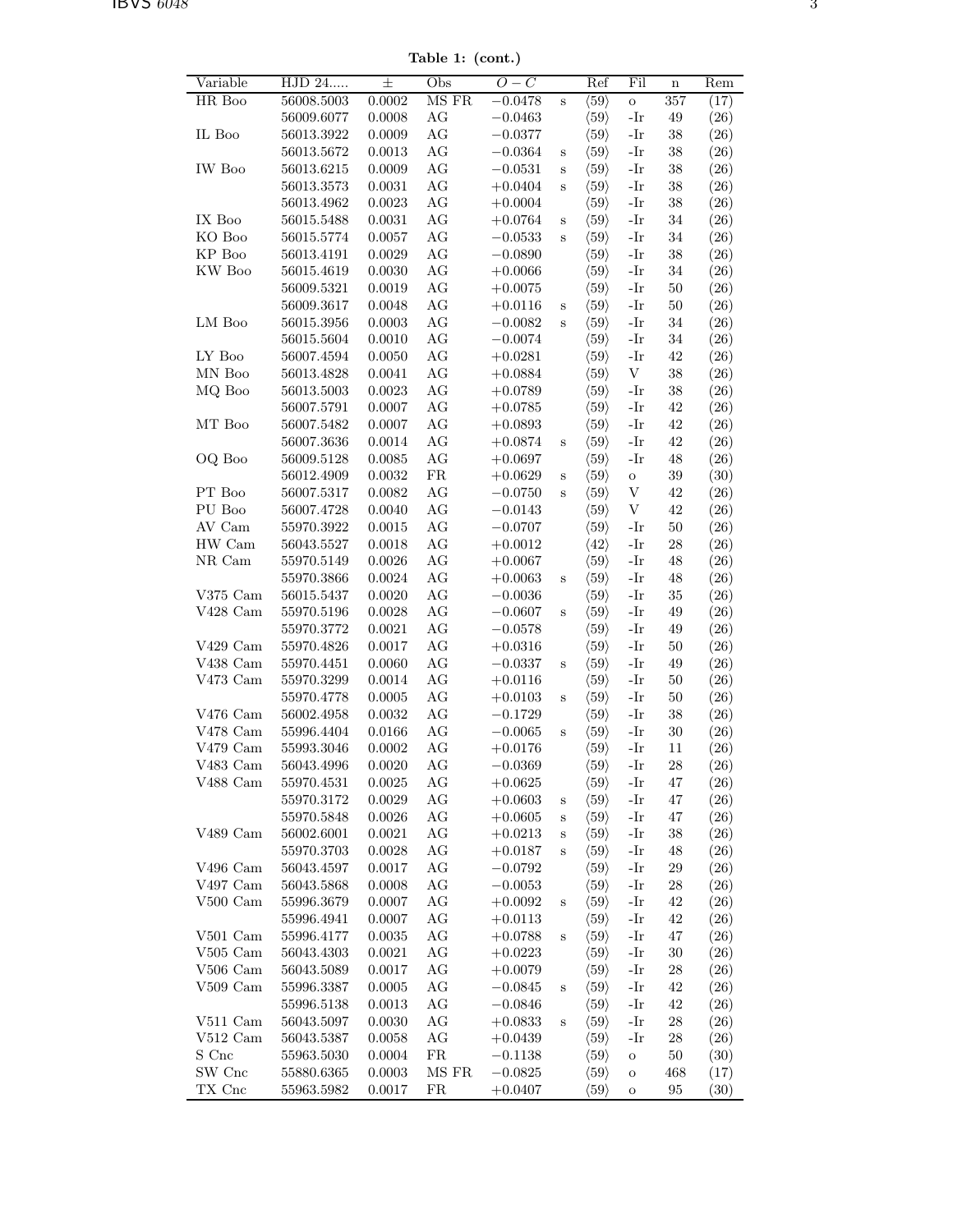Table 1: (cont.)

| Variable                       | HJD 24     | 士          | Obs                         | $O-C$       |             | Ref                  | Fil                       | $\mathbf n$ | Rem          |
|--------------------------------|------------|------------|-----------------------------|-------------|-------------|----------------------|---------------------------|-------------|--------------|
| TX Cnc                         | 55963.4119 | 0.0012     | $\overline{\text{FR}}$      | $+0.0458$   | $\mathbf S$ | $\langle 59 \rangle$ | $\mathbf{o}$              | 95          | (30)         |
| KM Cnc                         | 55996.3963 | 0.0015     | QU                          |             |             |                      | $\ensuremath{\mathbf{V}}$ | 67          | (13)         |
| ${\rm RS}$ CVn                 | 56012.3569 | 0.0009     | $\rm{AG}$                   | $-0.7206$   |             | $\langle 59 \rangle$ | $-Ir$                     | $74\,$      | (26)         |
|                                | 56012.3525 | 0.0003     | ${\rm FR}$                  | $-0.7250$   |             | $\langle 59 \rangle$ | -Ir                       | 109         | $(26)$ $(2)$ |
| BI CVn                         | 56012.5240 | $0.0011\,$ | $\rm{AG}$                   | $-0.0727$   |             | $\langle 59 \rangle$ | $-Ir$                     | 49          | (26)         |
| $\rm{CI}$ $\rm{CVn}$           | 56008.6090 | 0.0013     | ${\rm FR}$                  |             |             |                      | $\mathbf O$               | $\,29$      | (30)         |
| DF CVn                         | 56012.5440 | 0.0021     | $\rm{AG}$                   | $+0.0020$   | S           | $\langle 42 \rangle$ | $-Ir$                     | 49          | (26)         |
|                                | 56012.3759 | $0.0027\,$ | AG                          | $-0.0027$   |             | $\langle 42 \rangle$ | $-Ir$                     | 49          | (26)         |
| DI CVn                         | 56012.3754 | 0.0004     | $\rm{AG}$                   | $+0.0001$   |             | $\langle 42 \rangle$ | -Ir                       | 49          | (26)         |
|                                | 56012.5278 | 0.0005     | AG                          | $-0.0005$   | S           | $\langle 42 \rangle$ | -Ir                       | 49          | (26)         |
| DL CVn                         | 56012.5476 | 0.0028     | AG                          | $+0.0040$   |             | $\langle 42 \rangle$ | -Ir                       | $49\,$      | (26)         |
| DM CVn                         | 56011.3484 | 0.0002     | $\rm MS~FR$                 |             |             |                      | $\circ$                   | 312         | (17)         |
| $\rm DR$ CVn                   | 56012.4680 | 0.0015     | AG                          | $+0.0583$   | S           | $\langle 59 \rangle$ | $-Ir$                     | 49          | (26)         |
|                                | 56012.6294 | 0.0018     | AG                          | $+0.0552$   |             | $\langle 59 \rangle$ | $-Ir$                     | 49          | (26)         |
| DX CVn                         | 56012.6201 | 0.0015     | AG                          | $+0.0063$   | S           | $\langle 59 \rangle$ | -Ir                       | 49          | (26)         |
|                                | 56012.4395 | 0.0006     | AG                          | $+0.0044$   |             | $\langle 59 \rangle$ | -Ir                       | 49          | (26)         |
| EE CVn                         | 56010.4819 | $0.0001\,$ | $\rm MS~FR$                 | $-0.0063$   |             | $\langle 59 \rangle$ | $\mathbf O$               | $385\,$     | (17)         |
| EX CVn                         | 56012.5111 | 0.0013     | $\rm{AG}$                   | $+0.0658$   | S           | $\langle 59 \rangle$ | $-Ir$                     | 49          | (26)         |
|                                | 56012.6453 | 0.0001     | $\rm{AG}$                   | $+0.0614$   |             | $\langle 59 \rangle$ | $-Ir$                     | 49          | (26)         |
|                                | 56012.3698 | 0.0009     | AG                          | $+0.0631$   |             | $\langle 59 \rangle$ | $-Ir$                     | 49          | (26)         |
| GO CVn                         | 56013.5414 | 0.0039     | AG                          | $+0.0821$   | $\mathbf S$ | $\langle 59 \rangle$ | $-Ir$                     | $38\,$      | (26)         |
| R CMa                          | 55970.3387 | 0.0008     | ${\rm FR}$                  | $+0.1015$   |             | $\langle 59 \rangle$ | V                         | $34\,$      | (30)         |
| AM CMi                         | 55980.4415 | 0.0010     | QU                          | $+0.1963$   |             | $\langle 59 \rangle$ | $\mathbf{V}$              | $87\,$      | (13)         |
| TV Cas                         |            |            |                             |             |             |                      |                           |             |              |
|                                | 54778.3426 | 0.0013     | <b>MON</b>                  | $-0.0225$   |             | $\langle 59 \rangle$ | $-Ir$<br>$\mathbf{V}$     | $531\,$     | (15)         |
|                                | 54778.3424 | 0.0005     | <b>MON</b>                  | $-0.0227$   |             | $\langle 59 \rangle$ |                           | 359         | (11)         |
| BS Cas                         | 55885.2773 | 0.0004     | MS FR                       | $-0.0194$   |             | $\langle 67 \rangle$ | $\mathbf O$               | 450         | (17)         |
| IT Cas                         | 54751.3203 | 0.0005     | <b>MON</b>                  | $+0.0526$   | S           | $\langle 59 \rangle$ | V                         | $82\,$      | (11)         |
| MR Cas                         | 56007.5038 | $0.0014\,$ | $\ensuremath{\mathrm{SCI}}$ | $-0.0841$   |             | $\langle 59 \rangle$ | $\mathbf O$               | $32\,$      | (12)         |
|                                | 56010.5470 | 0.0030     | $\ensuremath{\mathrm{SCI}}$ | $-0.0409$   | S           | $\langle 59 \rangle$ | $\mathbf O$               | $26\,$      | (12)         |
|                                | 56010.3398 | 0.0031     | $\ensuremath{\mathrm{SCI}}$ | $-0.0716$   |             | $\langle 59 \rangle$ | $\mathbf O$               | $39\,$      | (12)         |
|                                | 56007.288  | $0.001\,$  | $\ensuremath{\mathrm{SCI}}$ | $+0.053$    |             | $\langle 59 \rangle$ | $\rm{O}$                  | $34\,$      | (12)         |
| OX Cas                         | 55802.4482 | 0.0002     | ${\rm FLG}$                 | $+0.0301$   |             | $\langle 59 \rangle$ | $\mathbf{V}$              | 151         | (24)         |
| XX Cep                         | 54995.4695 | 0.0001     | <b>MON</b>                  | $-0.0168$   |             | $\langle 59 \rangle$ | $\mathbf{V}$              | 200         | (11)         |
|                                | 54995.4699 | 0.0005     | <b>MON</b>                  | $-0.0164$   |             | $\langle 59 \rangle$ | V                         | $55\,$      | (15)         |
| EF Cep                         | 56015.5131 | 0.0037     | AG                          | $-0.0325$   |             | $\langle 59 \rangle$ | $-Ir$                     | $35\,$      | (26)         |
| V790 Cep                       | 56055.4926 | 0.0018     | AG                          | $+0.0359\,$ | $\mathbf S$ | $\langle 59 \rangle$ | $-Ir$                     | $17\,$      | (26)         |
| V803 Cep                       | 56055.5391 | 0.0003     | AG                          | $+0.0508$   |             | $\langle 59 \rangle$ | $-Ir$                     | 15          | (26)         |
| V804 Cep                       | 56055.4820 | $0.0007\,$ | AG                          | $-0.0004$   |             | $\langle 59 \rangle$ | $-Ir$                     | 18          | (26)         |
| UX Com                         | 56008.5221 | 0.0056     | AG                          | $-0.1286$   |             | $\langle 44 \rangle$ | V                         | 40          | (26)         |
| $CM$ Com                       | 56014.3643 | $0.0001\,$ | MS FR                       | $-0.8973$   | S           | $\langle 59 \rangle$ | О                         | 648         | (17)         |
| EK Com                         | 56012.3834 | 0.0011     | SCI                         | $+0.0034$   | S           | $\langle 42 \rangle$ | О                         | 97          | (12)         |
|                                | 56012.5195 | 0.0020     | SCI                         | $+0.0062$   |             | $\langle 42 \rangle$ | $\mathbf O$               | 100         | (12)         |
|                                | 56012.6513 | 0.0014     | $\mathop{\rm SCI}\nolimits$ | $+0.0046$   | S           | $\langle 42 \rangle$ | $\mathbf O$               | 50          | (12)         |
|                                | 56072.5232 | 0.0016     | $\rm{SCI}$                  | $+0.0060$   |             | $\langle 42 \rangle$ | $\mathbf O$               | 46          | (12)         |
|                                | 56008.5185 | 0.0022     | AG                          | $+0.0054$   |             | $\langle 42 \rangle$ | -Ir                       | 40          | (26)         |
|                                | 56072.3875 | 0.0015     | $\rm{SCI}$                  | $+0.0037$   | S           | $\langle 42 \rangle$ | $\rm{O}$                  | 60          | (12)         |
|                                | 56008.3846 | 0.0013     | AG                          | $+0.0049$   | $\rm s$     | $\langle 42 \rangle$ | $-Ir$                     | 40          | (26)         |
|                                | 56008.6520 | 0.0005     | AG                          | $+0.0056$   | S           | $\langle 42 \rangle$ | -Ir                       | 40          | (26)         |
| LL Com                         | 56008.5509 | 0.0018     | AG                          | $+0.0615$   | $\mathbf S$ | $\langle 66 \rangle$ | -Ir                       | 40          | (26)         |
| LQ Com                         | 56008.3722 | 0.0018     | AG                          | $+0.0001$   | $\rm S$     | $\langle 42 \rangle$ | -Ir                       | 40          | (26)         |
|                                | 56008.5497 | 0.0004     | AG                          | $-0.0008$   |             | $\langle 42 \rangle$ | -Ir                       | 40          | (26)         |
| $\mathop{\rm LT}\nolimits$ Com | 56008.5039 | 0.0025     | AG                          | $+0.0029$   | S           | $\langle 42 \rangle$ | V                         | $40\,$      | (26)         |
| MM Com                         | 56008.3538 | 0.0010     | AG                          | $-0.0173$   | S           | $\langle 59 \rangle$ | -Ir                       | 40          | (26)         |
|                                | 56008.5006 | 0.0016     | AG                          | $-0.0215$   |             | $\langle 59 \rangle$ | -Ir                       | 40          | (26)         |
|                                | 56008.6550 | 0.0004     | AG                          | $-0.0181$   | S           | $\langle 59 \rangle$ | -Ir                       | 40          | (26)         |
| MR Com                         | 56008.5083 | 0.0017     | AG                          | $-0.0489$   | S           | $\langle 59 \rangle$ | -Ir                       | 40          | (26)         |
|                                | 56010.3655 | 0.0002     | MS FR                       | $-0.0491$   |             | $\langle 59 \rangle$ | O                         | 450         | (17)         |
| RW CrB                         | 56012.5446 | 0.0059     | ${\rm FR}$                  | $+0.0005$   | $\rm s$     | $\langle 59 \rangle$ | $\mathbf O$               | $19\,$      | (30)         |
| $\operatorname{TU\,Ch}$        | 56073.4059 | 0.0008     | $\rm SCI$                   | $+0.0617$   | $\rm s$     | $\langle 59 \rangle$ | О                         | 55          | (12)         |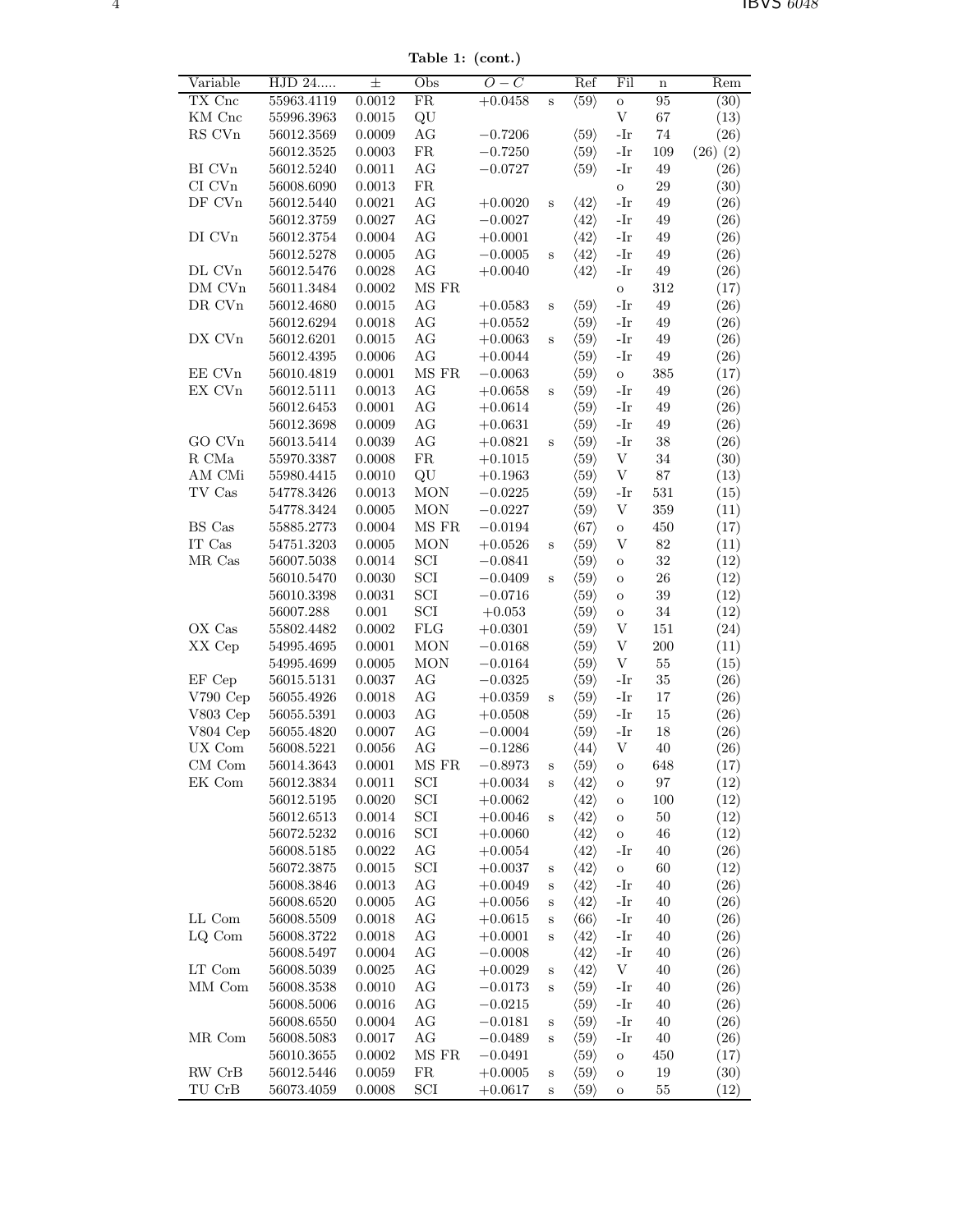Table 1: (cont.)

| Variable                       | $\overline{\mathrm{HJD}}$ 24 | 士          | Obs                         | $O-C$     |              | Ref                  | Fil                       | $\mathbf n$ | Rem          |
|--------------------------------|------------------------------|------------|-----------------------------|-----------|--------------|----------------------|---------------------------|-------------|--------------|
| Y Cyg                          | 55833.5244                   | 0.0017     | FR                          | $-0.1302$ |              | $\langle 59 \rangle$ | $\mathbf O$               | 42          | (30)         |
| WZ Cyg                         | 55833.4556                   | 0.0002     | ${\rm FR}$                  | $+0.0652$ |              | $\langle 59 \rangle$ | $\mathbf O$               | $82\,$      | (30)         |
| ZZ Cyg                         | 55851.4754                   | 0.0007     | ${\rm FR}$                  | $-0.0586$ |              | $\langle 59 \rangle$ | $\mathbf O$               | 45          | (30)         |
| BO Cyg                         | 54757.2776                   | 0.0013     | <b>MON</b>                  | $+0.0879$ |              | $\langle 59 \rangle$ | $\ensuremath{\mathbf{V}}$ | 123         | (11)         |
| CV Cyg                         | 55836.3959                   | 0.0042     | ${\rm FR}$                  | $+0.2114$ | $\mathbf S$  | $\langle 59 \rangle$ | $\mathbf O$               | $42\,$      | (30)         |
| DO Cyg                         | 55850.3640                   | 0.0020     | <b>WTR</b>                  | $-0.0235$ |              | $\langle 59 \rangle$ | $-Ir$                     | 90          | (21)         |
| GO Cyg                         | 55833.3929                   | 0.0014     | ${\rm FR}$                  | $+0.0655$ | $\, {\bf S}$ | $\langle 59 \rangle$ | $\mathbf O$               | $39\,$      | (30)         |
| PV Cyg                         | 56008.6581                   | 0.0008     | $\rm MS~FR$                 | $+0.2508$ |              | $\langle 59 \rangle$ | $\rm{O}$                  | 448         | (17)         |
| V444 Cyg                       | 55836.4109                   | 0.0034     | ${\rm FR}$                  | $+0.2061$ |              | $\langle 59 \rangle$ | $\rm{O}$                  | $22\,$      | (30)         |
| $V501$ Cyg                     | 56132.4424                   | 0.0035     | $\ensuremath{\mathrm{SCI}}$ | $-0.2858$ |              | $\langle 59 \rangle$ | $\mathbf O$               | $66\,$      | (12)         |
| $V502$ Cyg                     | 56010.6365                   | 0.0002     | $\rm{MS}$ $\rm{FR}$         | $+0.1265$ |              | $\langle 59 \rangle$ | $\rm{O}$                  | 440         | (17)         |
| V700 Cyg                       | 56006.6127                   | 0.0001     | $\rm{MS}$ FR                | $+0.0665$ |              | $\langle 59 \rangle$ | $\rm{O}$                  | $450\,$     | (17)         |
| V711 Cyg                       | 54222.5011                   | 0.0004     | $\rm MS~FR$                 | $+0.0204$ | $\, {\bf S}$ | $\langle 59 \rangle$ | $\rm{O}$                  | $424\,$     | (17)         |
| V743 Cyg                       | 56135.4481                   | 0.0023     | $\ensuremath{\mathrm{SCI}}$ | $-0.2612$ |              | $\langle 59 \rangle$ | $\rm{O}$                  | $106\,$     | (12)         |
| V842 Cyg                       | 56133.5030                   | 0.0017     | $\ensuremath{\mathrm{SCI}}$ | $+0.0416$ |              | $\langle 59 \rangle$ |                           | $39\,$      |              |
|                                |                              |            | $\rm MS~FR$                 |           |              |                      | $\rm{O}$                  |             | (12)         |
| $V907$ Cyg                     | 56009.5979                   | 0.0004     |                             | $-0.1010$ | $\mathbf S$  | $\langle 59 \rangle$ | $\mathbf O$               | 387         | (17)         |
| V1305 Cyg                      | 55836.4364                   | 0.0026     | ${\rm FR}$                  | $-0.0037$ |              | $\langle 59 \rangle$ | $\mathbf O$               | 42          | (30)         |
| V1792 Cyg                      | 55833.5013                   | 0.0052     | ${\rm FR}$                  |           |              |                      | $\mathbf O$               | 42          | (30)         |
| V1918 Cyg                      | 56154.3998                   | 0.0030     | $\operatorname{WTR}$        | $+0.0038$ |              | $\langle 42 \rangle$ | $\mathbf O$               | 60          | (11)         |
| $V2154$ Cyg                    | 55857.4266                   | 0.0010     | ${\rm FR}$                  |           |              |                      | $\mathbf O$               | $51\,$      | (30)         |
| V2197 Cyg                      | 55833.3278                   | 0.0020     | ${\rm FR}$                  |           |              |                      | $\mathbf O$               | 42          | (30)         |
| V2239 Cyg                      | 55836.5253                   | 0.0019     | ${\rm FR}$                  | $+0.0008$ |              | $\langle 42 \rangle$ | $\mathbf O$               | 43          | (30)         |
| V2247 Cyg                      | 55833.4098                   | 0.0011     | ${\rm FR}$                  |           |              |                      | $\mathbf O$               | $40\,$      | (30)         |
| $\mathrm{UZ}$ Dra              | 56001.5486                   | 0.0029     | $\rm{AG}$                   | $+0.0025$ |              | $\langle 59 \rangle$ | $-Ir$                     | $89\,$      | (26)         |
| WW Dra                         | 56002.3948                   | 0.0021     | $\ensuremath{\mathrm{SCI}}$ | $+0.5800$ |              | $\langle 59 \rangle$ | $\mathbf O$               | $127\,$     | (12)         |
| WX Dra                         | 56075.4308                   | 0.0028     | $\ensuremath{\mathrm{SCI}}$ | $+0.0196$ | $\mathbf S$  | $\langle 59 \rangle$ | $\mathbf O$               | $33\,$      | (12)         |
| BE Dra                         | 56001.5923                   | 0.0042     | $\rm{AG}$                   | $-0.1054$ |              | $\langle 59 \rangle$ | $-Ir$                     | $89\,$      | (26)         |
|                                | 56001.3260                   | 0.0033     | $\rm{AG}$                   | $-0.1105$ | $\mathbf S$  | $\langle 59 \rangle$ | $-Ir$                     | 89          | (26)         |
| BV Dra                         | 56001.5108                   | 0.0013     | $\ensuremath{\mathrm{SCI}}$ | $-0.0007$ | $\mathbf S$  | $\langle 59 \rangle$ | $\circ$                   | $68\,$      | (12)         |
|                                | 56001.3312                   | 0.0017     | $\ensuremath{\mathrm{SCI}}$ | $-0.0053$ |              | $\langle 59 \rangle$ | $\mathbf{o}$              | $83\,$      | (12)         |
|                                | 56007.4620                   | 0.0013     | $\rm{AG}$                   | $-0.0006$ | $\mathbf S$  | $\langle 59 \rangle$ | -Ir                       | $55\,$      | (26)         |
|                                | 56007.6363                   | 0.0003     | $\rm{AG}$                   | $-0.0014$ |              | $\langle 59 \rangle$ | $-Ir$                     | $55\,$      | (26)         |
| BW Dra                         | 56007.4486                   | 0.0016     | AG                          | $+0.0448$ | $\mathbf S$  | $\langle 59 \rangle$ | $-Ir$                     | $55\,$      | (26)         |
|                                | 56007.5937                   | 0.0009     | $\rm{AG}$                   | $+0.0438$ |              | $\langle 59 \rangle$ | $-{\rm Ir}$               | $55\,$      | (26)         |
| $\rm EF~Dra$                   | 56001.5469                   | 0.0040     | $\rm{AG}$                   | $+0.0956$ |              | $\langle 63 \rangle$ | $-Ir$                     | $87\,$      | (26)         |
|                                | 56001.3329                   | 0.0056     | AG                          | $+0.0936$ | $\mathbf S$  | $\langle 63 \rangle$ | $-Ir$                     | $87\,$      | (26)         |
| FU Dra                         | 56007.6346                   | 0.0007     | AG                          | $+0.0043$ | $\, {\bf S}$ | $\langle 42 \rangle$ | $-Ir$                     | $55\,$      | (26)         |
|                                | 56007.4786                   | 0.0002     | AG                          |           |              | $\langle 42 \rangle$ | $-Ir$                     | $55\,$      | (26)         |
|                                |                              |            |                             | $+0.0017$ |              |                      |                           |             |              |
|                                | 56007.3281                   | 0.0057     | AG                          | $+0.0045$ | $\mathbf S$  | $\langle 42 \rangle$ | $-Ir$                     | $55\,$      | (26)         |
| GV Dra                         | 56008.3421                   | 0.0024     | SCI                         | $+0.0060$ |              | $\langle 70 \rangle$ | О                         | $\rm 95$    | (12)         |
| PV Dra                         | 56007.4306                   | 0.0046     | AG                          | $+0.0295$ | $\rm S$      | $\langle 59 \rangle$ | -Ir                       | 55          | (26)         |
| V338 Dra                       | 56007.6219                   | 0.0002     | $\rm{AG}$                   | $-0.0281$ | $\, {\bf S}$ | $\langle 59 \rangle$ | $-Ir$                     | $55\,$      | (26)         |
|                                | 56007.5056                   | 0.0012     | AG                          | $-0.0268$ |              | $\langle 59 \rangle$ | $-Ir$                     | $55\,$      | (26)         |
|                                | 56007.3877                   | 0.0004     | AG                          | $-0.0271$ | S            | $\langle 59 \rangle$ | -Ir                       | 55          | (26)         |
| $\mathop{\rm RU}\nolimits$ Gem | 56014.4252                   | $0.0078\,$ | AG                          | $+0.1512$ |              | $\langle 59 \rangle$ | $-Ir$                     | 50          | (26)         |
| $\mathop{\rm RY}\nolimits$ Gem | 55943.3217                   | 0.0002     | ${\rm FR}$                  | $-0.1994$ |              | $\langle 59 \rangle$ | $-Ir$                     | 113         | $(26)$ $(2)$ |
| WW Gem                         | 56015.4323                   | 0.0015     | QU                          | $+0.0237$ | $\, {\bf S}$ | $\langle 59 \rangle$ | $\ensuremath{\mathbf{V}}$ | 84          | (13)         |
|                                | 56007.3858                   | 0.0007     | QU                          | $+0.0230$ |              | $\langle 59 \rangle$ | $\mathbf V$               | 126         | (13)         |
| ${\rm EN\,\, Gem}$             | 55970.3605                   | 0.0080     | AG                          | $-0.0481$ |              | $\langle 59 \rangle$ | -Ir                       | 116         | (26)         |
| EY Gem                         | 55943.3038                   | 0.0002     | MS FR                       | $-0.2278$ |              | $\langle 59 \rangle$ | $\mathbf O$               | $550\,$     | (17)         |
| IV Gem                         | 53813.30                     | $0.000\,$  | ${\rm FR}$                  |           |              |                      | $-Ir$                     | 45          | (19)         |
|                                | 56003.5147                   | 0.0012     | ${\rm FR}$                  |           |              |                      | $\mathbf O$               | $14\,$      | (30)         |
| KV Gem                         | 56001.3213                   | 0.0006     | QU                          | $-0.0293$ |              | $\langle 53 \rangle$ | $I_{\rm C}$               | $76\,$      | (13)         |
|                                | 56002.3974                   | 0.0007     | QU                          | $-0.0288$ |              | $\langle 53 \rangle$ | V                         | 78          | (13)         |
| KY Gem                         | 55966.266                    | 0.020      | AG                          | $-0.444$  |              | $\langle 59 \rangle$ | -Ir                       | 239         | (26)         |
| OW Gem                         | 56053.                       | 0.0        | ${\rm VLM}$                 | $-0.4$    |              | $\langle 73 \rangle$ |                           | $\,29$      | (30)         |
|                                |                              |            |                             |           |              |                      | $\mathbf O$<br>V          |             |              |
| V345 Gem                       | 56003.5134                   | 0.0028     | ${\rm FR}$                  | $+0.0103$ | S            | $\langle 42 \rangle$ |                           | $45\,$      | (30)         |
|                                | 53446.3120                   | $0.0028\,$ | $\ensuremath{\mathrm{SCI}}$ |           |              |                      | $\mathbf O$               | 140         | (12)         |
|                                | 56003.3805                   | 0.0013     | FR                          | $+0.0147$ |              | $\langle 42 \rangle$ | V                         | 45          | (30)         |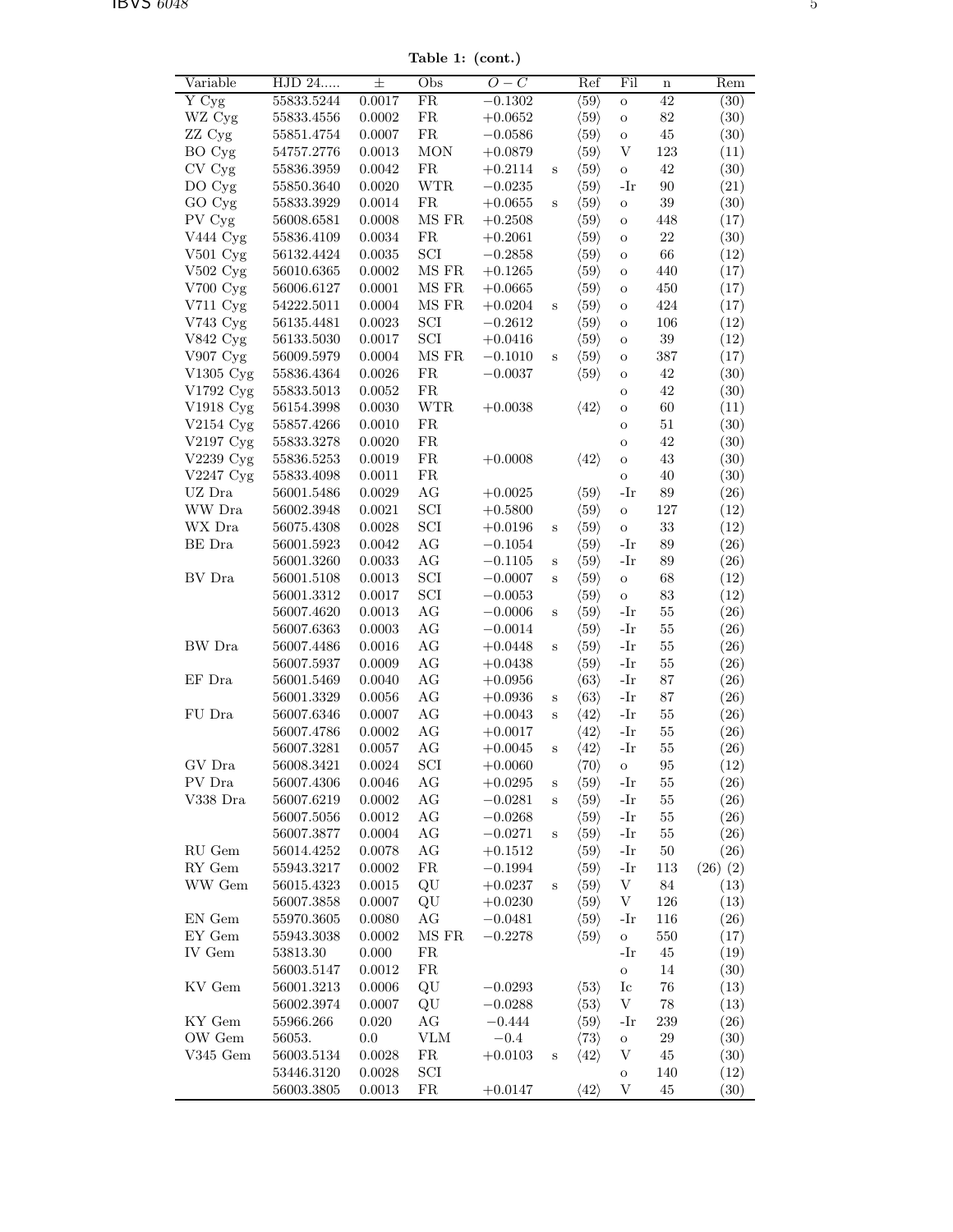Table 1: (cont.)

| Variable         | $HJD$ $24$               | 士                | Obs                         | $O-C$                  |              | Ref                                          | Fil                       | $\mathbf n$             | Rem          |
|------------------|--------------------------|------------------|-----------------------------|------------------------|--------------|----------------------------------------------|---------------------------|-------------------------|--------------|
| $V345$ Gem       | 56014.5182               | 0.0029           | $\overline{SCI}$            | $+0.0241$              | $\mathbf S$  | $\langle 42 \rangle$                         | $\mathbf O$               | 104                     | (12)         |
|                  | 56014.3743               | 0.0021           | $\ensuremath{\mathrm{SCI}}$ | $+0.0176$              |              | $\langle 42 \rangle$                         | $\mathbf O$               | 133                     | (12)         |
| V390 Gem         | 56014.3604               | 0.0024           | $\rm{AG}$                   | $-0.0345$              | $\mathbf S$  | $\langle 59 \rangle$                         | $-Ir$                     | $50\,$                  | (26)         |
| $V405$ Gem       | 54910.3597               | 0.0042           | ${\rm ATB}$                 | $-0.0022$              |              | $\langle 54 \rangle$                         | $\mathbf O$               | $102\,$                 | (11)         |
| KL Her           | 55705.5505               | $\,0.0035\,$     | $\operatorname{SCI}$        | $-0.0736$              | S            | $\langle 59 \rangle$                         | $\rm{O}$                  | $37\,$                  | (12)         |
| V338 Her         | 56094.4443               | 0.0017           | ${\rm FR}$                  | $+0.1037$              |              | $\langle 59 \rangle$                         | $\mathbf O$               | $20\,$                  | (30)         |
| $\rm V728\ Her$  | 56055.4165               | 0.0016           | $\rm{AG}$                   | $+0.0829$              | $\mathbf S$  | $\langle 62 \rangle$                         | V                         | $25\,$                  | (26)         |
| $V731$ Her       | 56006.5255               | 0.0019           | $\operatorname{SCI}$        | $+0.1275$              |              | $\langle 59 \rangle$                         | $\mathbf{o}$              | 65                      | (12)         |
|                  | 56055.5548               | 0.0014           | $\rm{AG}$                   | $+0.1058$              | $\mathbf S$  | $\langle 59 \rangle$                         | $-Ir$                     | $25\,$                  | (26)         |
|                  | 56001.6202               | 0.0016           | $\ensuremath{\mathrm{SCI}}$ | $+0.1002$              |              | $\langle 59 \rangle$                         | $\mathbf O$               | $\sqrt{46}$             | (12)         |
| V732 Her         | 56055.5117               | 0.0069           | $\rm{AG}$                   | $+0.0523$              |              | $\langle 59 \rangle$                         | $-Ir$                     | $25\,$                  | (26)         |
| V857 Her         | 56055.4104               | 0.0003           | $\rm{AG}$                   | $+0.0056$              |              | $\langle 42 \rangle$                         | $\ensuremath{\mathbf{V}}$ | 24                      | (26)         |
| V861 Her         | 56055.5421               | 0.0017           | AG                          | $-0.0074$              |              | $\langle 42 \rangle$                         | $-Ir$                     | $25\,$                  | (26)         |
| $V1055$ Her      | 56055.4441               | 0.0023           | AG                          | $+0.0055$              |              | $\langle 42 \rangle$                         | $\ensuremath{\mathbf{V}}$ | 24                      | (26)         |
| WY Hya           | 56003.4528               | 0.0010           | AG                          | $+0.0312$              | $\mathbf S$  | $\langle 59 \rangle$                         | $-Ir$                     | $33\,$                  | (26)         |
| AI Hya           | 55963.4102               | 0.0011           | ${\rm FR}$                  | $-0.0184$              | S            | $\langle 59 \rangle$                         | -Ir                       | $36\,$                  | (26)         |
| DE Hya           | 55961.3896               | 0.0086           | AG                          | $-0.0036$              |              | $\langle 59 \rangle$                         | $-Ir$                     | 470                     | (26)         |
| DK Hya           | 56013.3512               | 0.0002           | <b>WTR</b>                  | $-0.0763$              | $\mathbf S$  | $\langle 59 \rangle$                         | $\mathbf V$               | $73\,$                  | (32)         |
| FG Hya           | 55979.5835               | 0.0026           | $\rm{AG}$                   | $-0.0780$              | $\, {\bf S}$ | $\langle 59 \rangle$                         | -Ir                       | $32\,$                  | (26)         |
|                  | 56003.3548               | 0.0024           | AG                          | $-0.0746$              |              | $\langle 59 \rangle$                         | $-Ir$                     | 34                      | (26)         |
| V470 Hya         | 56003.3689               | 0.0063           | AG                          |                        |              |                                              | $-Ir$                     | $33\,$                  | (26)         |
| V474 Hya         | 55963.5672               | 0.0009           | ${\rm FR}$                  | $-0.1057$              | $\mathbf S$  | $\langle 59 \rangle$                         | $-Ir$                     | $52\,$                  | (26)         |
|                  | 56003.4547               | 0.0017           | AG                          | $-0.1052$              |              | $\langle 59 \rangle$                         | -Ir                       | 34                      | (26)         |
| V475 Hya         | 55979.4966               | 0.0022           | $\rm{AG}$                   | $-0.0039$              |              | $\langle 59 \rangle$                         | $-Ir$                     | $\,29$                  | (26)         |
|                  | 56003.4371               | 0.0031           | AG                          | $-0.0049$              |              | $\langle 59 \rangle$                         | -Ir                       | $32\,$                  |              |
|                  |                          |                  | ${\rm FR}$                  |                        | $\mathbf S$  |                                              |                           |                         | (26)         |
| V476 Hya         | 55963.5221               | 0.0021           |                             | $-0.0145$              |              | $\langle 59 \rangle$                         | -Ir                       | $\sqrt{44}$             | (26)         |
|                  | 55979.4862               | 0.0019           | AG                          | $-0.0120$              | $\, {\bf S}$ | $\langle 59 \rangle$                         | $-Ir$                     | $26\,$                  | (26)         |
| SW Lac           | 56159.3956               | 0.0010           | ${\rm FR}$                  | $+0.0634$              |              | $\langle 59 \rangle$                         | $\mathbf O$               | $75\,$                  | (30)         |
|                  | 56159.5532               | $0.0002\,$       | ${\rm FR}$                  | $+0.0607$              | $\, {\bf S}$ | $\langle 59 \rangle$                         | $\mathbf O$               | $75\,$                  | (30)         |
| $\rm V339~Lac$   | 55815.4692               | 0.0044           | AG                          | $+0.1447$              |              | $\langle 59 \rangle$                         | $-Ir$                     | 44                      | $(26)$ $(6)$ |
|                  | 55815.4680               | 0.2100           | AG                          | $+0.1435$              |              | $\langle 59 \rangle$                         | $-Ir$                     | $37\,$                  | (26)         |
|                  | 55815.4692               | 0.2100           | AG                          | $+0.1447$              |              | $\langle 59 \rangle$                         | $-Ir$                     | $\sqrt{44}$             | $(26)$ $(5)$ |
|                  | 55815.4680               | 0.0021           | AG                          | $+0.1435$              |              | $\langle 59 \rangle$                         | $-Ir$                     | $37\,$                  | (26)         |
| $V345$ Lac       | 55156.2602               | 0.0008           | <b>MON</b>                  | $-1.0302$              | $\, {\bf S}$ | $\langle 59 \rangle$                         | $\ensuremath{\mathbf{V}}$ | $354\,$                 | (15)         |
| $V364$ Lac       | 56159.4748               | 0.0010           | ${\rm FR}$                  | $-0.0084$              |              | $\langle 47 \rangle$                         | $\mathbf O$               | $37\,$                  | (30)         |
| AM Leo           | 56010.3486               | 0.0014           | PGL                         | $+0.0141$              |              | $\langle 59 \rangle$                         | V                         | $323\,$                 | (28)         |
| ${\rm AP}$ Leo   | 56010.3915               | 0.0005           | QU                          | $-0.0242$              | $\mathbf S$  | $\langle 59 \rangle$                         | $\ensuremath{\mathbf{V}}$ | 74                      | (13)         |
|                  | 55988.4418               | $0.0005\,$       | QU                          | $-0.0257$              | $\, {\bf S}$ | $\langle 59 \rangle$                         | $\boldsymbol{\mathrm{V}}$ | $90\,$                  | (13)         |
| ET Leo           | 56008.3665               | 0.0010           | MS FR                       | $-0.0223$              |              | $\langle 42 \rangle$                         | $\mathbf O$               | $\,235$                 | (17)         |
| FM Leo           | 56001.4257               | 0.0050           | <b>SIR</b>                  | $+0.0035$              |              | $\langle 74 \rangle$                         | $\mathbf O$               | 283                     | (16)         |
|                  | 56001.4253               | 0.0002           | ${\rm FR}$                  | $+0.0031$              |              | $\langle 74 \rangle$                         | -Ir                       | 49                      | (26)         |
| FS Leo           | 56001.4582               | 0.0016           | ${\rm FR}$                  |                        |              |                                              | $\ensuremath{\mathbf{V}}$ | $55\,$                  | (30)         |
| ${\rm FZ}$ Leo   | 56002.4341               | 0.0002           | ${\rm FR}$                  |                        |              |                                              | $\ensuremath{\mathbf{V}}$ | $37\,$                  | (30)         |
| WZ LMi           | 55996.3593               | 0.0073           | AG                          | $+0.0743$              |              | $\langle 59 \rangle$                         | -Ir                       | $\boldsymbol{93}$       | (26)         |
| XX LMi           | 55996.3689               | 0.0072           | AG                          | $+0.0097$              |              | $\langle 59 \rangle$                         | -Ir                       | $79\,$                  | (26)         |
|                  | 56014.5427               | 0.0114           | AG                          | $+0.0056$              |              | $\langle 59 \rangle$                         | -Ir                       | $52\,$                  | (26)         |
| XY LMi           | 55996.3266               | 0.0023           | $\rm{AG}$                   | $-0.0186$              | $\mathbf S$  | $\langle 59 \rangle$                         | $-Ir$                     | 88                      | (26)         |
|                  | 55996.5409               | 0.0040           | AG                          | $-0.0227$              |              | $\langle 59 \rangle$                         | -Ir                       | 88                      | (26)         |
| AE LMi           | 55996.2983               | 0.0001           | AG                          | $+0.0009$              | S            | $\langle 59 \rangle$                         | -Ir                       | 96                      | (26)         |
|                  | 55996.5617               | 0.0013           | AG                          | $+0.0001$              |              | $\langle 59 \rangle$                         | $-Ir$                     | 96                      | (26)         |
|                  | 56014.5290               | 0.0019           | AG                          | $+0.0038$              |              | $\langle 59 \rangle$                         | -Ir                       | 56                      | (26)         |
| AF LMi           | 55996.4842               | 0.0085           | AG                          | $-0.0426$              |              | $\langle 59 \rangle$                         | -Ir                       | $75\,$                  | (26)         |
|                  | 56014.5747               | 0.0073           | AG                          | $-0.0458$              | $\mathbf S$  | $\langle 59 \rangle$                         | $-Ir$                     | $56\,$                  | (26)         |
|                  | 55944.3668               | 0.0001           | $\rm MS~FR$                 | $-0.0320$              |              | $\langle 59 \rangle$                         | $\rm{O}$                  | 650                     | (17)         |
|                  | 56008.4817               | 0.0024           | AG                          | $+0.0552$              |              | $\langle 59 \rangle$                         | $-Ir$                     | 84                      | (26)         |
| RY Lyn           |                          |                  |                             |                        |              |                                              |                           |                         |              |
| SW Lyn           |                          |                  |                             |                        |              |                                              |                           |                         |              |
|                  | 56012.3465               | 0.0012           | AG                          | $+0.0556$              |              | $\langle 59 \rangle$                         | $\ensuremath{\mathbf{V}}$ | $42\,$                  | (26)         |
| TY Lyn<br>UU Lyn | 56012.4326<br>56013.3567 | 0.0044<br>0.0017 | AG<br>SCI                   | $+0.0600$<br>$-0.0038$ | S            | $\langle 59 \rangle$<br>$\langle 59 \rangle$ | V<br>$\mathbf O$          | 45<br>$\boldsymbol{99}$ | (26)<br>(12) |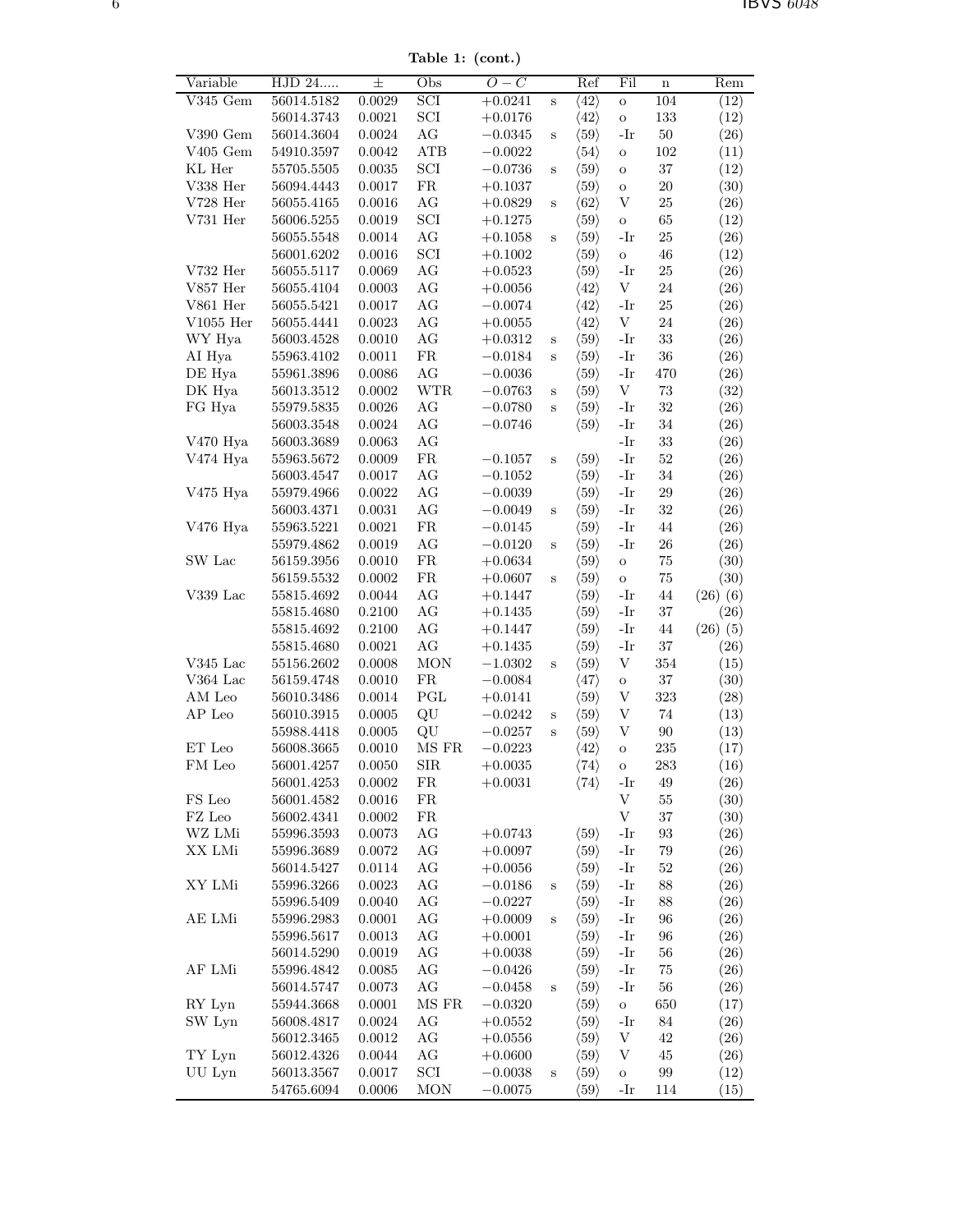Table 1: (cont.)

| <b>MON</b><br>$\overline{\mathrm{V}}$<br>421<br>UU Lyn<br>55644.4397<br>0.0001<br>$-0.0084$<br>$\langle 59 \rangle$<br>(15)<br>$\operatorname{PGL}$<br>$\ensuremath{\mathbf{V}}$<br>$\,295$<br>0.2100<br>$\langle 59 \rangle$<br>(25)<br>56046.3787<br>$-0.0082$<br>$\operatorname{PGL}$<br>$205\,$<br>$\langle 59 \rangle$<br>V<br>(25)<br>56002.3429:<br>0.0056<br>$-0.0088$<br>$\ensuremath{\mathrm{SCI}}$<br>0.0024<br>$\langle 59 \rangle$<br>$115\,$<br>(12)<br>56013.5866<br>$-0.0081$<br>$\mathbf O$<br>$\operatorname{PGL}$<br>0.0021<br>$\langle 59 \rangle$<br>V<br>197<br>(25)<br>56009.3714<br>$-0.0072$<br>$\operatorname{SCI}$<br>BG Lyn<br>142<br>56006.3772<br>0.0019<br>$-0.0043$<br>$\langle 42 \rangle$<br>(12)<br>$\mathbf O$<br>AG<br>$42\,$<br>0.0017<br>$\langle 42 \rangle$<br>V<br>56012.3796<br>$-0.0011$<br>(26)<br>$\rm{MON}$<br>$0.0006\,$<br>$\langle 69 \rangle$<br>V<br>144<br>$CD$ Lyn<br>54736.5408<br>$-0.0135$<br>(11)<br>DY Lyn<br>0.0033<br>AG<br>$\langle 59 \rangle$<br>$-Ir$<br>$81\,$<br>56008.4321<br>$-0.1681$<br>(26)<br>V<br>$43\,$<br>0.0025<br>AG<br>$\langle 59 \rangle$<br>(26)<br>56012.3720<br>$-0.1680$<br>0.0047<br>AG<br>$\langle 59 \rangle$<br>83<br>DZ Lyn<br>56008.5715<br>$-0.0124$<br>-Ir<br>(26)<br>V<br>AG<br>41<br>56012.3502<br>0.0035<br>$\langle 59 \rangle$<br>(26)<br>$-0.0139$<br>$\rm{AG}$<br>$83\,$<br>$-Ir$<br>(26)<br>56008.3821<br>0.0091<br>$-0.0128$<br>$\langle 59 \rangle$<br>S<br>$\rm{AG}$<br>$\langle 59 \rangle$<br>V<br>$41\,$<br>(26)<br>56012.5408<br>0.0026<br>$-0.0123$<br>$\mathbf S$<br>$\rm{AG}$<br>$72\,$<br>0.0125<br>$\langle 59 \rangle$<br>$-Ir$<br>(26)<br>EL Lyn<br>56008.5920<br>$+0.0606$<br>$\rm S$<br>FN Lyn<br>0.0064<br>AG<br>$\langle 59 \rangle$<br>86<br>(26)<br>56008.4916<br>$+0.0667$<br>-Ir<br>AG<br>$\langle 59 \rangle$<br>85<br>FO Lyn<br>56008.5900<br>0.0070<br>$+0.0196$<br>-Ir<br>(26)<br>TZ Lyr<br>${\rm FR}$<br>29<br>56132.5157<br>0.0022<br>$+0.0100$<br>$\langle 59 \rangle$<br>(30)<br>$\rm{O}$<br>${\rm FR}$<br>TZ Lyr<br>0.0005<br>$\sqrt{28}$<br>(30)<br>56094.4365<br>$+0.0063$<br>$\langle 59 \rangle$<br>$\mathbf O$<br>UZ Lyr<br>$56153.3996\,$<br>0.0003<br><b>WTR</b><br>$\langle 59 \rangle$<br>74<br>$-0.0290$<br>(11)<br>$\mathbf O$<br>AA Lyr<br>FR<br>$\langle 59 \rangle$<br>$-Ir$<br>21<br>(26)<br>56136.5454<br>0.0003<br>$+0.1423$<br>NV Lyr<br>0.0007<br>AG<br>$\langle 59 \rangle$<br>16<br>$55384.4527\,$<br>$-0.0822$<br>-Ir<br>(26)<br>AG<br>16<br>NY Lyr<br>55384.4114<br>0.0017<br>$-0.0898$<br>$\langle 59 \rangle$<br>-Ir<br>(26)<br>${\rm FR}$<br>$32\,$<br>V563 Lyr<br>0.0029<br>$\langle 42 \rangle$<br>(30)<br>56132.4897<br>$+0.0028$<br>$\rm{O}$<br>$\ensuremath{\mathrm{SCI}}$<br>$57\,$<br>V574 Lyr<br>$0.0016\,$<br>$\langle 42 \rangle$<br>(12)<br>56134.5591<br>$+0.0043$<br>S<br>$\mathbf O$<br>$\ensuremath{\mathrm{SCI}}$<br>$53\,$<br>0.0010<br>$\langle 42 \rangle$<br>(12)<br>56134.4219<br>$+0.0036$<br>$\mathbf O$<br>${\rm FR}$<br>$23\,$<br>V576 Lyr<br>56094.4093<br>0.0002<br>(30)<br>$\mathbf O$<br>${\rm VLM}$<br>55823.19<br>0.000<br>$\langle 59 \rangle$<br>84<br>(30)<br>beta Lyr<br>$+0.68$<br>$\rm{O}$<br>$0.000\,$<br><b>VLM</b><br>$\langle 59 \rangle$<br>$54\,$<br>55816.76<br>$+0.70$<br>(30)<br>$\mathbf O$<br>S<br>UV Mon<br>AG<br>$-Ir$<br>29<br>55980.4438<br>0.0020<br>$-0.0721$<br>$\langle 59 \rangle$<br>(26)<br>S<br>$\rm{AG}$<br>$\sqrt{28}$<br>CF Mon<br>$\langle 59 \rangle$<br>$-Ir$<br>(26)<br>55980.3692<br>0.0092<br>$+0.0217$<br>S<br>$\rm{AG}$<br>DD Mon<br>0.0014<br>$\langle 59 \rangle$<br>$-Ir$<br>$\sqrt{28}$<br>55980.4267<br>$-0.1132$<br>(26)<br>S<br>${\rm FR}$<br>EZ Mon<br>0.0010<br>$\langle 59 \rangle$<br>$-Ir$<br>$38\,$<br>55970.4609<br>$+0.0441$<br>(26)<br>S<br>GU Mon<br>55980.4791<br>0.0020<br>AG<br>$\langle 59 \rangle$<br>$-Ir$<br>30<br>$-0.0950$<br>(26)<br>$V380$ Mon<br>AG<br>$-Ir$<br>30<br>55980.4276<br>0.0054<br>$\langle 59 \rangle$<br>(26)<br>$-0.0364$<br>$31\,$<br>V384 Mon<br>AG<br>-Ir<br>(26)<br>55980.3973<br>0.0052<br>$-0.0397$<br>$\langle 59 \rangle$<br>$\rm{AG}$<br>$\sqrt{28}$<br>$V450$ Mon<br>$\,0.0064\,$<br>$\langle 59 \rangle$<br>$-Ir$<br>(26)<br>55980.4014<br>$+0.0715$<br>V514 Mon<br>0.0017<br>AG<br>$\langle 59 \rangle$<br>-Ir<br>30<br>(26)<br>55980.4254<br>$+0.0833$<br>AG<br>28<br>$V521$ Mon<br>0.0064<br>$\langle 59 \rangle$<br>(26)<br>55980.4407<br>$-0.1096$<br>-Ir<br>MS FR<br>$\langle 59 \rangle$<br>$V532$ Mon<br>55861.6144<br>0.0009<br>260<br>(17)<br>$-0.0302$<br>О<br>FR<br>EW Ori<br>55953.4105<br>0.0001<br>$-0.0160$<br>$\langle 59 \rangle$<br>55<br>(26)<br>-Ir<br>S<br>FT Ori<br>0.0003<br><b>MON</b><br>$\langle 59 \rangle$<br>V<br>179<br>54750.5629<br>$+0.0142$<br>(11)<br>GG Ori<br><b>MON</b><br>$\langle 59 \rangle$<br>V<br>$\boldsymbol{93}$<br>54757.5989<br>0.0009<br>$+0.0821$<br>(11)<br>$\langle 59 \rangle$<br>728<br>V648 Ori<br>0.0002<br>MS FR<br>(17)<br>55880.4726<br>$+0.0660$<br>$\mathbf O$<br>$\rm MS~FR$<br>$\langle 68 \rangle$<br>420<br>V1633 Ori<br>0.0002<br>$+0.2055$<br>(17)<br>55882.4990<br>$\rm{O}$<br>RV Per<br>$0.006\,$<br>AG<br>$\langle 59 \rangle$<br>54364.457<br>$+0.969$<br>-Ir<br>62<br>$(11)$ $(2)$<br>IK Per<br>0.0019<br>${\rm FR}$<br>$\ensuremath{\mathbf{V}}$<br>$37\,$<br>55953.4503<br>$\langle 59 \rangle$<br>(30)<br>$+0.1376$<br>IQ Per<br><b>MON</b><br>$\ensuremath{\mathbf{V}}$<br>375<br>0.0011<br>$\langle 59 \rangle$<br>(11)<br>54816.2831<br>$+0.0043$<br>KN Per<br>$\operatorname{PGL}$<br>$\langle 53 \rangle$<br>0.0069<br>V<br>308<br>(25)<br>55834.4380<br>$+0.0111$<br>FR<br>$\langle 59 \rangle$<br>V<br>(30)<br>KR Per<br>55953.3117<br>0.0010<br>$-0.0199$<br>31<br>S<br>LX Per<br>0.0007<br>FR<br>$\langle 59 \rangle$<br>55978.6486<br>$-0.0548$<br>48<br>$(26)$ $(2)$<br>-Ir<br>$V570$ Per<br>55978.4546<br>0.0017<br>FR<br>$-0.0003$<br>$\langle 42 \rangle$<br>-Ir<br>31<br>(26)<br>${\rm FR}$<br>$\ensuremath{\mathbf{V}}$<br>$35\,$<br>$V592$ Per<br>55953.3761<br>0.0009<br>(30)<br>PV Pup<br>FR<br>V<br>$37\,$<br>0.0018<br>$-0.0019$<br>$\langle 59 \rangle$<br>(30)<br>55970.4448<br>CW Sge<br><b>WTR</b><br>$\langle 59 \rangle$<br>80<br>56152.3775<br>0.0070<br>$+0.0525$<br>(11)<br>$\rm{O}$<br>V384 Ser<br>${\rm FR}$<br>$\langle 59 \rangle$<br>69<br>(26)<br>56045.4316<br>0.0002<br>$-0.0008$<br>-Ir<br>${\rm FR}$<br>56132.4991<br>0.0004<br>$-0.0015$<br>$\langle 59 \rangle$<br>-Ir<br>45<br>(26)<br>${\rm FR}$<br>56132.3628<br>0.0011<br>$-0.0035$<br>$\langle 59 \rangle$<br>-Ir<br>45<br>(26)<br>S | Variable | HJD 24     | 士      | Obs        | $O-C$     |   | Ref                  | Fil | $\mathbf n$ | Rem                |
|-------------------------------------------------------------------------------------------------------------------------------------------------------------------------------------------------------------------------------------------------------------------------------------------------------------------------------------------------------------------------------------------------------------------------------------------------------------------------------------------------------------------------------------------------------------------------------------------------------------------------------------------------------------------------------------------------------------------------------------------------------------------------------------------------------------------------------------------------------------------------------------------------------------------------------------------------------------------------------------------------------------------------------------------------------------------------------------------------------------------------------------------------------------------------------------------------------------------------------------------------------------------------------------------------------------------------------------------------------------------------------------------------------------------------------------------------------------------------------------------------------------------------------------------------------------------------------------------------------------------------------------------------------------------------------------------------------------------------------------------------------------------------------------------------------------------------------------------------------------------------------------------------------------------------------------------------------------------------------------------------------------------------------------------------------------------------------------------------------------------------------------------------------------------------------------------------------------------------------------------------------------------------------------------------------------------------------------------------------------------------------------------------------------------------------------------------------------------------------------------------------------------------------------------------------------------------------------------------------------------------------------------------------------------------------------------------------------------------------------------------------------------------------------------------------------------------------------------------------------------------------------------------------------------------------------------------------------------------------------------------------------------------------------------------------------------------------------------------------------------------------------------------------------------------------------------------------------------------------------------------------------------------------------------------------------------------------------------------------------------------------------------------------------------------------------------------------------------------------------------------------------------------------------------------------------------------------------------------------------------------------------------------------------------------------------------------------------------------------------------------------------------------------------------------------------------------------------------------------------------------------------------------------------------------------------------------------------------------------------------------------------------------------------------------------------------------------------------------------------------------------------------------------------------------------------------------------------------------------------------------------------------------------------------------------------------------------------------------------------------------------------------------------------------------------------------------------------------------------------------------------------------------------------------------------------------------------------------------------------------------------------------------------------------------------------------------------------------------------------------------------------------------------------------------------------------------------------------------------------------------------------------------------------------------------------------------------------------------------------------------------------------------------------------------------------------------------------------------------------------------------------------------------------------------------------------------------------------------------------------------------------------------------------------------------------------------------------------------------------------------------------------------------------------------------------------------------------------------------------------------------------------------------------------------------------------------------------------------------------------------------------------------------------------------------------------------------------------------------------------------------------------------------------------------------------------------------------------------------------------------------------------------------------------------------------------------------------------------------------------------------------------------------------------------------------------------------------------------------------------------------------------------------------------------------------------------------------------------------------------------------------------------------------------------------------------------------------------------------------------------------------------------------------------------------------------------------------------------------------------------------------------------------------------------------------------------------------------------------------|----------|------------|--------|------------|-----------|---|----------------------|-----|-------------|--------------------|
|                                                                                                                                                                                                                                                                                                                                                                                                                                                                                                                                                                                                                                                                                                                                                                                                                                                                                                                                                                                                                                                                                                                                                                                                                                                                                                                                                                                                                                                                                                                                                                                                                                                                                                                                                                                                                                                                                                                                                                                                                                                                                                                                                                                                                                                                                                                                                                                                                                                                                                                                                                                                                                                                                                                                                                                                                                                                                                                                                                                                                                                                                                                                                                                                                                                                                                                                                                                                                                                                                                                                                                                                                                                                                                                                                                                                                                                                                                                                                                                                                                                                                                                                                                                                                                                                                                                                                                                                                                                                                                                                                                                                                                                                                                                                                                                                                                                                                                                                                                                                                                                                                                                                                                                                                                                                                                                                                                                                                                                                                                                                                                                                                                                                                                                                                                                                                                                                                                                                                                                                                                                                                                                                                                                                                                                                                                                                                                                                                                                                                                                                                                                                             |          |            |        |            |           |   |                      |     |             |                    |
|                                                                                                                                                                                                                                                                                                                                                                                                                                                                                                                                                                                                                                                                                                                                                                                                                                                                                                                                                                                                                                                                                                                                                                                                                                                                                                                                                                                                                                                                                                                                                                                                                                                                                                                                                                                                                                                                                                                                                                                                                                                                                                                                                                                                                                                                                                                                                                                                                                                                                                                                                                                                                                                                                                                                                                                                                                                                                                                                                                                                                                                                                                                                                                                                                                                                                                                                                                                                                                                                                                                                                                                                                                                                                                                                                                                                                                                                                                                                                                                                                                                                                                                                                                                                                                                                                                                                                                                                                                                                                                                                                                                                                                                                                                                                                                                                                                                                                                                                                                                                                                                                                                                                                                                                                                                                                                                                                                                                                                                                                                                                                                                                                                                                                                                                                                                                                                                                                                                                                                                                                                                                                                                                                                                                                                                                                                                                                                                                                                                                                                                                                                                                             |          |            |        |            |           |   |                      |     |             |                    |
|                                                                                                                                                                                                                                                                                                                                                                                                                                                                                                                                                                                                                                                                                                                                                                                                                                                                                                                                                                                                                                                                                                                                                                                                                                                                                                                                                                                                                                                                                                                                                                                                                                                                                                                                                                                                                                                                                                                                                                                                                                                                                                                                                                                                                                                                                                                                                                                                                                                                                                                                                                                                                                                                                                                                                                                                                                                                                                                                                                                                                                                                                                                                                                                                                                                                                                                                                                                                                                                                                                                                                                                                                                                                                                                                                                                                                                                                                                                                                                                                                                                                                                                                                                                                                                                                                                                                                                                                                                                                                                                                                                                                                                                                                                                                                                                                                                                                                                                                                                                                                                                                                                                                                                                                                                                                                                                                                                                                                                                                                                                                                                                                                                                                                                                                                                                                                                                                                                                                                                                                                                                                                                                                                                                                                                                                                                                                                                                                                                                                                                                                                                                                             |          |            |        |            |           |   |                      |     |             |                    |
|                                                                                                                                                                                                                                                                                                                                                                                                                                                                                                                                                                                                                                                                                                                                                                                                                                                                                                                                                                                                                                                                                                                                                                                                                                                                                                                                                                                                                                                                                                                                                                                                                                                                                                                                                                                                                                                                                                                                                                                                                                                                                                                                                                                                                                                                                                                                                                                                                                                                                                                                                                                                                                                                                                                                                                                                                                                                                                                                                                                                                                                                                                                                                                                                                                                                                                                                                                                                                                                                                                                                                                                                                                                                                                                                                                                                                                                                                                                                                                                                                                                                                                                                                                                                                                                                                                                                                                                                                                                                                                                                                                                                                                                                                                                                                                                                                                                                                                                                                                                                                                                                                                                                                                                                                                                                                                                                                                                                                                                                                                                                                                                                                                                                                                                                                                                                                                                                                                                                                                                                                                                                                                                                                                                                                                                                                                                                                                                                                                                                                                                                                                                                             |          |            |        |            |           |   |                      |     |             |                    |
|                                                                                                                                                                                                                                                                                                                                                                                                                                                                                                                                                                                                                                                                                                                                                                                                                                                                                                                                                                                                                                                                                                                                                                                                                                                                                                                                                                                                                                                                                                                                                                                                                                                                                                                                                                                                                                                                                                                                                                                                                                                                                                                                                                                                                                                                                                                                                                                                                                                                                                                                                                                                                                                                                                                                                                                                                                                                                                                                                                                                                                                                                                                                                                                                                                                                                                                                                                                                                                                                                                                                                                                                                                                                                                                                                                                                                                                                                                                                                                                                                                                                                                                                                                                                                                                                                                                                                                                                                                                                                                                                                                                                                                                                                                                                                                                                                                                                                                                                                                                                                                                                                                                                                                                                                                                                                                                                                                                                                                                                                                                                                                                                                                                                                                                                                                                                                                                                                                                                                                                                                                                                                                                                                                                                                                                                                                                                                                                                                                                                                                                                                                                                             |          |            |        |            |           |   |                      |     |             |                    |
|                                                                                                                                                                                                                                                                                                                                                                                                                                                                                                                                                                                                                                                                                                                                                                                                                                                                                                                                                                                                                                                                                                                                                                                                                                                                                                                                                                                                                                                                                                                                                                                                                                                                                                                                                                                                                                                                                                                                                                                                                                                                                                                                                                                                                                                                                                                                                                                                                                                                                                                                                                                                                                                                                                                                                                                                                                                                                                                                                                                                                                                                                                                                                                                                                                                                                                                                                                                                                                                                                                                                                                                                                                                                                                                                                                                                                                                                                                                                                                                                                                                                                                                                                                                                                                                                                                                                                                                                                                                                                                                                                                                                                                                                                                                                                                                                                                                                                                                                                                                                                                                                                                                                                                                                                                                                                                                                                                                                                                                                                                                                                                                                                                                                                                                                                                                                                                                                                                                                                                                                                                                                                                                                                                                                                                                                                                                                                                                                                                                                                                                                                                                                             |          |            |        |            |           |   |                      |     |             |                    |
|                                                                                                                                                                                                                                                                                                                                                                                                                                                                                                                                                                                                                                                                                                                                                                                                                                                                                                                                                                                                                                                                                                                                                                                                                                                                                                                                                                                                                                                                                                                                                                                                                                                                                                                                                                                                                                                                                                                                                                                                                                                                                                                                                                                                                                                                                                                                                                                                                                                                                                                                                                                                                                                                                                                                                                                                                                                                                                                                                                                                                                                                                                                                                                                                                                                                                                                                                                                                                                                                                                                                                                                                                                                                                                                                                                                                                                                                                                                                                                                                                                                                                                                                                                                                                                                                                                                                                                                                                                                                                                                                                                                                                                                                                                                                                                                                                                                                                                                                                                                                                                                                                                                                                                                                                                                                                                                                                                                                                                                                                                                                                                                                                                                                                                                                                                                                                                                                                                                                                                                                                                                                                                                                                                                                                                                                                                                                                                                                                                                                                                                                                                                                             |          |            |        |            |           |   |                      |     |             |                    |
|                                                                                                                                                                                                                                                                                                                                                                                                                                                                                                                                                                                                                                                                                                                                                                                                                                                                                                                                                                                                                                                                                                                                                                                                                                                                                                                                                                                                                                                                                                                                                                                                                                                                                                                                                                                                                                                                                                                                                                                                                                                                                                                                                                                                                                                                                                                                                                                                                                                                                                                                                                                                                                                                                                                                                                                                                                                                                                                                                                                                                                                                                                                                                                                                                                                                                                                                                                                                                                                                                                                                                                                                                                                                                                                                                                                                                                                                                                                                                                                                                                                                                                                                                                                                                                                                                                                                                                                                                                                                                                                                                                                                                                                                                                                                                                                                                                                                                                                                                                                                                                                                                                                                                                                                                                                                                                                                                                                                                                                                                                                                                                                                                                                                                                                                                                                                                                                                                                                                                                                                                                                                                                                                                                                                                                                                                                                                                                                                                                                                                                                                                                                                             |          |            |        |            |           |   |                      |     |             |                    |
|                                                                                                                                                                                                                                                                                                                                                                                                                                                                                                                                                                                                                                                                                                                                                                                                                                                                                                                                                                                                                                                                                                                                                                                                                                                                                                                                                                                                                                                                                                                                                                                                                                                                                                                                                                                                                                                                                                                                                                                                                                                                                                                                                                                                                                                                                                                                                                                                                                                                                                                                                                                                                                                                                                                                                                                                                                                                                                                                                                                                                                                                                                                                                                                                                                                                                                                                                                                                                                                                                                                                                                                                                                                                                                                                                                                                                                                                                                                                                                                                                                                                                                                                                                                                                                                                                                                                                                                                                                                                                                                                                                                                                                                                                                                                                                                                                                                                                                                                                                                                                                                                                                                                                                                                                                                                                                                                                                                                                                                                                                                                                                                                                                                                                                                                                                                                                                                                                                                                                                                                                                                                                                                                                                                                                                                                                                                                                                                                                                                                                                                                                                                                             |          |            |        |            |           |   |                      |     |             |                    |
|                                                                                                                                                                                                                                                                                                                                                                                                                                                                                                                                                                                                                                                                                                                                                                                                                                                                                                                                                                                                                                                                                                                                                                                                                                                                                                                                                                                                                                                                                                                                                                                                                                                                                                                                                                                                                                                                                                                                                                                                                                                                                                                                                                                                                                                                                                                                                                                                                                                                                                                                                                                                                                                                                                                                                                                                                                                                                                                                                                                                                                                                                                                                                                                                                                                                                                                                                                                                                                                                                                                                                                                                                                                                                                                                                                                                                                                                                                                                                                                                                                                                                                                                                                                                                                                                                                                                                                                                                                                                                                                                                                                                                                                                                                                                                                                                                                                                                                                                                                                                                                                                                                                                                                                                                                                                                                                                                                                                                                                                                                                                                                                                                                                                                                                                                                                                                                                                                                                                                                                                                                                                                                                                                                                                                                                                                                                                                                                                                                                                                                                                                                                                             |          |            |        |            |           |   |                      |     |             |                    |
|                                                                                                                                                                                                                                                                                                                                                                                                                                                                                                                                                                                                                                                                                                                                                                                                                                                                                                                                                                                                                                                                                                                                                                                                                                                                                                                                                                                                                                                                                                                                                                                                                                                                                                                                                                                                                                                                                                                                                                                                                                                                                                                                                                                                                                                                                                                                                                                                                                                                                                                                                                                                                                                                                                                                                                                                                                                                                                                                                                                                                                                                                                                                                                                                                                                                                                                                                                                                                                                                                                                                                                                                                                                                                                                                                                                                                                                                                                                                                                                                                                                                                                                                                                                                                                                                                                                                                                                                                                                                                                                                                                                                                                                                                                                                                                                                                                                                                                                                                                                                                                                                                                                                                                                                                                                                                                                                                                                                                                                                                                                                                                                                                                                                                                                                                                                                                                                                                                                                                                                                                                                                                                                                                                                                                                                                                                                                                                                                                                                                                                                                                                                                             |          |            |        |            |           |   |                      |     |             |                    |
|                                                                                                                                                                                                                                                                                                                                                                                                                                                                                                                                                                                                                                                                                                                                                                                                                                                                                                                                                                                                                                                                                                                                                                                                                                                                                                                                                                                                                                                                                                                                                                                                                                                                                                                                                                                                                                                                                                                                                                                                                                                                                                                                                                                                                                                                                                                                                                                                                                                                                                                                                                                                                                                                                                                                                                                                                                                                                                                                                                                                                                                                                                                                                                                                                                                                                                                                                                                                                                                                                                                                                                                                                                                                                                                                                                                                                                                                                                                                                                                                                                                                                                                                                                                                                                                                                                                                                                                                                                                                                                                                                                                                                                                                                                                                                                                                                                                                                                                                                                                                                                                                                                                                                                                                                                                                                                                                                                                                                                                                                                                                                                                                                                                                                                                                                                                                                                                                                                                                                                                                                                                                                                                                                                                                                                                                                                                                                                                                                                                                                                                                                                                                             |          |            |        |            |           |   |                      |     |             |                    |
|                                                                                                                                                                                                                                                                                                                                                                                                                                                                                                                                                                                                                                                                                                                                                                                                                                                                                                                                                                                                                                                                                                                                                                                                                                                                                                                                                                                                                                                                                                                                                                                                                                                                                                                                                                                                                                                                                                                                                                                                                                                                                                                                                                                                                                                                                                                                                                                                                                                                                                                                                                                                                                                                                                                                                                                                                                                                                                                                                                                                                                                                                                                                                                                                                                                                                                                                                                                                                                                                                                                                                                                                                                                                                                                                                                                                                                                                                                                                                                                                                                                                                                                                                                                                                                                                                                                                                                                                                                                                                                                                                                                                                                                                                                                                                                                                                                                                                                                                                                                                                                                                                                                                                                                                                                                                                                                                                                                                                                                                                                                                                                                                                                                                                                                                                                                                                                                                                                                                                                                                                                                                                                                                                                                                                                                                                                                                                                                                                                                                                                                                                                                                             |          |            |        |            |           |   |                      |     |             |                    |
|                                                                                                                                                                                                                                                                                                                                                                                                                                                                                                                                                                                                                                                                                                                                                                                                                                                                                                                                                                                                                                                                                                                                                                                                                                                                                                                                                                                                                                                                                                                                                                                                                                                                                                                                                                                                                                                                                                                                                                                                                                                                                                                                                                                                                                                                                                                                                                                                                                                                                                                                                                                                                                                                                                                                                                                                                                                                                                                                                                                                                                                                                                                                                                                                                                                                                                                                                                                                                                                                                                                                                                                                                                                                                                                                                                                                                                                                                                                                                                                                                                                                                                                                                                                                                                                                                                                                                                                                                                                                                                                                                                                                                                                                                                                                                                                                                                                                                                                                                                                                                                                                                                                                                                                                                                                                                                                                                                                                                                                                                                                                                                                                                                                                                                                                                                                                                                                                                                                                                                                                                                                                                                                                                                                                                                                                                                                                                                                                                                                                                                                                                                                                             |          |            |        |            |           |   |                      |     |             |                    |
|                                                                                                                                                                                                                                                                                                                                                                                                                                                                                                                                                                                                                                                                                                                                                                                                                                                                                                                                                                                                                                                                                                                                                                                                                                                                                                                                                                                                                                                                                                                                                                                                                                                                                                                                                                                                                                                                                                                                                                                                                                                                                                                                                                                                                                                                                                                                                                                                                                                                                                                                                                                                                                                                                                                                                                                                                                                                                                                                                                                                                                                                                                                                                                                                                                                                                                                                                                                                                                                                                                                                                                                                                                                                                                                                                                                                                                                                                                                                                                                                                                                                                                                                                                                                                                                                                                                                                                                                                                                                                                                                                                                                                                                                                                                                                                                                                                                                                                                                                                                                                                                                                                                                                                                                                                                                                                                                                                                                                                                                                                                                                                                                                                                                                                                                                                                                                                                                                                                                                                                                                                                                                                                                                                                                                                                                                                                                                                                                                                                                                                                                                                                                             |          |            |        |            |           |   |                      |     |             |                    |
|                                                                                                                                                                                                                                                                                                                                                                                                                                                                                                                                                                                                                                                                                                                                                                                                                                                                                                                                                                                                                                                                                                                                                                                                                                                                                                                                                                                                                                                                                                                                                                                                                                                                                                                                                                                                                                                                                                                                                                                                                                                                                                                                                                                                                                                                                                                                                                                                                                                                                                                                                                                                                                                                                                                                                                                                                                                                                                                                                                                                                                                                                                                                                                                                                                                                                                                                                                                                                                                                                                                                                                                                                                                                                                                                                                                                                                                                                                                                                                                                                                                                                                                                                                                                                                                                                                                                                                                                                                                                                                                                                                                                                                                                                                                                                                                                                                                                                                                                                                                                                                                                                                                                                                                                                                                                                                                                                                                                                                                                                                                                                                                                                                                                                                                                                                                                                                                                                                                                                                                                                                                                                                                                                                                                                                                                                                                                                                                                                                                                                                                                                                                                             |          |            |        |            |           |   |                      |     |             |                    |
|                                                                                                                                                                                                                                                                                                                                                                                                                                                                                                                                                                                                                                                                                                                                                                                                                                                                                                                                                                                                                                                                                                                                                                                                                                                                                                                                                                                                                                                                                                                                                                                                                                                                                                                                                                                                                                                                                                                                                                                                                                                                                                                                                                                                                                                                                                                                                                                                                                                                                                                                                                                                                                                                                                                                                                                                                                                                                                                                                                                                                                                                                                                                                                                                                                                                                                                                                                                                                                                                                                                                                                                                                                                                                                                                                                                                                                                                                                                                                                                                                                                                                                                                                                                                                                                                                                                                                                                                                                                                                                                                                                                                                                                                                                                                                                                                                                                                                                                                                                                                                                                                                                                                                                                                                                                                                                                                                                                                                                                                                                                                                                                                                                                                                                                                                                                                                                                                                                                                                                                                                                                                                                                                                                                                                                                                                                                                                                                                                                                                                                                                                                                                             |          |            |        |            |           |   |                      |     |             |                    |
|                                                                                                                                                                                                                                                                                                                                                                                                                                                                                                                                                                                                                                                                                                                                                                                                                                                                                                                                                                                                                                                                                                                                                                                                                                                                                                                                                                                                                                                                                                                                                                                                                                                                                                                                                                                                                                                                                                                                                                                                                                                                                                                                                                                                                                                                                                                                                                                                                                                                                                                                                                                                                                                                                                                                                                                                                                                                                                                                                                                                                                                                                                                                                                                                                                                                                                                                                                                                                                                                                                                                                                                                                                                                                                                                                                                                                                                                                                                                                                                                                                                                                                                                                                                                                                                                                                                                                                                                                                                                                                                                                                                                                                                                                                                                                                                                                                                                                                                                                                                                                                                                                                                                                                                                                                                                                                                                                                                                                                                                                                                                                                                                                                                                                                                                                                                                                                                                                                                                                                                                                                                                                                                                                                                                                                                                                                                                                                                                                                                                                                                                                                                                             |          |            |        |            |           |   |                      |     |             |                    |
|                                                                                                                                                                                                                                                                                                                                                                                                                                                                                                                                                                                                                                                                                                                                                                                                                                                                                                                                                                                                                                                                                                                                                                                                                                                                                                                                                                                                                                                                                                                                                                                                                                                                                                                                                                                                                                                                                                                                                                                                                                                                                                                                                                                                                                                                                                                                                                                                                                                                                                                                                                                                                                                                                                                                                                                                                                                                                                                                                                                                                                                                                                                                                                                                                                                                                                                                                                                                                                                                                                                                                                                                                                                                                                                                                                                                                                                                                                                                                                                                                                                                                                                                                                                                                                                                                                                                                                                                                                                                                                                                                                                                                                                                                                                                                                                                                                                                                                                                                                                                                                                                                                                                                                                                                                                                                                                                                                                                                                                                                                                                                                                                                                                                                                                                                                                                                                                                                                                                                                                                                                                                                                                                                                                                                                                                                                                                                                                                                                                                                                                                                                                                             |          |            |        |            |           |   |                      |     |             |                    |
|                                                                                                                                                                                                                                                                                                                                                                                                                                                                                                                                                                                                                                                                                                                                                                                                                                                                                                                                                                                                                                                                                                                                                                                                                                                                                                                                                                                                                                                                                                                                                                                                                                                                                                                                                                                                                                                                                                                                                                                                                                                                                                                                                                                                                                                                                                                                                                                                                                                                                                                                                                                                                                                                                                                                                                                                                                                                                                                                                                                                                                                                                                                                                                                                                                                                                                                                                                                                                                                                                                                                                                                                                                                                                                                                                                                                                                                                                                                                                                                                                                                                                                                                                                                                                                                                                                                                                                                                                                                                                                                                                                                                                                                                                                                                                                                                                                                                                                                                                                                                                                                                                                                                                                                                                                                                                                                                                                                                                                                                                                                                                                                                                                                                                                                                                                                                                                                                                                                                                                                                                                                                                                                                                                                                                                                                                                                                                                                                                                                                                                                                                                                                             |          |            |        |            |           |   |                      |     |             |                    |
|                                                                                                                                                                                                                                                                                                                                                                                                                                                                                                                                                                                                                                                                                                                                                                                                                                                                                                                                                                                                                                                                                                                                                                                                                                                                                                                                                                                                                                                                                                                                                                                                                                                                                                                                                                                                                                                                                                                                                                                                                                                                                                                                                                                                                                                                                                                                                                                                                                                                                                                                                                                                                                                                                                                                                                                                                                                                                                                                                                                                                                                                                                                                                                                                                                                                                                                                                                                                                                                                                                                                                                                                                                                                                                                                                                                                                                                                                                                                                                                                                                                                                                                                                                                                                                                                                                                                                                                                                                                                                                                                                                                                                                                                                                                                                                                                                                                                                                                                                                                                                                                                                                                                                                                                                                                                                                                                                                                                                                                                                                                                                                                                                                                                                                                                                                                                                                                                                                                                                                                                                                                                                                                                                                                                                                                                                                                                                                                                                                                                                                                                                                                                             |          |            |        |            |           |   |                      |     |             |                    |
|                                                                                                                                                                                                                                                                                                                                                                                                                                                                                                                                                                                                                                                                                                                                                                                                                                                                                                                                                                                                                                                                                                                                                                                                                                                                                                                                                                                                                                                                                                                                                                                                                                                                                                                                                                                                                                                                                                                                                                                                                                                                                                                                                                                                                                                                                                                                                                                                                                                                                                                                                                                                                                                                                                                                                                                                                                                                                                                                                                                                                                                                                                                                                                                                                                                                                                                                                                                                                                                                                                                                                                                                                                                                                                                                                                                                                                                                                                                                                                                                                                                                                                                                                                                                                                                                                                                                                                                                                                                                                                                                                                                                                                                                                                                                                                                                                                                                                                                                                                                                                                                                                                                                                                                                                                                                                                                                                                                                                                                                                                                                                                                                                                                                                                                                                                                                                                                                                                                                                                                                                                                                                                                                                                                                                                                                                                                                                                                                                                                                                                                                                                                                             |          |            |        |            |           |   |                      |     |             |                    |
|                                                                                                                                                                                                                                                                                                                                                                                                                                                                                                                                                                                                                                                                                                                                                                                                                                                                                                                                                                                                                                                                                                                                                                                                                                                                                                                                                                                                                                                                                                                                                                                                                                                                                                                                                                                                                                                                                                                                                                                                                                                                                                                                                                                                                                                                                                                                                                                                                                                                                                                                                                                                                                                                                                                                                                                                                                                                                                                                                                                                                                                                                                                                                                                                                                                                                                                                                                                                                                                                                                                                                                                                                                                                                                                                                                                                                                                                                                                                                                                                                                                                                                                                                                                                                                                                                                                                                                                                                                                                                                                                                                                                                                                                                                                                                                                                                                                                                                                                                                                                                                                                                                                                                                                                                                                                                                                                                                                                                                                                                                                                                                                                                                                                                                                                                                                                                                                                                                                                                                                                                                                                                                                                                                                                                                                                                                                                                                                                                                                                                                                                                                                                             |          |            |        |            |           |   |                      |     |             |                    |
|                                                                                                                                                                                                                                                                                                                                                                                                                                                                                                                                                                                                                                                                                                                                                                                                                                                                                                                                                                                                                                                                                                                                                                                                                                                                                                                                                                                                                                                                                                                                                                                                                                                                                                                                                                                                                                                                                                                                                                                                                                                                                                                                                                                                                                                                                                                                                                                                                                                                                                                                                                                                                                                                                                                                                                                                                                                                                                                                                                                                                                                                                                                                                                                                                                                                                                                                                                                                                                                                                                                                                                                                                                                                                                                                                                                                                                                                                                                                                                                                                                                                                                                                                                                                                                                                                                                                                                                                                                                                                                                                                                                                                                                                                                                                                                                                                                                                                                                                                                                                                                                                                                                                                                                                                                                                                                                                                                                                                                                                                                                                                                                                                                                                                                                                                                                                                                                                                                                                                                                                                                                                                                                                                                                                                                                                                                                                                                                                                                                                                                                                                                                                             |          |            |        |            |           |   |                      |     |             |                    |
|                                                                                                                                                                                                                                                                                                                                                                                                                                                                                                                                                                                                                                                                                                                                                                                                                                                                                                                                                                                                                                                                                                                                                                                                                                                                                                                                                                                                                                                                                                                                                                                                                                                                                                                                                                                                                                                                                                                                                                                                                                                                                                                                                                                                                                                                                                                                                                                                                                                                                                                                                                                                                                                                                                                                                                                                                                                                                                                                                                                                                                                                                                                                                                                                                                                                                                                                                                                                                                                                                                                                                                                                                                                                                                                                                                                                                                                                                                                                                                                                                                                                                                                                                                                                                                                                                                                                                                                                                                                                                                                                                                                                                                                                                                                                                                                                                                                                                                                                                                                                                                                                                                                                                                                                                                                                                                                                                                                                                                                                                                                                                                                                                                                                                                                                                                                                                                                                                                                                                                                                                                                                                                                                                                                                                                                                                                                                                                                                                                                                                                                                                                                                             |          |            |        |            |           |   |                      |     |             |                    |
|                                                                                                                                                                                                                                                                                                                                                                                                                                                                                                                                                                                                                                                                                                                                                                                                                                                                                                                                                                                                                                                                                                                                                                                                                                                                                                                                                                                                                                                                                                                                                                                                                                                                                                                                                                                                                                                                                                                                                                                                                                                                                                                                                                                                                                                                                                                                                                                                                                                                                                                                                                                                                                                                                                                                                                                                                                                                                                                                                                                                                                                                                                                                                                                                                                                                                                                                                                                                                                                                                                                                                                                                                                                                                                                                                                                                                                                                                                                                                                                                                                                                                                                                                                                                                                                                                                                                                                                                                                                                                                                                                                                                                                                                                                                                                                                                                                                                                                                                                                                                                                                                                                                                                                                                                                                                                                                                                                                                                                                                                                                                                                                                                                                                                                                                                                                                                                                                                                                                                                                                                                                                                                                                                                                                                                                                                                                                                                                                                                                                                                                                                                                                             |          |            |        |            |           |   |                      |     |             |                    |
|                                                                                                                                                                                                                                                                                                                                                                                                                                                                                                                                                                                                                                                                                                                                                                                                                                                                                                                                                                                                                                                                                                                                                                                                                                                                                                                                                                                                                                                                                                                                                                                                                                                                                                                                                                                                                                                                                                                                                                                                                                                                                                                                                                                                                                                                                                                                                                                                                                                                                                                                                                                                                                                                                                                                                                                                                                                                                                                                                                                                                                                                                                                                                                                                                                                                                                                                                                                                                                                                                                                                                                                                                                                                                                                                                                                                                                                                                                                                                                                                                                                                                                                                                                                                                                                                                                                                                                                                                                                                                                                                                                                                                                                                                                                                                                                                                                                                                                                                                                                                                                                                                                                                                                                                                                                                                                                                                                                                                                                                                                                                                                                                                                                                                                                                                                                                                                                                                                                                                                                                                                                                                                                                                                                                                                                                                                                                                                                                                                                                                                                                                                                                             |          |            |        |            |           |   |                      |     |             |                    |
|                                                                                                                                                                                                                                                                                                                                                                                                                                                                                                                                                                                                                                                                                                                                                                                                                                                                                                                                                                                                                                                                                                                                                                                                                                                                                                                                                                                                                                                                                                                                                                                                                                                                                                                                                                                                                                                                                                                                                                                                                                                                                                                                                                                                                                                                                                                                                                                                                                                                                                                                                                                                                                                                                                                                                                                                                                                                                                                                                                                                                                                                                                                                                                                                                                                                                                                                                                                                                                                                                                                                                                                                                                                                                                                                                                                                                                                                                                                                                                                                                                                                                                                                                                                                                                                                                                                                                                                                                                                                                                                                                                                                                                                                                                                                                                                                                                                                                                                                                                                                                                                                                                                                                                                                                                                                                                                                                                                                                                                                                                                                                                                                                                                                                                                                                                                                                                                                                                                                                                                                                                                                                                                                                                                                                                                                                                                                                                                                                                                                                                                                                                                                             |          |            |        |            |           |   |                      |     |             |                    |
|                                                                                                                                                                                                                                                                                                                                                                                                                                                                                                                                                                                                                                                                                                                                                                                                                                                                                                                                                                                                                                                                                                                                                                                                                                                                                                                                                                                                                                                                                                                                                                                                                                                                                                                                                                                                                                                                                                                                                                                                                                                                                                                                                                                                                                                                                                                                                                                                                                                                                                                                                                                                                                                                                                                                                                                                                                                                                                                                                                                                                                                                                                                                                                                                                                                                                                                                                                                                                                                                                                                                                                                                                                                                                                                                                                                                                                                                                                                                                                                                                                                                                                                                                                                                                                                                                                                                                                                                                                                                                                                                                                                                                                                                                                                                                                                                                                                                                                                                                                                                                                                                                                                                                                                                                                                                                                                                                                                                                                                                                                                                                                                                                                                                                                                                                                                                                                                                                                                                                                                                                                                                                                                                                                                                                                                                                                                                                                                                                                                                                                                                                                                                             |          |            |        |            |           |   |                      |     |             |                    |
|                                                                                                                                                                                                                                                                                                                                                                                                                                                                                                                                                                                                                                                                                                                                                                                                                                                                                                                                                                                                                                                                                                                                                                                                                                                                                                                                                                                                                                                                                                                                                                                                                                                                                                                                                                                                                                                                                                                                                                                                                                                                                                                                                                                                                                                                                                                                                                                                                                                                                                                                                                                                                                                                                                                                                                                                                                                                                                                                                                                                                                                                                                                                                                                                                                                                                                                                                                                                                                                                                                                                                                                                                                                                                                                                                                                                                                                                                                                                                                                                                                                                                                                                                                                                                                                                                                                                                                                                                                                                                                                                                                                                                                                                                                                                                                                                                                                                                                                                                                                                                                                                                                                                                                                                                                                                                                                                                                                                                                                                                                                                                                                                                                                                                                                                                                                                                                                                                                                                                                                                                                                                                                                                                                                                                                                                                                                                                                                                                                                                                                                                                                                                             |          |            |        |            |           |   |                      |     |             |                    |
|                                                                                                                                                                                                                                                                                                                                                                                                                                                                                                                                                                                                                                                                                                                                                                                                                                                                                                                                                                                                                                                                                                                                                                                                                                                                                                                                                                                                                                                                                                                                                                                                                                                                                                                                                                                                                                                                                                                                                                                                                                                                                                                                                                                                                                                                                                                                                                                                                                                                                                                                                                                                                                                                                                                                                                                                                                                                                                                                                                                                                                                                                                                                                                                                                                                                                                                                                                                                                                                                                                                                                                                                                                                                                                                                                                                                                                                                                                                                                                                                                                                                                                                                                                                                                                                                                                                                                                                                                                                                                                                                                                                                                                                                                                                                                                                                                                                                                                                                                                                                                                                                                                                                                                                                                                                                                                                                                                                                                                                                                                                                                                                                                                                                                                                                                                                                                                                                                                                                                                                                                                                                                                                                                                                                                                                                                                                                                                                                                                                                                                                                                                                                             |          |            |        |            |           |   |                      |     |             |                    |
|                                                                                                                                                                                                                                                                                                                                                                                                                                                                                                                                                                                                                                                                                                                                                                                                                                                                                                                                                                                                                                                                                                                                                                                                                                                                                                                                                                                                                                                                                                                                                                                                                                                                                                                                                                                                                                                                                                                                                                                                                                                                                                                                                                                                                                                                                                                                                                                                                                                                                                                                                                                                                                                                                                                                                                                                                                                                                                                                                                                                                                                                                                                                                                                                                                                                                                                                                                                                                                                                                                                                                                                                                                                                                                                                                                                                                                                                                                                                                                                                                                                                                                                                                                                                                                                                                                                                                                                                                                                                                                                                                                                                                                                                                                                                                                                                                                                                                                                                                                                                                                                                                                                                                                                                                                                                                                                                                                                                                                                                                                                                                                                                                                                                                                                                                                                                                                                                                                                                                                                                                                                                                                                                                                                                                                                                                                                                                                                                                                                                                                                                                                                                             |          |            |        |            |           |   |                      |     |             |                    |
|                                                                                                                                                                                                                                                                                                                                                                                                                                                                                                                                                                                                                                                                                                                                                                                                                                                                                                                                                                                                                                                                                                                                                                                                                                                                                                                                                                                                                                                                                                                                                                                                                                                                                                                                                                                                                                                                                                                                                                                                                                                                                                                                                                                                                                                                                                                                                                                                                                                                                                                                                                                                                                                                                                                                                                                                                                                                                                                                                                                                                                                                                                                                                                                                                                                                                                                                                                                                                                                                                                                                                                                                                                                                                                                                                                                                                                                                                                                                                                                                                                                                                                                                                                                                                                                                                                                                                                                                                                                                                                                                                                                                                                                                                                                                                                                                                                                                                                                                                                                                                                                                                                                                                                                                                                                                                                                                                                                                                                                                                                                                                                                                                                                                                                                                                                                                                                                                                                                                                                                                                                                                                                                                                                                                                                                                                                                                                                                                                                                                                                                                                                                                             |          |            |        |            |           |   |                      |     |             |                    |
|                                                                                                                                                                                                                                                                                                                                                                                                                                                                                                                                                                                                                                                                                                                                                                                                                                                                                                                                                                                                                                                                                                                                                                                                                                                                                                                                                                                                                                                                                                                                                                                                                                                                                                                                                                                                                                                                                                                                                                                                                                                                                                                                                                                                                                                                                                                                                                                                                                                                                                                                                                                                                                                                                                                                                                                                                                                                                                                                                                                                                                                                                                                                                                                                                                                                                                                                                                                                                                                                                                                                                                                                                                                                                                                                                                                                                                                                                                                                                                                                                                                                                                                                                                                                                                                                                                                                                                                                                                                                                                                                                                                                                                                                                                                                                                                                                                                                                                                                                                                                                                                                                                                                                                                                                                                                                                                                                                                                                                                                                                                                                                                                                                                                                                                                                                                                                                                                                                                                                                                                                                                                                                                                                                                                                                                                                                                                                                                                                                                                                                                                                                                                             |          |            |        |            |           |   |                      |     |             |                    |
|                                                                                                                                                                                                                                                                                                                                                                                                                                                                                                                                                                                                                                                                                                                                                                                                                                                                                                                                                                                                                                                                                                                                                                                                                                                                                                                                                                                                                                                                                                                                                                                                                                                                                                                                                                                                                                                                                                                                                                                                                                                                                                                                                                                                                                                                                                                                                                                                                                                                                                                                                                                                                                                                                                                                                                                                                                                                                                                                                                                                                                                                                                                                                                                                                                                                                                                                                                                                                                                                                                                                                                                                                                                                                                                                                                                                                                                                                                                                                                                                                                                                                                                                                                                                                                                                                                                                                                                                                                                                                                                                                                                                                                                                                                                                                                                                                                                                                                                                                                                                                                                                                                                                                                                                                                                                                                                                                                                                                                                                                                                                                                                                                                                                                                                                                                                                                                                                                                                                                                                                                                                                                                                                                                                                                                                                                                                                                                                                                                                                                                                                                                                                             |          |            |        |            |           |   |                      |     |             |                    |
|                                                                                                                                                                                                                                                                                                                                                                                                                                                                                                                                                                                                                                                                                                                                                                                                                                                                                                                                                                                                                                                                                                                                                                                                                                                                                                                                                                                                                                                                                                                                                                                                                                                                                                                                                                                                                                                                                                                                                                                                                                                                                                                                                                                                                                                                                                                                                                                                                                                                                                                                                                                                                                                                                                                                                                                                                                                                                                                                                                                                                                                                                                                                                                                                                                                                                                                                                                                                                                                                                                                                                                                                                                                                                                                                                                                                                                                                                                                                                                                                                                                                                                                                                                                                                                                                                                                                                                                                                                                                                                                                                                                                                                                                                                                                                                                                                                                                                                                                                                                                                                                                                                                                                                                                                                                                                                                                                                                                                                                                                                                                                                                                                                                                                                                                                                                                                                                                                                                                                                                                                                                                                                                                                                                                                                                                                                                                                                                                                                                                                                                                                                                                             |          |            |        |            |           |   |                      |     |             |                    |
|                                                                                                                                                                                                                                                                                                                                                                                                                                                                                                                                                                                                                                                                                                                                                                                                                                                                                                                                                                                                                                                                                                                                                                                                                                                                                                                                                                                                                                                                                                                                                                                                                                                                                                                                                                                                                                                                                                                                                                                                                                                                                                                                                                                                                                                                                                                                                                                                                                                                                                                                                                                                                                                                                                                                                                                                                                                                                                                                                                                                                                                                                                                                                                                                                                                                                                                                                                                                                                                                                                                                                                                                                                                                                                                                                                                                                                                                                                                                                                                                                                                                                                                                                                                                                                                                                                                                                                                                                                                                                                                                                                                                                                                                                                                                                                                                                                                                                                                                                                                                                                                                                                                                                                                                                                                                                                                                                                                                                                                                                                                                                                                                                                                                                                                                                                                                                                                                                                                                                                                                                                                                                                                                                                                                                                                                                                                                                                                                                                                                                                                                                                                                             |          |            |        |            |           |   |                      |     |             |                    |
|                                                                                                                                                                                                                                                                                                                                                                                                                                                                                                                                                                                                                                                                                                                                                                                                                                                                                                                                                                                                                                                                                                                                                                                                                                                                                                                                                                                                                                                                                                                                                                                                                                                                                                                                                                                                                                                                                                                                                                                                                                                                                                                                                                                                                                                                                                                                                                                                                                                                                                                                                                                                                                                                                                                                                                                                                                                                                                                                                                                                                                                                                                                                                                                                                                                                                                                                                                                                                                                                                                                                                                                                                                                                                                                                                                                                                                                                                                                                                                                                                                                                                                                                                                                                                                                                                                                                                                                                                                                                                                                                                                                                                                                                                                                                                                                                                                                                                                                                                                                                                                                                                                                                                                                                                                                                                                                                                                                                                                                                                                                                                                                                                                                                                                                                                                                                                                                                                                                                                                                                                                                                                                                                                                                                                                                                                                                                                                                                                                                                                                                                                                                                             |          |            |        |            |           |   |                      |     |             |                    |
|                                                                                                                                                                                                                                                                                                                                                                                                                                                                                                                                                                                                                                                                                                                                                                                                                                                                                                                                                                                                                                                                                                                                                                                                                                                                                                                                                                                                                                                                                                                                                                                                                                                                                                                                                                                                                                                                                                                                                                                                                                                                                                                                                                                                                                                                                                                                                                                                                                                                                                                                                                                                                                                                                                                                                                                                                                                                                                                                                                                                                                                                                                                                                                                                                                                                                                                                                                                                                                                                                                                                                                                                                                                                                                                                                                                                                                                                                                                                                                                                                                                                                                                                                                                                                                                                                                                                                                                                                                                                                                                                                                                                                                                                                                                                                                                                                                                                                                                                                                                                                                                                                                                                                                                                                                                                                                                                                                                                                                                                                                                                                                                                                                                                                                                                                                                                                                                                                                                                                                                                                                                                                                                                                                                                                                                                                                                                                                                                                                                                                                                                                                                                             |          |            |        |            |           |   |                      |     |             |                    |
|                                                                                                                                                                                                                                                                                                                                                                                                                                                                                                                                                                                                                                                                                                                                                                                                                                                                                                                                                                                                                                                                                                                                                                                                                                                                                                                                                                                                                                                                                                                                                                                                                                                                                                                                                                                                                                                                                                                                                                                                                                                                                                                                                                                                                                                                                                                                                                                                                                                                                                                                                                                                                                                                                                                                                                                                                                                                                                                                                                                                                                                                                                                                                                                                                                                                                                                                                                                                                                                                                                                                                                                                                                                                                                                                                                                                                                                                                                                                                                                                                                                                                                                                                                                                                                                                                                                                                                                                                                                                                                                                                                                                                                                                                                                                                                                                                                                                                                                                                                                                                                                                                                                                                                                                                                                                                                                                                                                                                                                                                                                                                                                                                                                                                                                                                                                                                                                                                                                                                                                                                                                                                                                                                                                                                                                                                                                                                                                                                                                                                                                                                                                                             |          |            |        |            |           |   |                      |     |             |                    |
|                                                                                                                                                                                                                                                                                                                                                                                                                                                                                                                                                                                                                                                                                                                                                                                                                                                                                                                                                                                                                                                                                                                                                                                                                                                                                                                                                                                                                                                                                                                                                                                                                                                                                                                                                                                                                                                                                                                                                                                                                                                                                                                                                                                                                                                                                                                                                                                                                                                                                                                                                                                                                                                                                                                                                                                                                                                                                                                                                                                                                                                                                                                                                                                                                                                                                                                                                                                                                                                                                                                                                                                                                                                                                                                                                                                                                                                                                                                                                                                                                                                                                                                                                                                                                                                                                                                                                                                                                                                                                                                                                                                                                                                                                                                                                                                                                                                                                                                                                                                                                                                                                                                                                                                                                                                                                                                                                                                                                                                                                                                                                                                                                                                                                                                                                                                                                                                                                                                                                                                                                                                                                                                                                                                                                                                                                                                                                                                                                                                                                                                                                                                                             |          |            |        |            |           |   |                      |     |             |                    |
|                                                                                                                                                                                                                                                                                                                                                                                                                                                                                                                                                                                                                                                                                                                                                                                                                                                                                                                                                                                                                                                                                                                                                                                                                                                                                                                                                                                                                                                                                                                                                                                                                                                                                                                                                                                                                                                                                                                                                                                                                                                                                                                                                                                                                                                                                                                                                                                                                                                                                                                                                                                                                                                                                                                                                                                                                                                                                                                                                                                                                                                                                                                                                                                                                                                                                                                                                                                                                                                                                                                                                                                                                                                                                                                                                                                                                                                                                                                                                                                                                                                                                                                                                                                                                                                                                                                                                                                                                                                                                                                                                                                                                                                                                                                                                                                                                                                                                                                                                                                                                                                                                                                                                                                                                                                                                                                                                                                                                                                                                                                                                                                                                                                                                                                                                                                                                                                                                                                                                                                                                                                                                                                                                                                                                                                                                                                                                                                                                                                                                                                                                                                                             |          |            |        |            |           |   |                      |     |             |                    |
|                                                                                                                                                                                                                                                                                                                                                                                                                                                                                                                                                                                                                                                                                                                                                                                                                                                                                                                                                                                                                                                                                                                                                                                                                                                                                                                                                                                                                                                                                                                                                                                                                                                                                                                                                                                                                                                                                                                                                                                                                                                                                                                                                                                                                                                                                                                                                                                                                                                                                                                                                                                                                                                                                                                                                                                                                                                                                                                                                                                                                                                                                                                                                                                                                                                                                                                                                                                                                                                                                                                                                                                                                                                                                                                                                                                                                                                                                                                                                                                                                                                                                                                                                                                                                                                                                                                                                                                                                                                                                                                                                                                                                                                                                                                                                                                                                                                                                                                                                                                                                                                                                                                                                                                                                                                                                                                                                                                                                                                                                                                                                                                                                                                                                                                                                                                                                                                                                                                                                                                                                                                                                                                                                                                                                                                                                                                                                                                                                                                                                                                                                                                                             |          |            |        |            |           |   |                      |     |             |                    |
|                                                                                                                                                                                                                                                                                                                                                                                                                                                                                                                                                                                                                                                                                                                                                                                                                                                                                                                                                                                                                                                                                                                                                                                                                                                                                                                                                                                                                                                                                                                                                                                                                                                                                                                                                                                                                                                                                                                                                                                                                                                                                                                                                                                                                                                                                                                                                                                                                                                                                                                                                                                                                                                                                                                                                                                                                                                                                                                                                                                                                                                                                                                                                                                                                                                                                                                                                                                                                                                                                                                                                                                                                                                                                                                                                                                                                                                                                                                                                                                                                                                                                                                                                                                                                                                                                                                                                                                                                                                                                                                                                                                                                                                                                                                                                                                                                                                                                                                                                                                                                                                                                                                                                                                                                                                                                                                                                                                                                                                                                                                                                                                                                                                                                                                                                                                                                                                                                                                                                                                                                                                                                                                                                                                                                                                                                                                                                                                                                                                                                                                                                                                                             |          |            |        |            |           |   |                      |     |             |                    |
|                                                                                                                                                                                                                                                                                                                                                                                                                                                                                                                                                                                                                                                                                                                                                                                                                                                                                                                                                                                                                                                                                                                                                                                                                                                                                                                                                                                                                                                                                                                                                                                                                                                                                                                                                                                                                                                                                                                                                                                                                                                                                                                                                                                                                                                                                                                                                                                                                                                                                                                                                                                                                                                                                                                                                                                                                                                                                                                                                                                                                                                                                                                                                                                                                                                                                                                                                                                                                                                                                                                                                                                                                                                                                                                                                                                                                                                                                                                                                                                                                                                                                                                                                                                                                                                                                                                                                                                                                                                                                                                                                                                                                                                                                                                                                                                                                                                                                                                                                                                                                                                                                                                                                                                                                                                                                                                                                                                                                                                                                                                                                                                                                                                                                                                                                                                                                                                                                                                                                                                                                                                                                                                                                                                                                                                                                                                                                                                                                                                                                                                                                                                                             |          |            |        |            |           |   |                      |     |             |                    |
|                                                                                                                                                                                                                                                                                                                                                                                                                                                                                                                                                                                                                                                                                                                                                                                                                                                                                                                                                                                                                                                                                                                                                                                                                                                                                                                                                                                                                                                                                                                                                                                                                                                                                                                                                                                                                                                                                                                                                                                                                                                                                                                                                                                                                                                                                                                                                                                                                                                                                                                                                                                                                                                                                                                                                                                                                                                                                                                                                                                                                                                                                                                                                                                                                                                                                                                                                                                                                                                                                                                                                                                                                                                                                                                                                                                                                                                                                                                                                                                                                                                                                                                                                                                                                                                                                                                                                                                                                                                                                                                                                                                                                                                                                                                                                                                                                                                                                                                                                                                                                                                                                                                                                                                                                                                                                                                                                                                                                                                                                                                                                                                                                                                                                                                                                                                                                                                                                                                                                                                                                                                                                                                                                                                                                                                                                                                                                                                                                                                                                                                                                                                                             |          |            |        |            |           |   |                      |     |             |                    |
|                                                                                                                                                                                                                                                                                                                                                                                                                                                                                                                                                                                                                                                                                                                                                                                                                                                                                                                                                                                                                                                                                                                                                                                                                                                                                                                                                                                                                                                                                                                                                                                                                                                                                                                                                                                                                                                                                                                                                                                                                                                                                                                                                                                                                                                                                                                                                                                                                                                                                                                                                                                                                                                                                                                                                                                                                                                                                                                                                                                                                                                                                                                                                                                                                                                                                                                                                                                                                                                                                                                                                                                                                                                                                                                                                                                                                                                                                                                                                                                                                                                                                                                                                                                                                                                                                                                                                                                                                                                                                                                                                                                                                                                                                                                                                                                                                                                                                                                                                                                                                                                                                                                                                                                                                                                                                                                                                                                                                                                                                                                                                                                                                                                                                                                                                                                                                                                                                                                                                                                                                                                                                                                                                                                                                                                                                                                                                                                                                                                                                                                                                                                                             |          |            |        |            |           |   |                      |     |             |                    |
|                                                                                                                                                                                                                                                                                                                                                                                                                                                                                                                                                                                                                                                                                                                                                                                                                                                                                                                                                                                                                                                                                                                                                                                                                                                                                                                                                                                                                                                                                                                                                                                                                                                                                                                                                                                                                                                                                                                                                                                                                                                                                                                                                                                                                                                                                                                                                                                                                                                                                                                                                                                                                                                                                                                                                                                                                                                                                                                                                                                                                                                                                                                                                                                                                                                                                                                                                                                                                                                                                                                                                                                                                                                                                                                                                                                                                                                                                                                                                                                                                                                                                                                                                                                                                                                                                                                                                                                                                                                                                                                                                                                                                                                                                                                                                                                                                                                                                                                                                                                                                                                                                                                                                                                                                                                                                                                                                                                                                                                                                                                                                                                                                                                                                                                                                                                                                                                                                                                                                                                                                                                                                                                                                                                                                                                                                                                                                                                                                                                                                                                                                                                                             |          |            |        |            |           |   |                      |     |             |                    |
|                                                                                                                                                                                                                                                                                                                                                                                                                                                                                                                                                                                                                                                                                                                                                                                                                                                                                                                                                                                                                                                                                                                                                                                                                                                                                                                                                                                                                                                                                                                                                                                                                                                                                                                                                                                                                                                                                                                                                                                                                                                                                                                                                                                                                                                                                                                                                                                                                                                                                                                                                                                                                                                                                                                                                                                                                                                                                                                                                                                                                                                                                                                                                                                                                                                                                                                                                                                                                                                                                                                                                                                                                                                                                                                                                                                                                                                                                                                                                                                                                                                                                                                                                                                                                                                                                                                                                                                                                                                                                                                                                                                                                                                                                                                                                                                                                                                                                                                                                                                                                                                                                                                                                                                                                                                                                                                                                                                                                                                                                                                                                                                                                                                                                                                                                                                                                                                                                                                                                                                                                                                                                                                                                                                                                                                                                                                                                                                                                                                                                                                                                                                                             |          |            |        |            |           |   |                      |     |             |                    |
|                                                                                                                                                                                                                                                                                                                                                                                                                                                                                                                                                                                                                                                                                                                                                                                                                                                                                                                                                                                                                                                                                                                                                                                                                                                                                                                                                                                                                                                                                                                                                                                                                                                                                                                                                                                                                                                                                                                                                                                                                                                                                                                                                                                                                                                                                                                                                                                                                                                                                                                                                                                                                                                                                                                                                                                                                                                                                                                                                                                                                                                                                                                                                                                                                                                                                                                                                                                                                                                                                                                                                                                                                                                                                                                                                                                                                                                                                                                                                                                                                                                                                                                                                                                                                                                                                                                                                                                                                                                                                                                                                                                                                                                                                                                                                                                                                                                                                                                                                                                                                                                                                                                                                                                                                                                                                                                                                                                                                                                                                                                                                                                                                                                                                                                                                                                                                                                                                                                                                                                                                                                                                                                                                                                                                                                                                                                                                                                                                                                                                                                                                                                                             |          |            |        |            |           |   |                      |     |             |                    |
|                                                                                                                                                                                                                                                                                                                                                                                                                                                                                                                                                                                                                                                                                                                                                                                                                                                                                                                                                                                                                                                                                                                                                                                                                                                                                                                                                                                                                                                                                                                                                                                                                                                                                                                                                                                                                                                                                                                                                                                                                                                                                                                                                                                                                                                                                                                                                                                                                                                                                                                                                                                                                                                                                                                                                                                                                                                                                                                                                                                                                                                                                                                                                                                                                                                                                                                                                                                                                                                                                                                                                                                                                                                                                                                                                                                                                                                                                                                                                                                                                                                                                                                                                                                                                                                                                                                                                                                                                                                                                                                                                                                                                                                                                                                                                                                                                                                                                                                                                                                                                                                                                                                                                                                                                                                                                                                                                                                                                                                                                                                                                                                                                                                                                                                                                                                                                                                                                                                                                                                                                                                                                                                                                                                                                                                                                                                                                                                                                                                                                                                                                                                                             |          |            |        |            |           |   |                      |     |             |                    |
|                                                                                                                                                                                                                                                                                                                                                                                                                                                                                                                                                                                                                                                                                                                                                                                                                                                                                                                                                                                                                                                                                                                                                                                                                                                                                                                                                                                                                                                                                                                                                                                                                                                                                                                                                                                                                                                                                                                                                                                                                                                                                                                                                                                                                                                                                                                                                                                                                                                                                                                                                                                                                                                                                                                                                                                                                                                                                                                                                                                                                                                                                                                                                                                                                                                                                                                                                                                                                                                                                                                                                                                                                                                                                                                                                                                                                                                                                                                                                                                                                                                                                                                                                                                                                                                                                                                                                                                                                                                                                                                                                                                                                                                                                                                                                                                                                                                                                                                                                                                                                                                                                                                                                                                                                                                                                                                                                                                                                                                                                                                                                                                                                                                                                                                                                                                                                                                                                                                                                                                                                                                                                                                                                                                                                                                                                                                                                                                                                                                                                                                                                                                                             |          |            |        |            |           |   |                      |     |             |                    |
|                                                                                                                                                                                                                                                                                                                                                                                                                                                                                                                                                                                                                                                                                                                                                                                                                                                                                                                                                                                                                                                                                                                                                                                                                                                                                                                                                                                                                                                                                                                                                                                                                                                                                                                                                                                                                                                                                                                                                                                                                                                                                                                                                                                                                                                                                                                                                                                                                                                                                                                                                                                                                                                                                                                                                                                                                                                                                                                                                                                                                                                                                                                                                                                                                                                                                                                                                                                                                                                                                                                                                                                                                                                                                                                                                                                                                                                                                                                                                                                                                                                                                                                                                                                                                                                                                                                                                                                                                                                                                                                                                                                                                                                                                                                                                                                                                                                                                                                                                                                                                                                                                                                                                                                                                                                                                                                                                                                                                                                                                                                                                                                                                                                                                                                                                                                                                                                                                                                                                                                                                                                                                                                                                                                                                                                                                                                                                                                                                                                                                                                                                                                                             |          |            |        |            |           |   |                      |     |             |                    |
|                                                                                                                                                                                                                                                                                                                                                                                                                                                                                                                                                                                                                                                                                                                                                                                                                                                                                                                                                                                                                                                                                                                                                                                                                                                                                                                                                                                                                                                                                                                                                                                                                                                                                                                                                                                                                                                                                                                                                                                                                                                                                                                                                                                                                                                                                                                                                                                                                                                                                                                                                                                                                                                                                                                                                                                                                                                                                                                                                                                                                                                                                                                                                                                                                                                                                                                                                                                                                                                                                                                                                                                                                                                                                                                                                                                                                                                                                                                                                                                                                                                                                                                                                                                                                                                                                                                                                                                                                                                                                                                                                                                                                                                                                                                                                                                                                                                                                                                                                                                                                                                                                                                                                                                                                                                                                                                                                                                                                                                                                                                                                                                                                                                                                                                                                                                                                                                                                                                                                                                                                                                                                                                                                                                                                                                                                                                                                                                                                                                                                                                                                                                                             |          |            |        |            |           |   |                      |     |             |                    |
|                                                                                                                                                                                                                                                                                                                                                                                                                                                                                                                                                                                                                                                                                                                                                                                                                                                                                                                                                                                                                                                                                                                                                                                                                                                                                                                                                                                                                                                                                                                                                                                                                                                                                                                                                                                                                                                                                                                                                                                                                                                                                                                                                                                                                                                                                                                                                                                                                                                                                                                                                                                                                                                                                                                                                                                                                                                                                                                                                                                                                                                                                                                                                                                                                                                                                                                                                                                                                                                                                                                                                                                                                                                                                                                                                                                                                                                                                                                                                                                                                                                                                                                                                                                                                                                                                                                                                                                                                                                                                                                                                                                                                                                                                                                                                                                                                                                                                                                                                                                                                                                                                                                                                                                                                                                                                                                                                                                                                                                                                                                                                                                                                                                                                                                                                                                                                                                                                                                                                                                                                                                                                                                                                                                                                                                                                                                                                                                                                                                                                                                                                                                                             |          |            |        |            |           |   |                      |     |             |                    |
|                                                                                                                                                                                                                                                                                                                                                                                                                                                                                                                                                                                                                                                                                                                                                                                                                                                                                                                                                                                                                                                                                                                                                                                                                                                                                                                                                                                                                                                                                                                                                                                                                                                                                                                                                                                                                                                                                                                                                                                                                                                                                                                                                                                                                                                                                                                                                                                                                                                                                                                                                                                                                                                                                                                                                                                                                                                                                                                                                                                                                                                                                                                                                                                                                                                                                                                                                                                                                                                                                                                                                                                                                                                                                                                                                                                                                                                                                                                                                                                                                                                                                                                                                                                                                                                                                                                                                                                                                                                                                                                                                                                                                                                                                                                                                                                                                                                                                                                                                                                                                                                                                                                                                                                                                                                                                                                                                                                                                                                                                                                                                                                                                                                                                                                                                                                                                                                                                                                                                                                                                                                                                                                                                                                                                                                                                                                                                                                                                                                                                                                                                                                                             |          |            |        |            |           |   |                      |     |             |                    |
|                                                                                                                                                                                                                                                                                                                                                                                                                                                                                                                                                                                                                                                                                                                                                                                                                                                                                                                                                                                                                                                                                                                                                                                                                                                                                                                                                                                                                                                                                                                                                                                                                                                                                                                                                                                                                                                                                                                                                                                                                                                                                                                                                                                                                                                                                                                                                                                                                                                                                                                                                                                                                                                                                                                                                                                                                                                                                                                                                                                                                                                                                                                                                                                                                                                                                                                                                                                                                                                                                                                                                                                                                                                                                                                                                                                                                                                                                                                                                                                                                                                                                                                                                                                                                                                                                                                                                                                                                                                                                                                                                                                                                                                                                                                                                                                                                                                                                                                                                                                                                                                                                                                                                                                                                                                                                                                                                                                                                                                                                                                                                                                                                                                                                                                                                                                                                                                                                                                                                                                                                                                                                                                                                                                                                                                                                                                                                                                                                                                                                                                                                                                                             |          |            |        |            |           |   |                      |     |             |                    |
|                                                                                                                                                                                                                                                                                                                                                                                                                                                                                                                                                                                                                                                                                                                                                                                                                                                                                                                                                                                                                                                                                                                                                                                                                                                                                                                                                                                                                                                                                                                                                                                                                                                                                                                                                                                                                                                                                                                                                                                                                                                                                                                                                                                                                                                                                                                                                                                                                                                                                                                                                                                                                                                                                                                                                                                                                                                                                                                                                                                                                                                                                                                                                                                                                                                                                                                                                                                                                                                                                                                                                                                                                                                                                                                                                                                                                                                                                                                                                                                                                                                                                                                                                                                                                                                                                                                                                                                                                                                                                                                                                                                                                                                                                                                                                                                                                                                                                                                                                                                                                                                                                                                                                                                                                                                                                                                                                                                                                                                                                                                                                                                                                                                                                                                                                                                                                                                                                                                                                                                                                                                                                                                                                                                                                                                                                                                                                                                                                                                                                                                                                                                                             |          |            |        |            |           |   |                      |     |             |                    |
|                                                                                                                                                                                                                                                                                                                                                                                                                                                                                                                                                                                                                                                                                                                                                                                                                                                                                                                                                                                                                                                                                                                                                                                                                                                                                                                                                                                                                                                                                                                                                                                                                                                                                                                                                                                                                                                                                                                                                                                                                                                                                                                                                                                                                                                                                                                                                                                                                                                                                                                                                                                                                                                                                                                                                                                                                                                                                                                                                                                                                                                                                                                                                                                                                                                                                                                                                                                                                                                                                                                                                                                                                                                                                                                                                                                                                                                                                                                                                                                                                                                                                                                                                                                                                                                                                                                                                                                                                                                                                                                                                                                                                                                                                                                                                                                                                                                                                                                                                                                                                                                                                                                                                                                                                                                                                                                                                                                                                                                                                                                                                                                                                                                                                                                                                                                                                                                                                                                                                                                                                                                                                                                                                                                                                                                                                                                                                                                                                                                                                                                                                                                                             |          |            |        |            |           |   |                      |     |             |                    |
|                                                                                                                                                                                                                                                                                                                                                                                                                                                                                                                                                                                                                                                                                                                                                                                                                                                                                                                                                                                                                                                                                                                                                                                                                                                                                                                                                                                                                                                                                                                                                                                                                                                                                                                                                                                                                                                                                                                                                                                                                                                                                                                                                                                                                                                                                                                                                                                                                                                                                                                                                                                                                                                                                                                                                                                                                                                                                                                                                                                                                                                                                                                                                                                                                                                                                                                                                                                                                                                                                                                                                                                                                                                                                                                                                                                                                                                                                                                                                                                                                                                                                                                                                                                                                                                                                                                                                                                                                                                                                                                                                                                                                                                                                                                                                                                                                                                                                                                                                                                                                                                                                                                                                                                                                                                                                                                                                                                                                                                                                                                                                                                                                                                                                                                                                                                                                                                                                                                                                                                                                                                                                                                                                                                                                                                                                                                                                                                                                                                                                                                                                                                                             |          |            |        |            |           |   |                      |     |             |                    |
|                                                                                                                                                                                                                                                                                                                                                                                                                                                                                                                                                                                                                                                                                                                                                                                                                                                                                                                                                                                                                                                                                                                                                                                                                                                                                                                                                                                                                                                                                                                                                                                                                                                                                                                                                                                                                                                                                                                                                                                                                                                                                                                                                                                                                                                                                                                                                                                                                                                                                                                                                                                                                                                                                                                                                                                                                                                                                                                                                                                                                                                                                                                                                                                                                                                                                                                                                                                                                                                                                                                                                                                                                                                                                                                                                                                                                                                                                                                                                                                                                                                                                                                                                                                                                                                                                                                                                                                                                                                                                                                                                                                                                                                                                                                                                                                                                                                                                                                                                                                                                                                                                                                                                                                                                                                                                                                                                                                                                                                                                                                                                                                                                                                                                                                                                                                                                                                                                                                                                                                                                                                                                                                                                                                                                                                                                                                                                                                                                                                                                                                                                                                                             |          |            |        |            |           |   |                      |     |             |                    |
|                                                                                                                                                                                                                                                                                                                                                                                                                                                                                                                                                                                                                                                                                                                                                                                                                                                                                                                                                                                                                                                                                                                                                                                                                                                                                                                                                                                                                                                                                                                                                                                                                                                                                                                                                                                                                                                                                                                                                                                                                                                                                                                                                                                                                                                                                                                                                                                                                                                                                                                                                                                                                                                                                                                                                                                                                                                                                                                                                                                                                                                                                                                                                                                                                                                                                                                                                                                                                                                                                                                                                                                                                                                                                                                                                                                                                                                                                                                                                                                                                                                                                                                                                                                                                                                                                                                                                                                                                                                                                                                                                                                                                                                                                                                                                                                                                                                                                                                                                                                                                                                                                                                                                                                                                                                                                                                                                                                                                                                                                                                                                                                                                                                                                                                                                                                                                                                                                                                                                                                                                                                                                                                                                                                                                                                                                                                                                                                                                                                                                                                                                                                                             |          |            |        |            |           |   |                      |     |             |                    |
|                                                                                                                                                                                                                                                                                                                                                                                                                                                                                                                                                                                                                                                                                                                                                                                                                                                                                                                                                                                                                                                                                                                                                                                                                                                                                                                                                                                                                                                                                                                                                                                                                                                                                                                                                                                                                                                                                                                                                                                                                                                                                                                                                                                                                                                                                                                                                                                                                                                                                                                                                                                                                                                                                                                                                                                                                                                                                                                                                                                                                                                                                                                                                                                                                                                                                                                                                                                                                                                                                                                                                                                                                                                                                                                                                                                                                                                                                                                                                                                                                                                                                                                                                                                                                                                                                                                                                                                                                                                                                                                                                                                                                                                                                                                                                                                                                                                                                                                                                                                                                                                                                                                                                                                                                                                                                                                                                                                                                                                                                                                                                                                                                                                                                                                                                                                                                                                                                                                                                                                                                                                                                                                                                                                                                                                                                                                                                                                                                                                                                                                                                                                                             |          | 56045.5651 | 0.0001 | ${\rm FR}$ | $-0.0017$ | S | $\langle 59 \rangle$ | -Ir | 69          | $\left( 26\right)$ |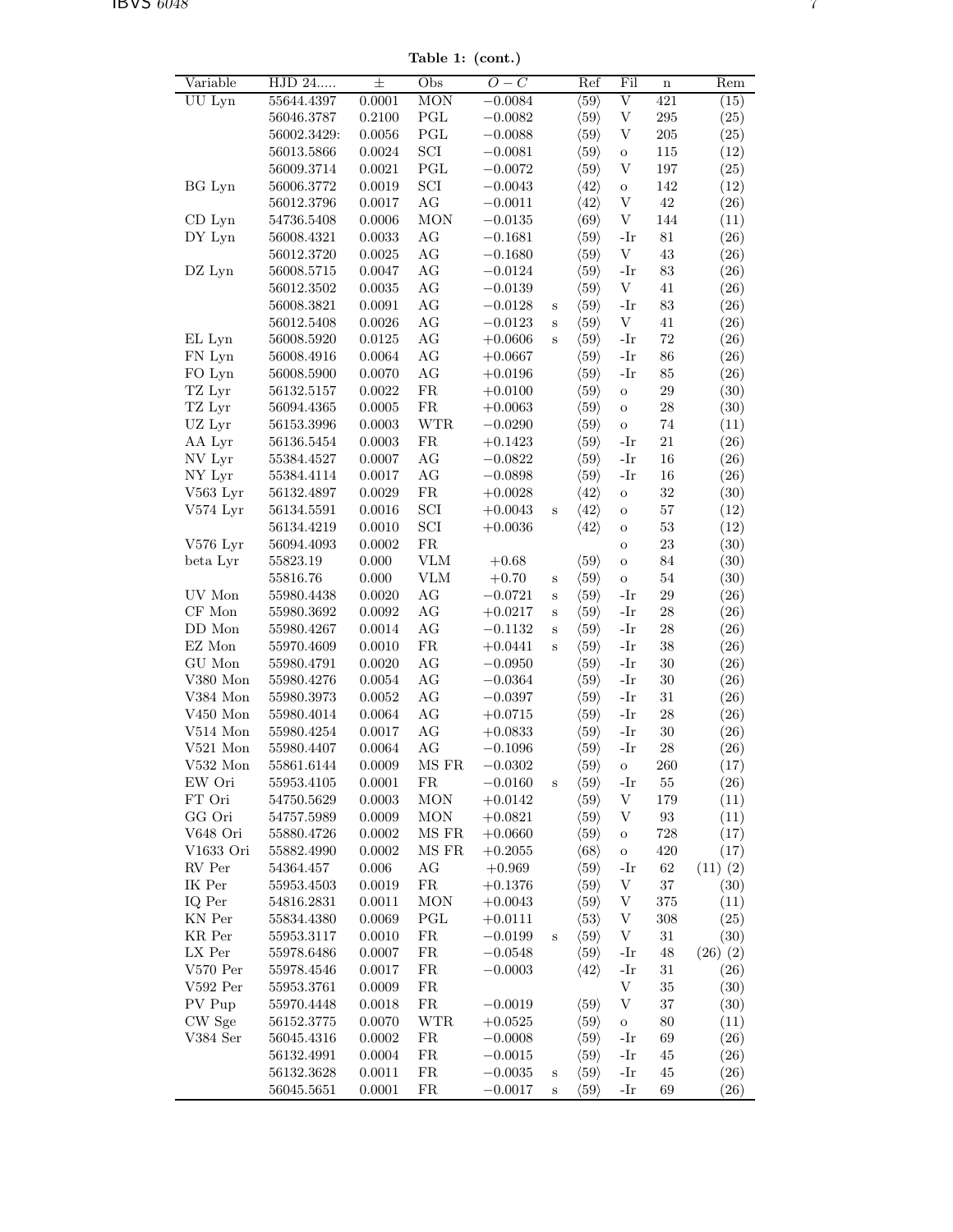Table 1: (cont.)

| Variable        | HJD 24                   | $\pm$            | Obs                  | $O-C$                  |              | Ref                                          | Fil                       | n            | Rem          |
|-----------------|--------------------------|------------------|----------------------|------------------------|--------------|----------------------------------------------|---------------------------|--------------|--------------|
| V384 Ser        | 56065.4508               | 0.0002           | FR                   | $-0.0019$              | $\rm S$      | $\langle 59 \rangle$                         | $-Ir$                     | 45           | (26)         |
|                 | 56008.4824<br>56094.4726 | 0.0003<br>0.0003 | FR<br>FR             | $+0.0002$<br>$-0.0029$ | $\bf S$      | $\langle 59 \rangle$<br>$\langle 59 \rangle$ | $-Ir$<br>-Ir              | 63<br>$36\,$ | (26)         |
|                 | 56008.6162               | 0.0001           | ${\rm FR}$           | $-0.0004$              | S            | $\langle 59 \rangle$                         | -Ir                       | $63\,$       | (26)<br>(26) |
| CR Tau          | 55942.3179               | 0.0001           | $\rm MS~FR$          | $-0.0015$              |              | $\langle 67 \rangle$                         | $\rm{O}$                  | 624          | (17)         |
| $V1128$ Tau     | 55942.2954               | 0.0012           | $\operatorname{SCI}$ | $+0.0011$              |              | $\langle 42 \rangle$                         | $\mathbf O$               | 100          | (12)         |
|                 | 55942.4478               | 0.0010           | $\operatorname{SCI}$ | $+0.0008$              | $\mathbf S$  | $\langle 42 \rangle$                         | $\mathbf O$               | $89\,$       | (12)         |
| X Tri           | 54765.3663               | 0.0001           | <b>MON</b>           | $-0.0720$              |              | $\langle 59 \rangle$                         | $\mathbf V$               | 245          | (11)         |
|                 | 54765.3663               | 0.0002           | <b>MON</b>           | $-0.0720$              |              | $\langle 59 \rangle$                         | $-Ir$                     | 244          | (15)         |
| RW UMa          | 56009.4979               | 0.0085           | AG                   | $-0.1649$              |              | $\langle 59 \rangle$                         | $-Ir$                     | $112\,$      | (26)         |
|                 | 56009.4934               | 0.0005           | $\operatorname{SCI}$ | $-0.1694$              |              | $\langle 59 \rangle$                         | $\mathcal{O}$             | $256\,$      | (12)         |
| AN UMa          | 56002.3990               | 0.0004           | $\rm{AG}$            | $+0.0195$              | $\mathbf S$  | $\langle 59 \rangle$                         | $-Ir$                     | 119          | (26)         |
|                 | 56002.6089               | 0.0002           | $\rm{AG}$            | $-0.0099$              | $\mathbf S$  | $\langle 59 \rangle$                         | $-Ir$                     | $130\,$      | (26)         |
|                 | 56002.6366               | 0.0002           | $\rm{AG}$            | $+0.0178$              | $\mathbf S$  | $\langle 59 \rangle$                         | -Ir                       | 130          | (26)         |
|                 | 56002.3709               | 0.0001           | AG                   | $-0.0086$              | $\mathbf S$  | $\langle 59 \rangle$                         | -Ir                       | 119          | (26)         |
| AW UMa          | 55590.6314               | 0.0001           | <b>MON</b>           | $-0.0780$              | $\rm s$      | $\langle 59 \rangle$                         | V                         | $\bf 244$    | (15)         |
|                 | 55578.5648               | 0.0001           | <b>MON</b>           | $-0.0795$              |              | $\langle 59 \rangle$                         | V                         | 364          | (15)         |
| KM UMa          | 55942.4530               | 0.0001           | $\rm MS~FR$          | $+0.0003$              |              | $\langle 42 \rangle$                         | $\mathbf{o}$              | 567          | (17)         |
| MS UMa          | 56009.4749               | 0.0029           | AG                   | $+0.0400$              | $\mathbf S$  | $\langle 59 \rangle$                         | $-Ir$                     | $112\,$      | (26)         |
| V342 UMa        | 56009.5583               | 0.0039           | AG                   | $-0.0162$              |              | $\langle 59 \rangle$                         | $-Ir$                     | 112          | (26)         |
| $\rm V342~UMa$  | 56009.3875               | 0.0046           | $\rm{AG}$            | $-0.0151$              | $\mathbf S$  | $\langle 59 \rangle$                         | -Ir                       | $112\,$      | (26)         |
| V343 UMa        | 56009.3413               | 0.0169           | $\rm{AG}$            | $-0.0072$              | $\rm s$      | $\langle 59 \rangle$                         | $-Ir$                     | $112\,$      | (26)         |
|                 | 56009.6175               | 0.0033           | $\rm{AG}$            | $-0.0113$              |              | $\langle 59 \rangle$                         | $-Ir$                     | 112          | (26)         |
| V354 UMa        | 56019.4003               | 0.0024           | FR                   | $+0.0452$              |              | $\langle 59 \rangle$                         | $\mathbf O$               | 49           | (30)         |
|                 | 56019.5476               | 0.0018           | FR                   | $+0.0456$              | S            | $\langle 59 \rangle$                         | $\mathbf O$               | 49           | (30)         |
|                 | 56008.5255               | 0.0015           | FR                   | $+0.0419$              |              | $\langle 59 \rangle$                         | $\rm{O}$                  | $32\,$       | (30)         |
| V356 UMa        | 56008.6280               | 0.0008           | FR                   | $-0.0044$              |              | $\langle 59 \rangle$                         | $\mathbf O$               | $29\,$       | (30)         |
| V360 UMa        | 56013.5926               | 0.0015           | $\rm{AG}$            | $-0.0777$              |              | $\langle 59 \rangle$                         | -Ir                       | 38           | (26)         |
|                 | 56013.4154               | 0.0017           | $\rm{AG}$            | $-0.0748$              | $\mathbf S$  | $\langle 59 \rangle$                         | -Ir                       | $38\,$       | (26)         |
| AG Vir          | 56002.4223               | 0.0015           | ${\rm FR}$           | $+0.0018$              | $\bf S$      | $\langle 59 \rangle$                         | V                         | 47           | (30)         |
| AH Vir          | 56002.6558               | 0.0030           | ${\rm FR}$           | $+0.0420$              | $\, {\bf S}$ | $\langle 59 \rangle$                         | $\ensuremath{\mathbf{V}}$ | 45           | (30)         |
|                 | 56002.4514               | 0.0015           | ${\rm FR}$           | $+0.0414$              |              | $\langle 59 \rangle$                         | V                         | 45           | (30)         |
| V355 Vir        | $56002.5960\,$           | 0.0060           | ${\rm FR}$           |                        |              |                                              | $-ir$                     | 69           | (26)         |
| BK Vul          | 55481.4556               | 0.0026           | $\rm{AG}$            | $+0.0058$              | $\rm S$      | $\langle 59 \rangle$                         | $-Ir$                     | 40           | (26)         |
| FASTT 390       | 56003.3959               | 0.0025           | AG                   |                        |              |                                              | $-Ir$                     | 33           | (26)         |
| GSC 00279-00822 | 56002.4870               | 0.0003           | FR                   |                        |              |                                              | $-Ir$                     | 69           | (26)         |
| GSC 02016-00444 | 56015.4875               | 0.0039           | AG                   |                        |              |                                              | $-Ir$                     | $34\,$       | (26)         |
|                 | 55654.4134               | 0.0073           | $\rm{AG}$            |                        |              |                                              | $-Ir$                     | 66           | (26)         |
|                 | 55654.5671               | 0.0088           | AG                   |                        |              |                                              | $-Ir$                     | 66           | (26)         |
|                 | 56009.4721               | $0.0060\,$       | AG                   |                        |              |                                              | -Ir                       | $49\,$       | (26)         |
| GSC 02038-00293 | 56045.4786               | 0.0015           | FR                   | $+0.0110$              |              | $\langle 76 \rangle$                         | -Ir                       | 48           | (26)         |
|                 | 56132.4165               | 0.0031           | ${\rm FR}$           | $+0.0045$              | S            | $\langle 76 \rangle$                         | $-Ir$                     | 36           | (26)         |
|                 | 56008.5739               | 0.0021           | FR                   | $+0.0144$              | S            | $\langle 76 \rangle$                         | -Ir                       | 32           | (26)         |
|                 | 56094.5265               | 0.0024           | ${\rm FR}$           | $+0.0133$              |              | $\langle 76 \rangle$                         | -Ir                       | 31           | (26)         |
|                 | 56065.5288               | 0.0003           | ${\rm FR}$           | $-0.0029$              | $\rm s$      | $\langle 76 \rangle$                         | -Ir                       | 36           | (26)         |
| GSC 02411-00613 | 56009.3889               | 0.0001           | ${\rm FR}$           |                        |              |                                              | $-Ir$                     | $32\,$       | (26)         |
| GSC 02415-00286 | 56009.3979               | 0.0004           | ${\rm FR}$           |                        |              |                                              | -Ir                       | 50           | (26)         |
| GSC 02423-00517 | 54829.4881               | 0.0030           | ${\rm FR}$           |                        |              |                                              | -Ir                       | 96           | (19)         |
|                 | 54829.6696               | 0.0020           | ${\rm FR}$           |                        |              |                                              | -Ir                       | 96           | (19)         |
|                 | 56003.4357               | 0.0001           | ${\rm FR}$           |                        |              |                                              | $-Ir$                     | 41           | (26)         |
|                 | 54829.3005               | 0.0017           | ${\rm FR}$           |                        |              |                                              | $-Ir$                     | 96           | (19)         |
| GSC 02761-01817 | 56159.5022               | 0.0014           | ${\rm FR}$           |                        |              |                                              | $\mathbf O$               | 36           | (30)         |
| GSC 02898-02901 | $55953.3665\,$           | 0.0009           | FR                   |                        |              |                                              | V                         | 36           | (30)         |
| GSC 03097-01297 | 56094.4816               | 0.0011           | FR                   |                        |              |                                              | $\mathbf O$               | 23           | (30)         |
| GSC 03109-00859 | 56094.4336               | 0.0053           | FR                   |                        |              |                                              | $\mathbf O$               | 24           | (30)         |
|                 | 56132.4178               | 0.0021           | ${\rm FR}$           |                        |              |                                              | $\mathbf O$               | 28           | (30)         |
| GSC 03208-01986 | 56159.5065               | 0.0010           | ${\rm FR}$           |                        |              |                                              | $\mathbf O$               | 36           | (30)         |
| GSC 03575-06239 | 56152.4543               | 0.0031           | ${\rm FR}$           | $+0.1627$              | S            | $\langle 77 \rangle$                         | V                         | $27\,$       | (30)         |
| GSC 03578-00263 | 55851.4750               | 0.0018           | FR                   |                        |              |                                              | ${\rm O}$                 | 46           | (30)         |
|                 |                          |                  |                      |                        |              |                                              |                           |              |              |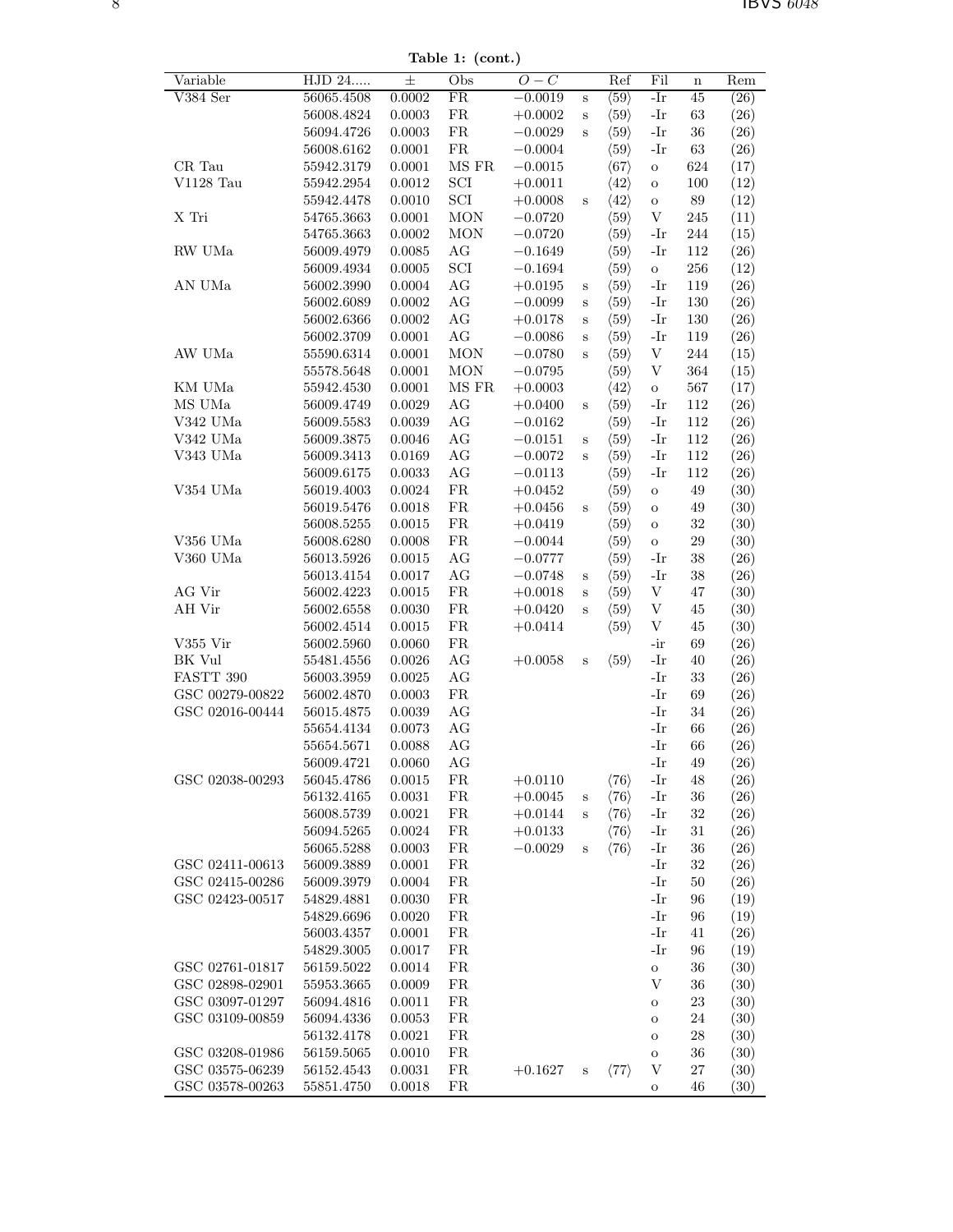Table 1: (cont.)

| rapie 1. (com.)     |             |        |             |           |                      |              |             |                    |  |  |  |  |
|---------------------|-------------|--------|-------------|-----------|----------------------|--------------|-------------|--------------------|--|--|--|--|
| Variable            | HJD 24      | 士      | Obs         | $O-C$     |                      | Fil          | $\mathbf n$ | Rem                |  |  |  |  |
| GSC 03578-00263     | 56152.5008: | 0.0009 | FR          |           |                      | V            | 58          | (30)               |  |  |  |  |
|                     | 55851.2846  | 0.0015 | <b>FR</b>   |           |                      | $\Omega$     | 46          | (30)               |  |  |  |  |
| GSC 03581-01856     | 55851.5496  | 0.0079 | FR          |           |                      | $\mathbf{O}$ | 51          | $\left( 30\right)$ |  |  |  |  |
|                     | 55851.4101  | 0.0019 | FR          |           |                      | $\mathbf{O}$ | 51          | (30)               |  |  |  |  |
|                     | 55851.2735  | 0.0042 | FR          |           |                      | $\Omega$     | 51          | $\left(30\right)$  |  |  |  |  |
| GSC 04190-01948     | 56002.3141  | 0.0024 | SCI         |           |                      | $\Omega$     | 127         | $\left(12\right)$  |  |  |  |  |
|                     | 56046.5129  | 0.0028 | SCI         |           |                      | $\mathbf{o}$ | 132         | $\left(12\right)$  |  |  |  |  |
|                     | 55944.4295  | 0.0021 | SCI         |           |                      | $\mathbf{O}$ | 115         | (12)               |  |  |  |  |
| GSC 04922-00116     | 56001.2957  | 0.0021 | <b>FR</b>   |           |                      | -Ir          | 98          | (26)               |  |  |  |  |
|                     | 56001.6120  | 0.0010 | FR          |           |                      | -Ir          | 98          | $\left( 26\right)$ |  |  |  |  |
| <b>NSV 12079</b>    | 55451.4446  | 0.0032 | AG          |           |                      | -Ir          | 36          | (26)               |  |  |  |  |
| <b>NSVS 5071111</b> | 56019.3358  | 0.0018 | $_{\rm FR}$ |           |                      | $\mathbf{O}$ | 33          | (30)               |  |  |  |  |
| NSVS 5149208        | 56013.4579  | 0.0020 | AG          |           |                      | -Ir          | 38          | (26)               |  |  |  |  |
| <b>NSVS 710419</b>  | 55996.3670  | 0.0029 | AG          |           |                      | -Ir          | 47          | $\left( 26\right)$ |  |  |  |  |
|                     | 55996.5394  | 0.0011 | AG          |           |                      | -Ir          | 47          | $\left( 26\right)$ |  |  |  |  |
| U-A2 0975-04356998  | 55624.4539  | 0.0023 | FR          |           |                      | -Ir          | 38          | (26)               |  |  |  |  |
| U-A2 1425-14529683  | 55874.4815  | 0.0023 | AG          |           |                      | -Ir          | 48          | $\left( 26\right)$ |  |  |  |  |
| U-A2 1425-15156364  | 55874.4272  | 0.0121 | AG          |           |                      | -Ir          | 47          | $\left( 26\right)$ |  |  |  |  |
| U-B1 0903-0102370   | 55980.3892  | 0.0019 | AG          |           |                      | -Ir          | 30          | $\left( 26\right)$ |  |  |  |  |
| U-B1 1447-0060874   | 55894.4804  | 0.0030 | AG          | $-0.0042$ | $\langle 77 \rangle$ | -Ir          | 44          | $\left( 26\right)$ |  |  |  |  |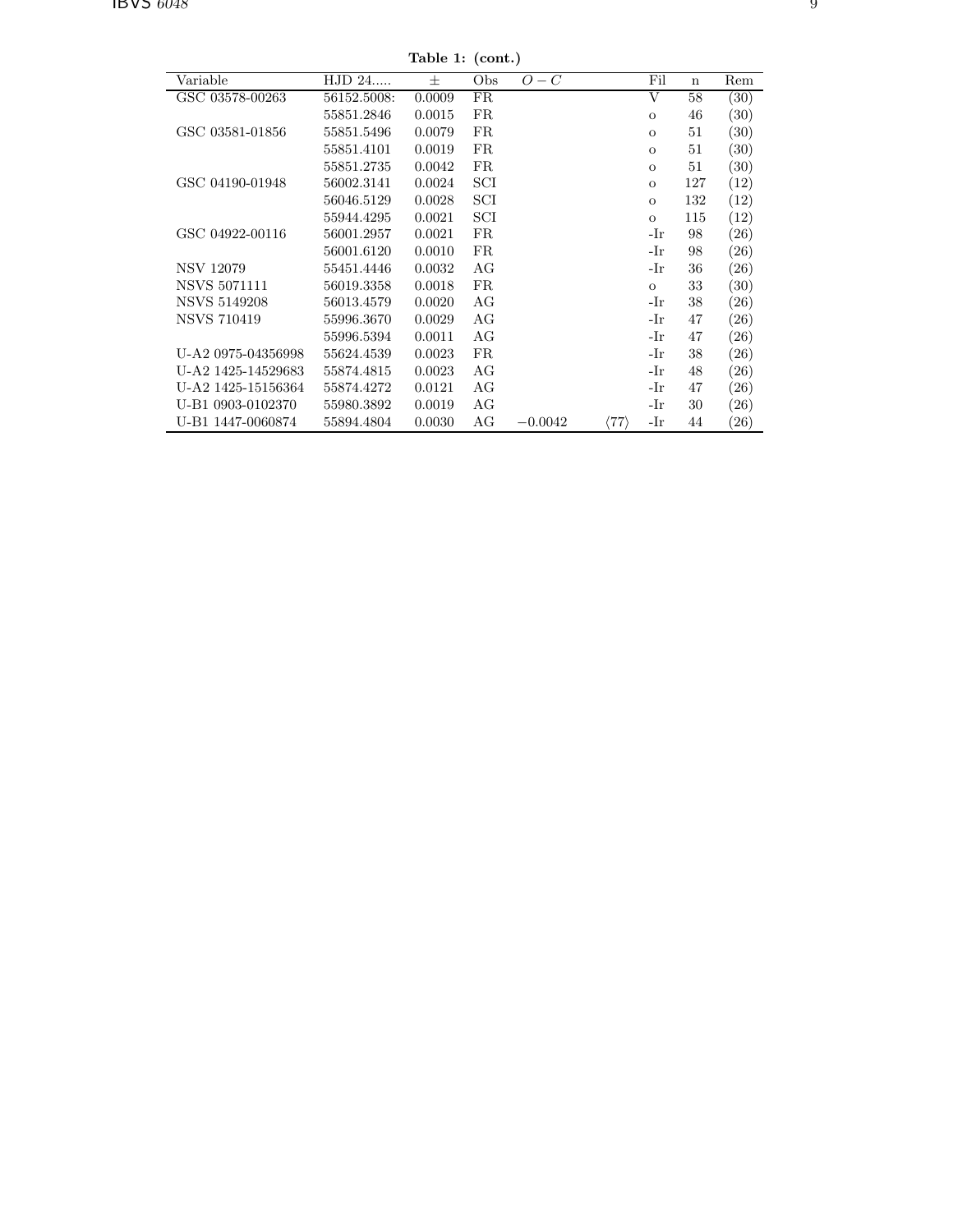Variable HJD 24.....  $\pm$  Obs  $O-C$  Ref Fil n Rem  $AC And$  55071.603 0.001 FR −0.298  $\langle 59 \rangle$  -Ir 69 (26) FI And  $55849.4645$   $0.0010$  MZ  $+0.0045$   $\langle 57 \rangle$  -Ir 95 (13)  $55896.3442$   $0.0010$  MZ  $+0.0042$   $\langle 57 \rangle$  -Ir 138 (13) GP And  $55075.6374$  0.0007 MON  $+0.0040$   $\langle 59 \rangle$  o 36 (31)  $54788.3675$   $0.0006$  MON  $+0.0049$   $\langle 59 \rangle$  -Ir 98 (15)  $54737.5373$  0.0005 MON +0.0038  $\langle 59 \rangle$  V 70 (11)  $54750.4422$  0.0008 MON  $+0.0047$   $\langle 59 \rangle$  V 60 (11)  $54750.3629$  0.0007 MON  $+0.0041$   $\langle 59 \rangle$  V 60 (11)  $54737.4587$  0.0007 MON  $+0.0038$   $\langle 59 \rangle$  V 70 (11)  $55075.6377$  0.0004 MON  $+0.0043$   $(59)$  V 191 (15)  $54788.2889$   $0.0004$  MON  $+0.0050$   $(59)$  -Ir 98 (15)  $55807.6245$   $0.0005$  MON  $+0.0054$   $\langle 59 \rangle$  V 57 (15)  $54750.2851$   $0.0009$  MON  $+0.0050$   $\langle 59 \rangle$  V 60 (11) SW Aqr 55806.3873 0.0012 FLG  $+0.0218$   $(59)$  V 117 (24) RV Ari 55890.3556 0.0008 MON  $+0.0054$   $\langle 59 \rangle$  V 94 (15)  $55894.2582$  0.0004 MON −0.0034  $(59)$  V 94 (15)  $\begin{array}{cccccc} 55831.5865 & 0.0006 & \text{MON} & +0.0002 & \langle 59 \rangle & \text{V} & 58 & & (15) \\ 55831.6742 & 0.0006 & \text{MON} & -0.0052 & \langle 59 \rangle & \text{V} & 58 & & (15) \end{array}$  $55831.6742$  0.0006 MON  $-0.0052$   $\langle 59 \rangle$  V 58 (15)  $55894.3508$  0.0006 MON −0.0039  $\langle 59 \rangle$  V 94 (15)  $55887.3653$  0.0005 MON −0.0048  $\langle 59 \rangle$  V 136 (15) MV Aur  $55943.4388$   $0.0012$  MZ  $-0.1295$   $\langle 59 \rangle$  -Ir 85 (13) V574 Aur 56013.443 0.003 FR −0.059  $\langle 59 \rangle$  -Ir 64 (26) RS Boo 56009.3602 0.0014 PGL  $+0.0003$   $\langle 46 \rangle$  V 193 (28)  $VY \text{ } Boo$  56015.501 0.001 AG  $+0.005$   $\langle 55 \rangle$  -Ir 34 (26)  $56009.547$  0.001 AG  $+0.006$   $\langle 55 \rangle$  -Ir 49 (26) WW Boo 56070.3952 0.0010 MZ  $+0.1340$   $\langle 59 \rangle$  -Ir 114 (13)  $YZ\ Boo$  55640.5793 0.0007 MON +0.0030  $\langle 59 \rangle$  V 233 (15)  $55644.5350$   $0.0007$  MON  $+0.0033$   $\langle 59 \rangle$  V 225 (15)  $55640.6834$   $0.0008$  MON  $+0.0031$   $(59)$  V 233 (15)  $\begin{array}{ccccccccc} 55644.6392 & 0.0007 & \text{MON} & +0.0034 & \langle 59 \rangle & \text{V} & 225 & (15) \\ 54841.6972 & 0.0012 & \text{MON} & -0.0014 & \langle 61 \rangle & \text{o} & 62 & (31) \end{array}$ CS Boo 54841.6972 0.0012 MON  $-0.0014$   $(61)$  o 62 (31)  $54841.6970$   $0.0012$  MON  $-0.0016$   $\langle 61 \rangle$  V 101 (31) DD Boo 56009.487 0.001 AG -Ir 48 (26) 56015.619 0.002 AG -Ir 34 (26) DG Boo 56061.3936 0.0007 MZ -Ir 84 (13) NN Boo  $56007.423$  0.001 AG  $-0.054$   $\langle 59 \rangle$  -Ir 42 (26) UY Cam  $55672.3695$   $0.0002$  RAT RCR  $+0.0728$   $(50)$  -U-I 104 (27) CN Cam  $55877.4359$  0.0015 MZ  $-0.0081$   $(57)$  -Ir 235 (13)  $55882.4167$   $0.0015$  MZ  $+0.0011$   $\langle 57 \rangle$  -Ir 136 (13)  $54219.4109$  0.0080 MZ  $-0.0139$   $\langle 57 \rangle$  -Ir 78 (13)  $55961.3441$   $0.0020$  MZ  $+0.0048$   $\langle 57 \rangle$  -Ir 133 (13)  $55854.4496$  0.0018 MZ  $-0.0009$   $(57)$  -Ir 102 (13) V390 Cam  $56015.522$  0.001 AG  $-0.022$   $\langle 59 \rangle$  -Ir 35 (26)  $56015.586$  0.001 AG  $-0.021$   $\langle 59 \rangle$  -Ir 35 (26)  $56015.460$   $0.001$  AG  $-0.020$   $\langle 59 \rangle$  -Ir 35 (26) 56015.397 0.001 AG  $-0.020$   $\langle 59 \rangle$  -Ir 35 (26) Y Cnc 56002.3863 0.0013 MZ -Ir 173 (13) AM Cnc  $56012.4156$   $0.0011$  MZ  $+0.0370$   $\langle 59 \rangle$  -Ir 179 (13) (1)  $56026.378$  0.001 GB  $+0.059$   $\langle 59 \rangle$  o 119 (16) 56031.3915 0.0005 GB  $+0.0540$   $\langle 59 \rangle$  o 74 (16) 56036.4107 0.0005 GB  $+0.0547$   $\langle 59 \rangle$  o 68 (16)  $56003.4968$   $0.0013$  MZ  $+0.0401$   $\langle 59 \rangle$  -Ir 59 (13)  $Z$  CVn 55600.3768 0.0006 SCI  $-0.1096$   $\langle 59 \rangle$  o 33 (12)  $55592.5135$   $0.0017$  SCI  $-0.1271$   $\langle 59 \rangle$  o 61 (12) RZ CVn 54842.7414 0.0011 MON  $+0.1282$   $\langle 49 \rangle$  V 99 (15) SV CVn  $56012.427$  0.001 AG  $+0.125$   $\langle 59 \rangle$  -Ir 49 (26) SW CVn 56012.403 0.001 AG −0.112  $\langle 59 \rangle$  -Ir 49 (26) SY CMi 55959.3555 0.0052 WU  $+0.0755$   $\langle 59 \rangle$  V 78 (29)  $52285.4986$   $0.0067$  PS  $+0.1246$   $\langle 59 \rangle$  o 114 (22)

Table 2: Times of maxima of pulsating stars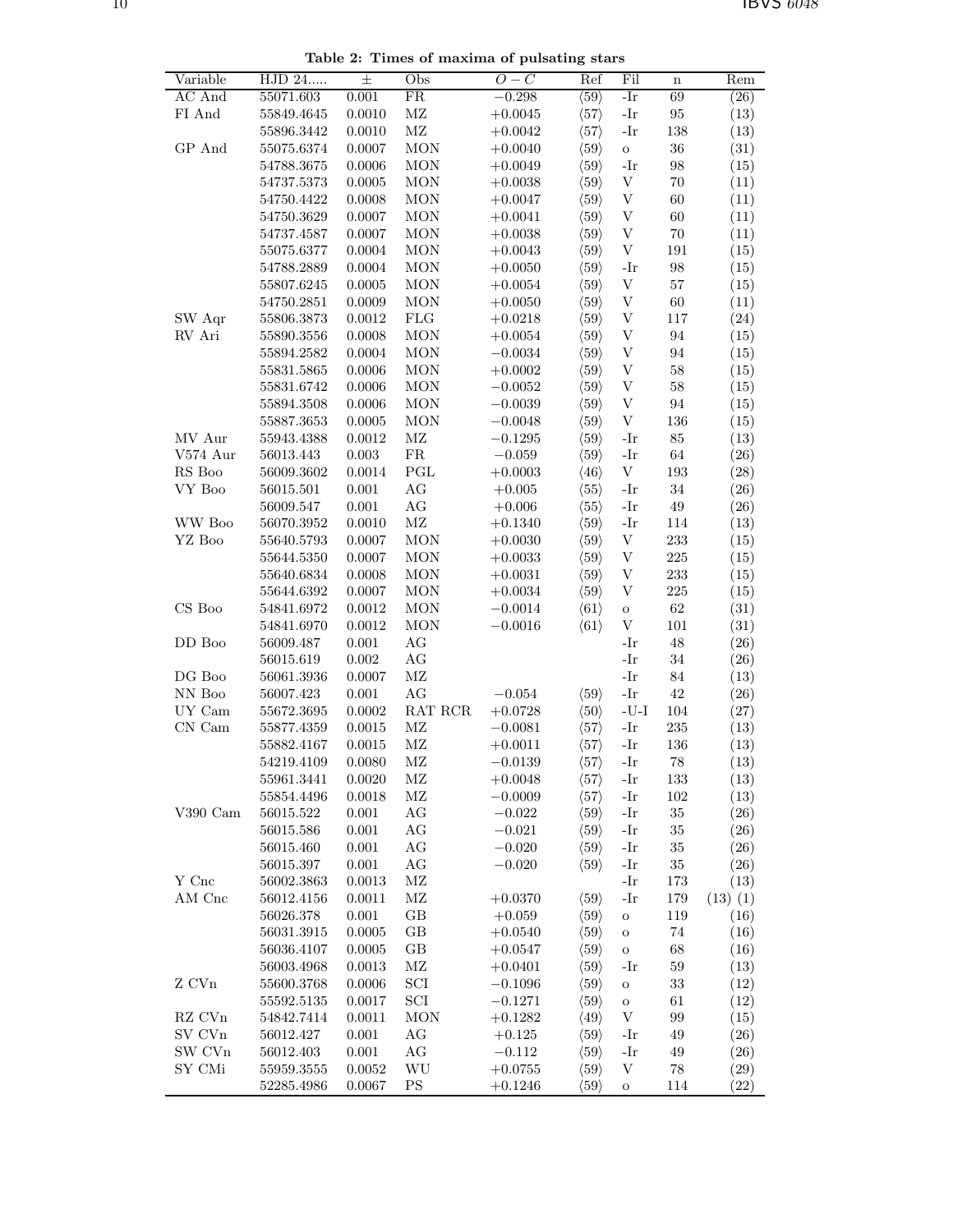Table 2: (cont.)

| Variable                    | HJD 24     | 士         | Obs                  | $-C$<br>O  | $\overline{\text{Ref}}$ | Fil                       | $\bf n$           | Rem          |
|-----------------------------|------------|-----------|----------------------|------------|-------------------------|---------------------------|-------------------|--------------|
| SY CMi                      | 55964.4478 | 0.0064    | WU                   | $+0.0738$  | $\langle 59 \rangle$    | $\overline{\mathrm{V}}$   | 104               | (29)         |
| $V845$ Cas                  | 55858.2908 | 0.0013    | $\rm MZ$             |            |                         | -Ir                       | $58\,$            | (12)         |
| $V845$ Cas                  | 55894.2476 | 0.0014    | $\rm MZ$             |            |                         | $-Ir$                     | 81                | (12)         |
| $V1040$ Cas                 | 54491.305  | 0.001     | AG                   | $+0.023$   | $\langle 75 \rangle$    | $\circ$                   | $84\,$            | (26)         |
| RZ Cep                      | 55879.365  | 0.001     | $\rm MZ$             | $-0.152$   | $\langle 59 \rangle$    | $-Ir$                     | 176               | (13)         |
|                             | 55879.3988 | 0.0015    | $\rm MZ$             | $-0.1180$  | $\langle 59 \rangle$    | -Ir                       | 176               | $(13)$ $(4)$ |
| ET Cep                      | 56055.478  | 0.001     | AG                   |            |                         | -Ir                       | 17                | (26)         |
| KM Cep                      | 55855.4316 | 0.0008    | $\rm MZ$             | $-0.2431$  | $\langle 59 \rangle$    | -Ir                       | 119               | (12)         |
|                             | 55838.3946 | 0.0007    | $\rm MZ$             | $-0.2407$  | $\langle 59 \rangle$    | -Ir                       | 234               | (12)         |
|                             | 55854.2925 | 0.0015    | $\rm MZ$             | $-0.2462$  | $\langle 59 \rangle$    | -Ir                       | 110               | (12)         |
|                             | 55880.4130 | 0.0013    | $\rm MZ$             | $-0.2528$  | $\langle 59 \rangle$    | -Ir                       | 130               | (12)         |
| ${\rm U}$ Com               | 56008.398  | 0.001     | $\rm{AG}$            | $+0.006$   | $\langle 50 \rangle$    | -Ir                       | $40\,$            | (26)         |
| ST Com                      | 54861.6592 | 0.0011    | <b>MON</b>           | $-0.0020$  | $\langle 48 \rangle$    | V                         | 212               | (15)         |
| FV Com                      | 56008.565  | 0.001     | AG                   | $+0.020$   | $\langle 59 \rangle$    | -Ir                       | 40                | (26)         |
| UY Cyg                      | 56116.4451 | 0.0014    | PGL                  | $+0.0606$  | $\langle 59 \rangle$    | V                         | 99                | (28)         |
| V1369 Cyg                   | 55848.3814 | 0.0014    | $\rm MZ$             | $-0.0988$  | $\langle 59 \rangle$    | -Ir                       | 96                | (12)         |
|                             | 55856.2946 | 0.0015    | $\rm MZ$             | $-0.1022$  | $\langle 59 \rangle$    | -Ir                       | $77\,$            | (12)         |
| BT Dra                      | 56007.572  | 0.001     | $\rm{AG}$            | $-0.015$   | $\langle 59 \rangle$    | -Ir                       | 55                | (26)         |
| QS Dra                      | 56007.507  | 0.001     | AG                   |            |                         | -Ir                       | $55\,$            | (26)         |
|                             | 56007.591  | 0.001     | AG                   |            |                         | -Ir                       | $55\,$            | (26)         |
|                             | 56007.429  | 0.001     | AG                   |            |                         | -Ir                       | $55\,$            | (26)         |
| V335 Dra                    | 56007.414  | $0.002\,$ | AG                   | $-0.094$   | $\langle 59 \rangle$    | -Ir                       | $55\,$            | (26)         |
| RR Gem                      | 55563.3938 | 0.0021    | $\operatorname{PGL}$ | $-0.0197$  | $\langle 48 \rangle$    | $\ensuremath{\mathbf{V}}$ | 238               | (28)         |
|                             | 56006.3666 | 0.0014    | PGL                  | $-0.0279$  | $\langle 48 \rangle$    | $\ensuremath{\mathbf{V}}$ | 69                | (28)         |
| EW Gem                      | 56008.3521 | 0.0016    | $\rm MZ$             | $+0.1846$  | $\langle 59 \rangle$    | -Ir                       | $75\,$            | (13)         |
| AR Her                      | 56132.4022 | 0.0014    | PGL                  | $+0.0362$  | $\langle 52 \rangle$    | $\ensuremath{\mathbf{V}}$ | 174               | (25)         |
|                             | 56075.5419 | 0.0139    | PGL                  | $+0.0441$  | $\langle 52 \rangle$    | $\ensuremath{\mathbf{V}}$ | 133               | (25)         |
|                             | 56116.4621 | 0.0035    | PGL                  | $+0.0756$  | $\langle 52 \rangle$    | $\ensuremath{\mathbf{V}}$ | $213\,$           | (25)         |
| DY Her                      | 55264.6365 | 0.0010    | <b>MON</b>           | $-0.0052$  | $\langle 49 \rangle$    | $\ensuremath{\mathbf{V}}$ | $80\,$            | (11)         |
|                             | 55352.4777 | 0.0012    | <b>MON</b>           | $-0.0050$  | $\langle 49 \rangle$    | $\ensuremath{\mathbf{V}}$ | 146               | (11)         |
|                             | 55621.6488 | 0.0007    | MON                  | $-0.0050$  | $\langle 49 \rangle$    | $\ensuremath{\mathbf{V}}$ | 215               | (15)         |
|                             | 54999.4796 | 0.0007    | MON                  | $-0.0040$  | $\langle 49 \rangle$    | $\ensuremath{\mathbf{V}}$ | 147               | (11)         |
|                             | 55964.6892 | 0.0009    | <b>MON</b>           | $-0.0053$  | $\langle 49 \rangle$    | V                         | 145               | (15)         |
| V448 Her                    | 56055.506  | 0.001     | AG                   | $+0.163$   | $\langle 59 \rangle$    | $-Ir$                     | $22\,$            | (26)         |
| $V759$ Her                  | 55058.443  | 0.005     | FR                   | $-0.176$   | $\langle 59 \rangle$    | -Ir                       | 61                | (26)         |
| V487 Hya                    | 55979.481  | 0.002     | AG                   | $-0.034$   | $\langle 59 \rangle$    | -Ir                       | $27\,$            | (26)         |
| V491 Hya                    | 56003.448  | 0.002     | AG                   | $+0.104$   | $\langle 59 \rangle$    | -Ir                       | 28                | (26)         |
| CQ Lac                      | 56159.465  | $0.005\,$ | ${\rm FR}$           | $+0.176$   | $\langle 59 \rangle$    | $\rm{O}$                  | $36\,$            | (30)         |
| RR Leo                      | 56006.4214 | 0.0010    | WLH                  | $+0.0143$  | $\langle 41 \rangle$    | $-U-I$                    | 155               | (18)         |
| SS Leo                      | 56002.4710 | 0.0021    | $\operatorname{PGL}$ | $-0.0808$  | $\langle 59 \rangle$    | V                         | 145               | (28)         |
| $\mathbf{AN}\ \mathbf{Leo}$ | 56014.500  | $0.001\,$ | $\rm GB$             | $+0.147$   | $\langle 59 \rangle$    | $\rm{O}$                  | 155               | (16)         |
|                             | 56045.376: | $0.002\,$ | $\operatorname{GB}$  | $+0.133$   | $\langle 59 \rangle$    | $\mathbf O$               | $122\,$           | (16)         |
| BO Leo                      | 56006.4665 | 0.0014    | $\rm MZ$             | $-0.0058$  | $\langle 56 \rangle$    | -Ir                       | $73\,$            | (13)         |
| BU Leo                      | 56055.4573 | 0.0020    | $\rm MZ$             | $-0.1088$  | $\langle 59 \rangle$    | -Ir                       | 120               | (13)         |
| ${\rm BX}$ Leo              | 56064.4126 | 0.0019    | $\rm MZ$             | $-0.1636$  | $\langle 59 \rangle$    | -Ir                       | 91                | (13)         |
| $\rm DL$ Leo                | 55672.3859 | 0.0010    | $\rm MZ$             | $+0.0330$  | $\langle 60 \rangle$    | -Ir                       | $89\,$            | (12)         |
| HO Leo                      | 56009.433  | $0.001\,$ | $\operatorname{GB}$  | $+0.088$   | $\langle 59 \rangle$    | $\mathbf O$               | $\boldsymbol{93}$ | (16)         |
|                             | 56015.435  | 0.001     | GB                   | $+0.092$   | $\langle 59 \rangle$    | $\mathbf O$               | 104               | (16)         |
|                             | 56046.380  | $0.001\,$ | $\rm GB$             | $+0.123\,$ | $\langle 59 \rangle$    | $\rm{O}$                  | 115               | (16)         |
| Y LMi                       | 53068.5178 | 0.0086    | $\rm{PC}$            | $+0.0066$  | $\langle 50 \rangle$    | $-Ir$                     | 58                | (14)         |
| EH Lib                      | 55310.5450 | 0.0006    | <b>MON</b>           | $+0.0031$  | $\langle 59 \rangle$    | $\ensuremath{\mathbf{V}}$ | $\boldsymbol{99}$ | (15)         |
|                             | 55310.4566 | 0.0005    | <b>MON</b>           | $+0.0031$  | $\langle 59 \rangle$    | $\ensuremath{\mathbf{V}}$ | 165               | (11)         |
|                             | 55653.5002 | 0.0007    | MON                  | $+0.0034$  | $\langle 59 \rangle$    | $\ensuremath{\mathbf{V}}$ | $74\,$            | (11)         |
|                             | 55653.5886 | 0.0006    | MON                  | $+0.0033$  | $\langle 59 \rangle$    | $\ensuremath{\mathbf{V}}$ | 74                | (11)         |
|                             | 55310.4571 | 0.0007    | MON                  | $+0.0036$  | $\langle 59 \rangle$    | V                         | $99\,$            | (15)         |
|                             | 55646.5155 | 0.0005    | <b>MON</b>           | $+0.0033$  | $\langle 59 \rangle$    | V                         | 143               | (15)         |
|                             | 55310.5453 | 0.0006    | <b>MON</b>           | $+0.0034$  | $\langle 59 \rangle$    | V                         | 165               | (11)         |
| SZ Lyn                      | 56012.407  | $0.001\,$ | AG                   | $+0.024$   | $\langle 59 \rangle$    | $\ensuremath{\mathbf{V}}$ | 43                | (26)         |
|                             | 56002.5231 | 0.0021    | PGL                  | $+0.0239$  | $\langle 59 \rangle$    | $\ensuremath{\mathbf{V}}$ | $253\,$           | (25)         |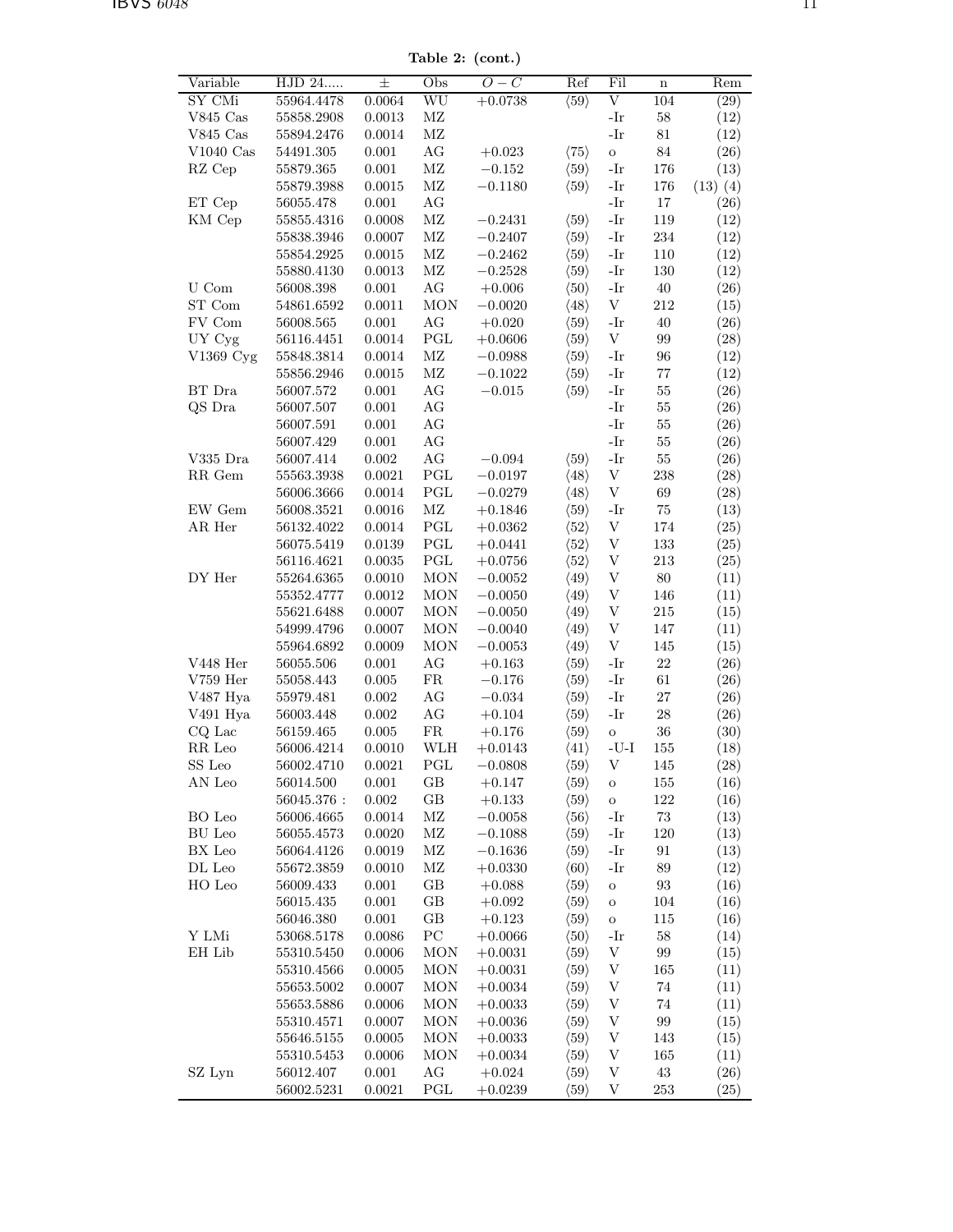Table 2: (cont.)

|            |                |           | rapie $\boldsymbol{z}$ . (com.) |            |                      |                           |             |      |
|------------|----------------|-----------|---------------------------------|------------|----------------------|---------------------------|-------------|------|
| Variable   | HJD 24         | 士         | Obs                             | $O-C$      | Ref                  | Fil                       | $\mathbf n$ | Rem  |
| SZ Lyn     | 56008.433      | 0.001     | AG                              | $+0.028$   | $\langle 59 \rangle$ | $-Ir$                     | 82          | (26) |
|            | 56008.551      | 0.001     | AG                              | $+0.025$   | $\langle 59 \rangle$ | $-Ir$                     | 82          | (26) |
|            | 56012.532      | 0.001     | AG                              | $+0.028$   | $\langle 59 \rangle$ | $\ensuremath{\mathbf{V}}$ | $43\,$      | (26) |
|            | 54758.5988     | 0.0011    | <b>MON</b>                      | $+0.0200$  | $\langle 59 \rangle$ | V                         | 234         | (11) |
| TV Lyn     | 56012.337      | 0.002     | AG                              | $+0.020$   | $\langle 59 \rangle$ | V                         | 45          | (26) |
|            | 56012.579      | 0.002     | AG                              | $+0.021$   | $\langle 59 \rangle$ | V                         | $45\,$      | (26) |
| TW Lyn     | 56012.301      | 0.001     | $\rm{AG}$                       | $+0.062$   | $\langle 59 \rangle$ | $\ensuremath{\mathbf{V}}$ | $43\,$      | (26) |
| AN Lyn     | 56050.3713     | 0.0014    | PGL                             |            |                      | V                         | 136         | (25) |
|            | 56014.4033     | 0.0014    | $\operatorname{PGL}$            |            |                      | V                         | 243         | (25) |
|            | $56035.4350\,$ | 0.0014    | $\operatorname{PGL}$            |            |                      | $\ensuremath{\mathbf{V}}$ | 173         | (28) |
|            | 56010.3768     | 0.0007    | PGL                             |            |                      | V                         | 198         | (25) |
|            | 56075.4335     | 0.0035    | PGL                             |            |                      | V                         | 187         | (25) |
|            | 56012.3398     | 0.0007    | $\operatorname{PGL}$            |            |                      | V                         | 108         | (25) |
|            | 55642.4279     | 0.0025    | <b>MON</b>                      |            |                      | V                         | 100         | (15) |
|            | 55964.5794     | 0.0016    | MON                             |            |                      | V                         | 179         | (15) |
|            | $54765.6156\,$ | 0.0019    | <b>MON</b>                      |            |                      | V                         | 145         | (11) |
|            | 55644.3925     | 0.0014    | <b>MON</b>                      |            |                      | V                         | 388         | (15) |
|            | 56035.4347     | 0.0014    | PGL                             |            |                      | V                         | $220\,$     | (25) |
|            | 56032.3885     | 0.0007    | $\operatorname{PGL}$            |            |                      | V                         | 114         | (25) |
|            | 55964.3817     | 0.0015    | <b>MON</b>                      |            |                      | V                         | 179         | (15) |
|            | 55964.4798     | 0.0018    | MON                             |            |                      | $\ensuremath{\mathbf{V}}$ | 179         | (15) |
|            | 56071.4031     | 0.0007    | PGL                             |            |                      | $\ensuremath{\mathbf{V}}$ | 323         | (25) |
|            | 55642.3308     | 0.0016    | <b>MON</b>                      |            |                      | V                         | $131\,$     | (11) |
|            | 55642.4286     | 0.0022    | <b>MON</b>                      |            |                      | $\ensuremath{\mathbf{V}}$ | $131\,$     | (11) |
|            | 56002.4136     | 0.0021    | PGL                             |            |                      | V                         | 202         | (25) |
|            | 56009.3932     | 0.0007    | PGL                             |            |                      | V                         | 224         | (25) |
|            | 56013.3234     | 0.0007    | PGL                             |            |                      | V                         | 131         | (25) |
| BE Lyn     | 55646.3023     | 0.0006    | <b>MON</b>                      |            |                      | V                         | 260         | (15) |
|            | 56002.3621     | 0.0021    | PGL                             |            |                      | $\ensuremath{\mathbf{V}}$ | 168         | (28) |
|            | 55968.3289     | 0.0007    | <b>MON</b>                      |            |                      | V                         | $240\,$     | (15) |
|            | 55646.3984     | 0.0005    | <b>MON</b>                      |            |                      | V                         | 260         | (15) |
|            | 56050.3923     | 0.0035    | PGL                             |            |                      | V                         | 156         | (28) |
| BE Lyn     | 56046.4638     | 0.0021    | $\operatorname{PGL}$            |            |                      | $\ensuremath{\mathbf{V}}$ | 383         | (28) |
| BO Lyn     | 55654.4061     | 0.0018    | <b>MON</b>                      |            |                      | $\ensuremath{\mathbf{V}}$ | 191         | (15) |
| EY Lyn     | 56012.390      | 0.001     | AG                              | $+0.058$   | $\langle 59 \rangle$ | $-Ir$                     | $45\,$      | (26) |
| Y Lyr      | 56094.519      | 0.005     | ${\rm FR}$                      | $-0.010$   | $\langle 59 \rangle$ | $\circ$                   | 22          | (30) |
| ZZ Lyr     | 55879.2675     | 0.0008    | $\rm MZ$                        | $-0.0298$  | $\langle 59 \rangle$ | -Ir                       | $72\,$      | (12) |
| BQ Lyr     | 55739.5143     | 0.0010    | $\rm MZ$                        | $+0.0909$  | $\langle 59 \rangle$ | -Ir                       | 141         | (12) |
| $CG$ Lyr   | 55838.3231     | 0.0010    | $\rm MZ$                        | $+0.0027$  | $\langle 57 \rangle$ | -Ir                       | $75\,$      | (12) |
| LX Lyr     | 56094.402      | 0.006     | FR                              | $+0.015$   | $\langle 51 \rangle$ | O                         | 28          | (30) |
| V593 Lyr   | 56132.546      | 0.005     | ${\rm FR}$                      | $-0.036$   | $\langle 59 \rangle$ | $\mathbf O$               | $32\,$      | (30) |
|            | 56132.443      | $0.005\,$ | ${\rm FR}$                      | $-0.037\,$ | $\langle 59 \rangle$ | O                         | $32\,$      | (30) |
| $V567$ Oph | 55353.5507     | 0.0024    | MON                             | $-0.0052$  | $\langle 49 \rangle$ | $\ensuremath{\mathbf{V}}$ | 162         | (11) |
|            | 56096.5253     | 0.0035    | PGL                             | $-0.0132$  | $\langle 49 \rangle$ | V                         | 128         | (28) |
| V1640 Ori  | 55958.4399     | 0.0014    | ΜZ                              | $+0.0089$  | $\langle 56 \rangle$ | -Ir                       | 100         | (13) |
| AV Peg     | 55796.4274     | 0.0010    | ${\rm FLG}$                     | $+0.0109$  | $\langle 41 \rangle$ | $\ensuremath{\mathbf{V}}$ | 183         | (24) |
| BP Peg     | 55817.2891     | 0.0008    | MON                             | $-0.0263$  | $\langle 49 \rangle$ | $\ensuremath{\mathbf{V}}$ | $66\,$      | (15) |
|            | 55852.3450     | 0.0010    | <b>MON</b>                      | $-0.0245$  | $\langle 49 \rangle$ | $\ensuremath{\mathbf{V}}$ | $\bf 235$   | (15) |
| CI Peg     | 55851.2982     | 0.0014    | $\rm MZ$                        | $+0.1400$  | $\langle 59 \rangle$ | $-Ir$                     | 262         | (12) |
| DY Peg     | 55155.2802     | 0.0007    | <b>MON</b>                      | $-0.0096$  | $\langle 59 \rangle$ | $\rm{O}$                  | 135         | (31) |
|            | 55814.3864     | 0.0004    | $\rm{MON}$                      | $-0.0112$  | $\langle 59 \rangle$ | V                         | 192         | (15) |
|            | 55478.4163     | 0.0005    | MON                             | $-0.0099$  | $\langle 59 \rangle$ | V                         | 290         | (15) |
|            | 54736.3201     | 0.0004    | <b>MON</b>                      | $-0.0081$  | $\langle 59 \rangle$ | $\ensuremath{\mathbf{V}}$ | $55\,$      | (11) |
|            | 55852.4536     | 0.0004    | MON                             | $-0.0116$  | $\langle 59 \rangle$ | $\ensuremath{\mathbf{V}}$ | 323         | (15) |
|            | 55371.5791     | 0.0008    | <b>MON</b>                      | $-0.0101$  | $\langle 59 \rangle$ | $\ensuremath{\mathbf{V}}$ | 30          | (15) |
|            | 55074.6241     | 0.0006    | MON                             | $-0.0092$  | $\langle 59 \rangle$ | V                         | 49          | (11) |
|            | 54737.3409     | 0.0005    | <b>MON</b>                      | $-0.0083$  | $\langle 59 \rangle$ | V                         | 49          | (11) |
|            | 55814.4597     | 0.0004    | <b>MON</b>                      | $-0.0109$  | $\langle 59 \rangle$ | V                         | 192         | (15) |
|            | 54736.4660     | 0.0005    | <b>MON</b>                      | $-0.0080$  | $\langle 59 \rangle$ | $\ensuremath{\mathbf{V}}$ | $55\,$      | (11) |
|            |                |           |                                 |            |                      |                           |             |      |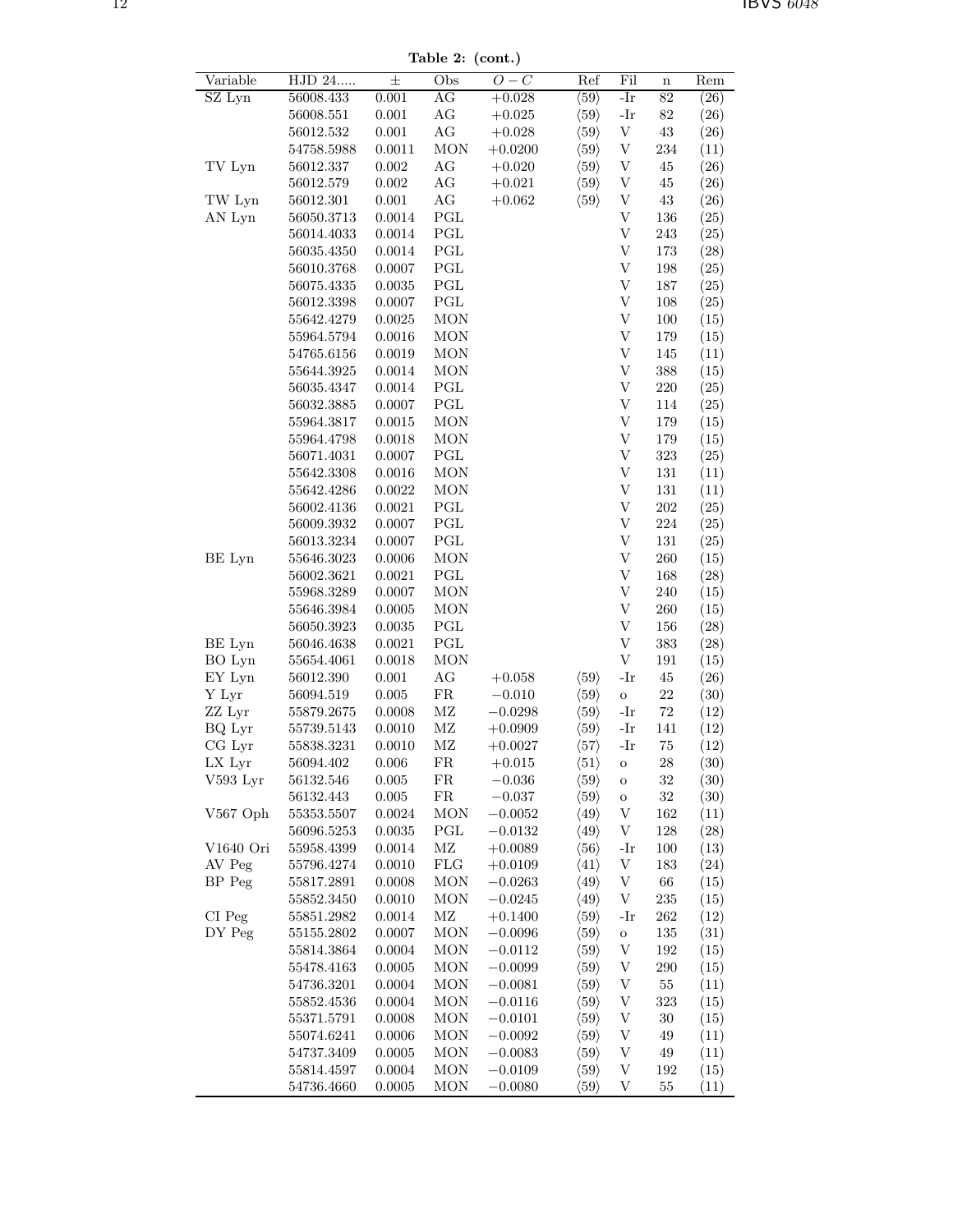Table 2: (cont.)

| Variable        | HJD 24     | 士            | Obs                             | $\overline{O}-\overline{C}$ | Ref                  | Fil                       | $\mathbf n$       | Rem          |
|-----------------|------------|--------------|---------------------------------|-----------------------------|----------------------|---------------------------|-------------------|--------------|
| DY Peg          | 55074.4778 | 0.0006       | <b>MON</b>                      | $-0.0096$                   | $\langle 59 \rangle$ | $\overline{\mathrm{V}}$   | 49                | (11)         |
|                 | 55478.3428 | 0.0005       | <b>MON</b>                      | $-0.0105$                   | $\langle 59 \rangle$ | $\ensuremath{\mathbf{V}}$ | 290               | (15)         |
|                 | 55371.5791 | $0.0005\,$   | <b>MON</b>                      | $-0.0101$                   | $\langle 59 \rangle$ | V                         | $\rm 43$          | (11)         |
|                 |            |              |                                 |                             |                      |                           |                   |              |
|                 | 54736.3926 | $0.0005\,$   | <b>MON</b>                      | $-0.0085$                   | $\langle 59 \rangle$ | $\ensuremath{\mathbf{V}}$ | $55\,$            | (11)         |
|                 | 55074.5511 | 0.0004       | <b>MON</b>                      | $-0.0092$                   | $\langle 59 \rangle$ | $\ensuremath{\mathbf{V}}$ | 49                | (11)         |
|                 | 54737.4136 | 0.0004       | <b>MON</b>                      | $-0.0085$                   | $\langle 59 \rangle$ | $\ensuremath{\mathbf{V}}$ | 49                | (11)         |
|                 | 55155.2806 | $0.0005\,$   | MON                             | $-0.0092$                   | $\langle 59 \rangle$ | $\ensuremath{\mathbf{V}}$ | $394\,$           | (15)         |
|                 |            |              |                                 |                             |                      |                           |                   |              |
|                 | 54737.2680 | 0.0006       | MON                             | $-0.0082$                   | $\langle 59 \rangle$ | $\ensuremath{\mathbf{V}}$ | 49                | (11)         |
|                 | 55814.5323 | 0.0004       | <b>MON</b>                      | $-0.0112$                   | $\langle 59 \rangle$ | $\mathbf{V}$              | $192\,$           | (15)         |
| KV Per          | 55960.4454 | 0.0046       | $\rm MZ$                        | $-0.0046$                   | $\langle 59 \rangle$ | $-Ir$                     | $85\,$            | (13)         |
| CW Ser          | 55632.6013 | 0.0012       | <b>MON</b>                      | $-0.0083$                   | $\langle 49 \rangle$ | $\mathbf{V}$              | $57\,$            | (15)         |
|                 |            |              |                                 |                             |                      |                           |                   |              |
|                 | 55628.6282 | $0.0014\,$   | MON                             | $-0.0092$                   | $\langle 49 \rangle$ | V                         | 115               | (15)         |
|                 | 55629.5736 | 0.0014       | <b>MON</b>                      | $-0.0095$                   | $\langle 49 \rangle$ | $\ensuremath{\mathbf{V}}$ | 78                | (15)         |
|                 | 55625.6019 | 0.0011       | <b>MON</b>                      | $-0.0091$                   | $\langle 49 \rangle$ | $\ensuremath{\mathbf{V}}$ | 110               | (15)         |
| YZ Tau          | 55964.3102 | 0.0020       | $\rm MZ$                        | $+0.0251$                   | $\langle 59 \rangle$ | $-Ir$                     | 170               | (13)         |
|                 |            |              |                                 |                             |                      |                           |                   |              |
| ${\rm RV}$ UMa  | 56019.349  | $\,0.004\,$  | ${\rm FR}$                      | $+0.009$                    | $\langle 49 \rangle$ | $\mathbf O$               | $\boldsymbol{99}$ | (30)         |
| TU UMa          | 56003.3405 | 0.0008       | $\rm QU$                        | $-0.0527$                   | $\langle 59 \rangle$ | $\ensuremath{\mathbf{V}}$ | $202\,$           | $(13)$ $(3)$ |
|                 | 56013.3735 | 0.0007       | $\operatorname{PGL}$            | $-0.0576$                   | $\langle 59 \rangle$ | $\ensuremath{\mathbf{V}}$ | 251               | (28)         |
|                 | 56013.3776 | 0.0006       | QU                              | $-0.0535$                   | $\langle 59 \rangle$ | V                         | 142               | (13)(3)      |
|                 |            |              |                                 |                             |                      |                           |                   |              |
|                 | 56019.5119 | 0.0012       | $\rm{SCI}$                      | $-0.0534$                   | $\langle 59 \rangle$ | $\mathbf O$               | 150               | (12)         |
|                 | 55942.5529 | 0.0010       | $\ensuremath{\mathrm{SCI}}$     | $-0.0555$                   | $\langle 59 \rangle$ | $\mathbf O$               | $154\,$           | (12)         |
|                 | 56008.3591 | 0.0006       | QU                              | $-0.0530$                   | $\langle 59 \rangle$ | V                         | 141               | $(13)$ $(3)$ |
| AE UMa          | 56008.4479 | 0.0012       | WN                              | $+0.0068$                   | $\langle 49 \rangle$ | V                         | $\bf 83$          | (23)         |
|                 |            |              |                                 |                             |                      |                           |                   |              |
|                 | 56008.3552 | 0.0008       | WN                              | $+0.0001$                   | $\langle 49 \rangle$ | $\ensuremath{\mathbf{V}}$ | $82\,$            | (23)         |
|                 | 56002.4207 | 0.0006       | WN                              | $+0.0008$                   | $\langle 49 \rangle$ | $\ensuremath{\mathbf{V}}$ | 62                | (23)         |
|                 | 56014.4243 | 0.0014       | $\operatorname{PGL}$            | $-0.0380$                   | $\langle 49 \rangle$ | V                         | 127               | (28)         |
|                 | 56006.4676 | 0.0001       | $\ensuremath{\text{WN}}\xspace$ | $+0.0049$                   | $\langle 49 \rangle$ | $\ensuremath{\mathbf{V}}$ | $\rm 44$          | (23)         |
|                 |            |              |                                 |                             |                      | $\ensuremath{\mathbf{V}}$ | 61                |              |
|                 | 56009.4738 | 0.0007       | WN                              | $+0.0005$                   | $\langle 49 \rangle$ |                           |                   | (23)         |
| BH UMa          | 56009.687  | 0.005        | $\rm{AG}$                       | $+0.110$                    | $\langle 59 \rangle$ | $-Ir$                     | $112\,$           | (26)         |
| BN Vul          | 55799.3999 | 0.0018       | ${\rm FLG}$                     | $+0.0707$                   | $\langle 59 \rangle$ | $\ensuremath{\mathbf{V}}$ | $75\,$            | (24)         |
| GSC 00472-02473 | 56132.5124 | 0.0028       | $\operatorname{PGL}$            |                             |                      | $\ensuremath{\mathbf{V}}$ | 248               | (28)         |
|                 |            |              | $\mathbf{W}\mathbf{U}$          |                             |                      | $\ensuremath{\mathbf{V}}$ |                   |              |
| GSC 01442-01358 | 56073.4062 | 0.0014       |                                 |                             |                      |                           | 194               | (29)         |
| GSC 01442-01358 | 56072.4203 | 0.0016       | WU                              |                             |                      | V                         | 234               | (29)         |
|                 | 56076.4441 | $\,0.0015\,$ | WU                              |                             |                      | $\ensuremath{\mathbf{V}}$ | 133               | (29)         |
|                 | 56075.4602 | 0.0012       | WU                              |                             |                      | $\ensuremath{\mathbf{V}}$ | 201               | (29)         |
|                 |            |              |                                 |                             |                      | $\ensuremath{\mathbf{V}}$ |                   |              |
|                 | 56075.3756 | 0.0015       | WU                              |                             |                      |                           | 201               | (29)         |
| GSC 01566-02802 | 56157.3792 | 0.0007       | WU                              |                             |                      | $\ensuremath{\mathbf{V}}$ | 308               | (29)         |
|                 | 56158.3459 | 0.0007       | WU                              |                             |                      | V                         | 183               | (29)         |
|                 | 56157.4399 | 0.0007       | WU                              |                             |                      | $\ensuremath{\mathbf{V}}$ | 308               | (29)         |
| GSC 01566-02802 | 56158.4069 | 0.0007       | WU                              |                             |                      | V                         | 183               | (29)         |
|                 |            |              |                                 |                             |                      |                           |                   |              |
| GSC 01773-01319 | 55993.3102 | 0.0048       | WU                              |                             |                      | V                         | 98                | (29)         |
|                 | 55964.2878 | 0.0014       | WU                              |                             |                      | V                         | 96                | (29)         |
| GSC 03428-01497 | 56009.4247 | 0.0016       | WN                              |                             |                      | V                         | $73\,$            | (23)         |
|                 | 56009.3509 | 0.0012       | WN                              |                             |                      | $\ensuremath{\mathbf{V}}$ | $73\,$            | (23)         |
|                 |            |              |                                 |                             |                      |                           |                   |              |
|                 | 56012.4192 | 0.0016       | WN                              |                             |                      | $\ensuremath{\mathbf{V}}$ | 103               | (23)         |
|                 | 56003.5130 | 0.0009       | WN                              |                             |                      | V                         | 98                | (23)         |
|                 | 56006.4302 | $0.0001\,$   | WN                              |                             |                      | V                         | 125               | (23)         |
|                 | 56003.4382 | 0.0008       | WN                              |                             |                      | V                         | 98                | (23)         |
| GSC 03682-00018 |            |              |                                 |                             |                      |                           |                   |              |
|                 | 55499.632  | $0.001\,$    | AG                              |                             |                      | $-Ir$                     | 48                | (26)         |
| GSC 03755-00845 | 56006.3322 | 0.0009       | WN                              |                             |                      | $\mathbf{V}$              | 115               | (23)         |
|                 | 56003.3643 | 0.0007       | WΝ                              |                             |                      | $\mathbf{V}$              | 83                | (23)         |
|                 | 56002.3761 | 0.0008       | WN                              |                             |                      | V                         | 79                | (23)         |
|                 | 55993.3206 | 0.0017       | WN                              |                             |                      | V                         | 154               | (23)         |
|                 |            |              |                                 |                             |                      |                           |                   |              |
|                 | 56003.2891 | 0.0012       | WN                              |                             |                      | V                         | 83                | (23)         |
|                 | 56009.3002 | 0.0007       | WN                              |                             |                      | V                         | 92                | (23)         |
|                 | 56008.3111 | 0.0011       | WN                              |                             |                      | $\mathbf{V}$              | 96                | (23)         |
|                 | 56002.3008 | 0.0009       | WN                              |                             |                      | $\mathbf{V}$              | 79                | (23)         |
|                 |            |              |                                 |                             |                      |                           |                   |              |
|                 | 56012.3444 | 0.0007       | WN                              |                             |                      | V                         | 123               | (23)         |
| GSC 03851-00240 | 55686.5565 | 0.0009       | <b>MON</b>                      |                             |                      | V                         | 50                | (15)         |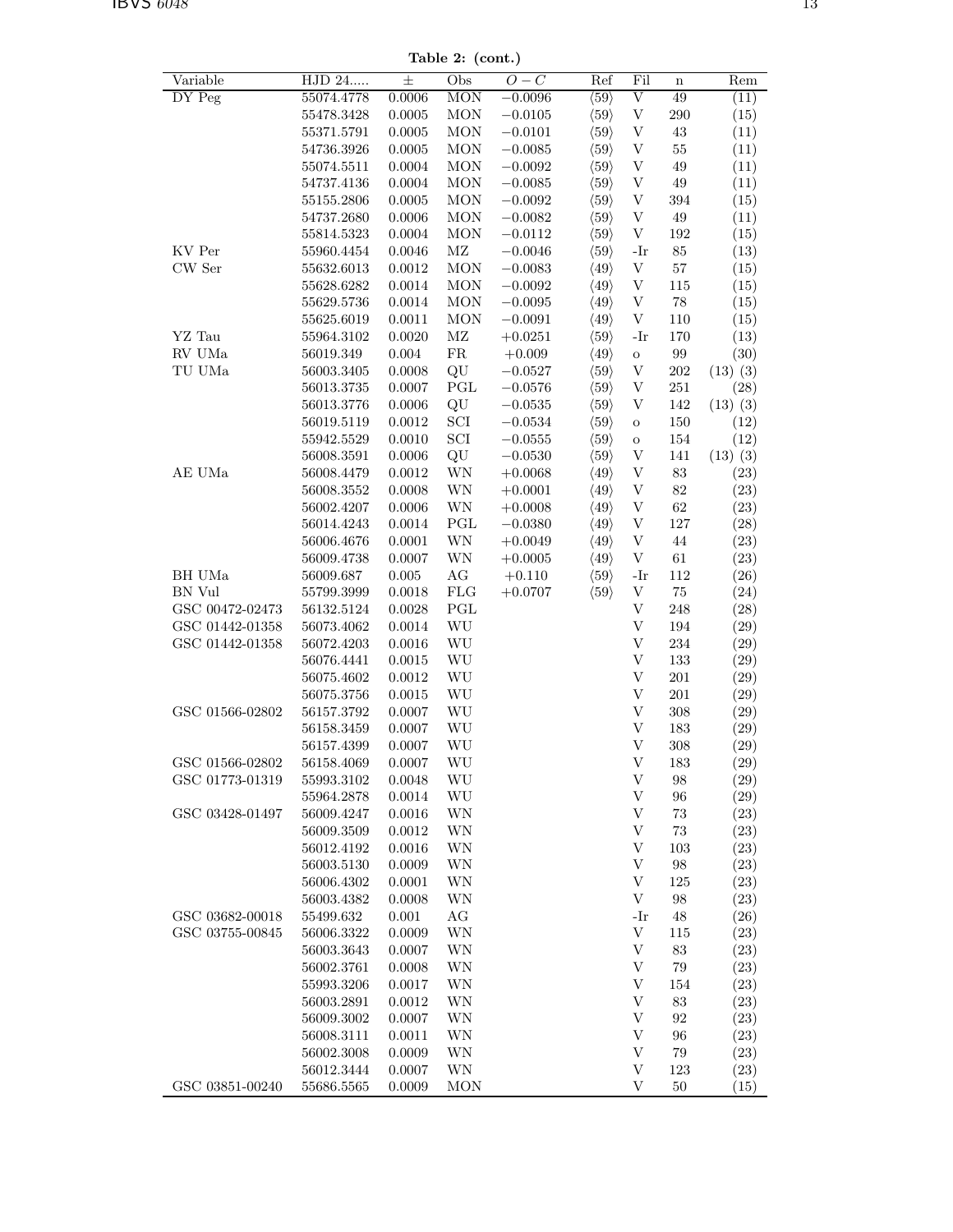Table 2: (cont.)

| Variable        | $HJD 24$   | $^{+}$ | Obs        | $O-C$ | Ref | Fil | n  | Rem  |
|-----------------|------------|--------|------------|-------|-----|-----|----|------|
| GSC 03851-00240 | 55688.4611 | 0.0007 | <b>MON</b> |       |     | V   | 40 | (15) |
|                 | 55688.3932 | 0.0005 | <b>MON</b> |       |     | V   | 40 | (15) |
|                 | 55661.5562 | 0.0006 | <b>MON</b> |       |     | V   | 37 | (15) |
|                 | 55661.4876 | 0.0008 | <b>MON</b> |       |     | V   | 37 | (15) |
|                 | 55686.3546 | 0.0009 | <b>MON</b> |       |     | V   | 50 | (15) |
|                 | 55688.5981 | 0.0007 | <b>MON</b> |       |     | V   | 40 | (15) |
|                 | 55688.5305 | 0.0009 | <b>MON</b> |       |     | V   | 40 | (15) |
|                 | 55661.4185 | 0.0007 | <b>MON</b> |       |     | V   | 37 | (15) |

|      | Observers:                      |
|------|---------------------------------|
| AG:  | Agerer, F., Tiefenbach          |
| ATB: | Achterberg, H., Norderstedt     |
| DIE: | Dietrich, M., Radebeul          |
| FLG: | Flechsig, Dr. G., Teterow       |
| FR:  | Frank, P., Velden               |
| GB:  | Gröbel, R., Eckental            |
| MON: | Monninger, Dr. G., Gemmingen    |
| MS:  | Moschner, W., Lennestadt        |
| MZ:  | Maintz, Dr. G., Bonn            |
| PC:  | Poschinger, K., Hamburg         |
| PGL: | Pagel, Dr. L., Klockenhagen     |
| PS:  | Paschke, A., Rüti               |
| QU:  | Quester, W., Esslingen          |
| RAT: | Rätz, M., Herges-Hallenberg     |
| RCR: | Rätz, K., Herges-Hallenberg     |
| SCI: | Schmidt, U., Karlsruhe          |
| SIR: | Schirmer, J., Willisau          |
| VLM: | Vollmann, W., Wien              |
| WLH: | Wollenhaupt, G., Oberwiesenthal |
| WN:  | Wischnewski, M., Springe        |
| WTR: | Walter, F., München             |
| WU:  | Wunder, E., Edingen             |
|      |                                 |
|      |                                 |

#### Remarks:

- n number of measurements
- : uncertain
- s secondary minimum
- (1) normal maximum
- (2) normal minimum
- (3) maximum determination as described in 1999AJ....118.2442W (Wade et. Al.)
- (4) double maximum: time of the second maximum
- (5) telescope Celestron 8
- (6) telescope Celestron 14 Photometer
- (11) CCD camera ST-6: chip 375\*242 uncoated
- (12) CCD camera ST-7
- (13) CCD camera ST-7E
- (14) CCD camera ST-10
- (15) CCD camera ST-10 XMR/XME
- (16) CCD camera ST-8 XME
- (17) CCD camera ST-9 XE
- (18) CCD camera ST-7 XE
- (19) CCD camera OES-LcCCD12
- (20) CCD camera Pictor 1616XT
- (21) CCD camera Pictor 416XT
- (22) CCD camera hisis 22
- (23) CCD camera Meade DSI Pro 2
- (24) CCD camera Sigma 402: chip KAF0402ME
- (25) CCD camera Artemis 4021
- (26) CCD camera Sigma 1603
- (27) CCD camera Moravian G2-1600
- (28) CCD camera QHY8
- (29) CCD camera Meade DSI Pro 3
- (30) CCD camera Canon EOS 450D
- (31) CCD camera MX516
- (32) CCD camera Canon EOS1000D Filter
- o without filter
- B B-filter<br>V V-filter
- V V-filter
- R R-filter
- I I-filter
- Ic I-filter cousins
- -Ir IR cut-off filter
- -U-I U and IR cut-off filter

References:

Lichtenknecker Database of the BAV http://www.bav-astro.de/LkDB/index.php?lang=en&sprache dial=de BAV Services for Scientists, 2013, http://www.bav-astro.de/sfs/index.php?sprache=en&sprache dial=de Achterberg, H., 2003, *BAV Rb.*, 52, 93.  $\langle 53 \rangle$